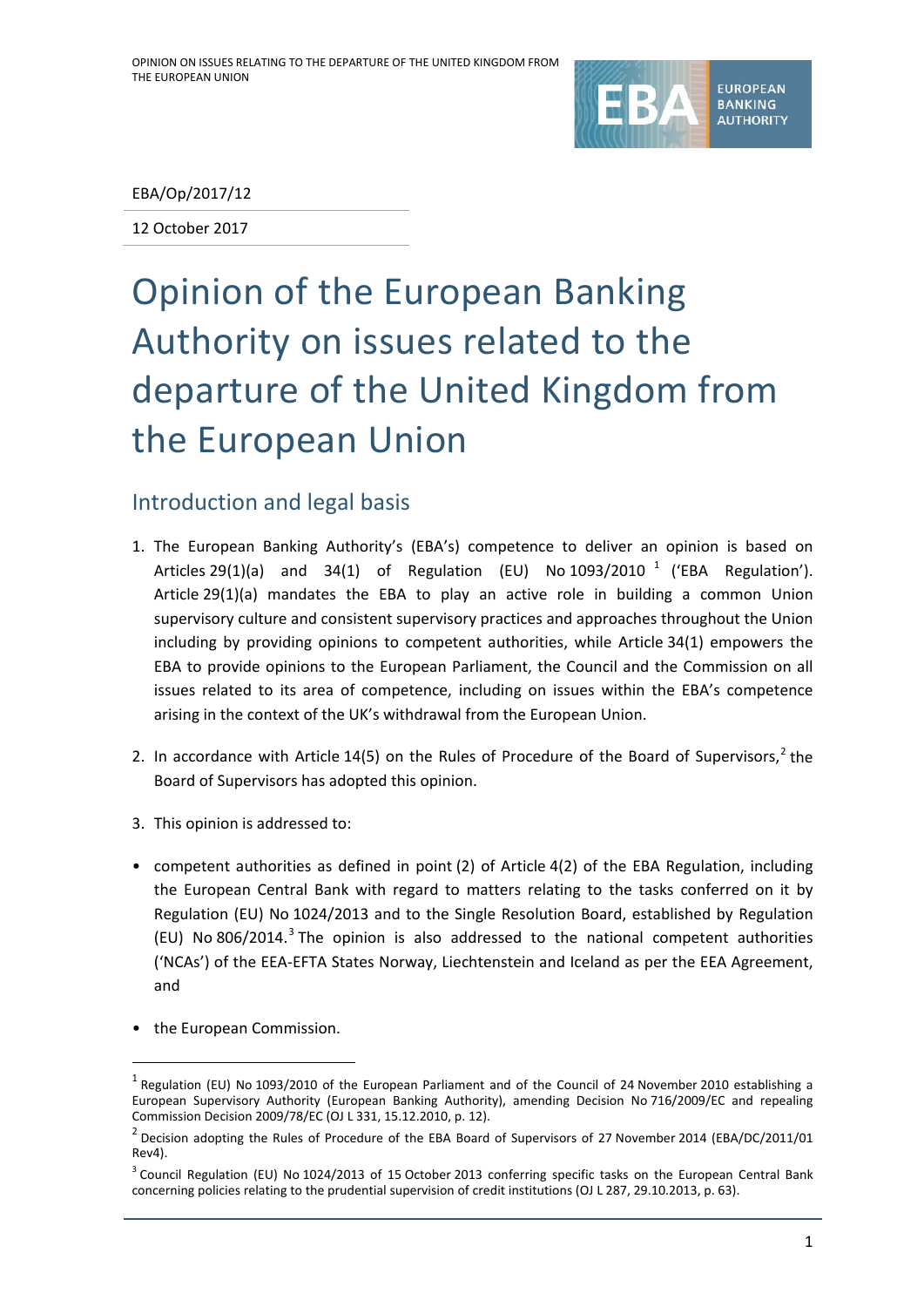

# The background

- 4. On 29 March 2017, the United Kingdom (UK) notified the European Council of its intention to withdraw from the European Union (EU) pursuant to Article 50 of the Treaty on European Union. The withdrawal will take place on the date of entry into force of a withdrawal agreement or, failing that, two years after the notification, on 30 March 2019.<sup>[4](#page-1-0)</sup>
- 5. The UK's decision to withdraw from the EU includes the UK leaving the European Single Market.<sup>[5](#page-1-1)</sup> Several UK-based financial services firms provide services in other Member States of the EU. These firms may seek to retain access to the EU market following the departure of the UK, either by using establishments that are already present in the remaining Member States ('EU27') or by seeking the authorisation or approval of new establishments in the EU27.
- 6. The EBA has decided to issue this opinion in response to this unprecedented situation, to provide guidance on supervisory expectations and to address regulatory and supervisory arbitrage risks that arise as a result of increased requests from entities seeking to relocate to the EU27 within a relatively short period of time. The aims of this opinion are to provide practical recommendations<sup>[6](#page-1-2)</sup> to credit institutions, investment firms and other financial services firms, and EU competent authorities, and to highlight to the Commission areas of the legislative framework which could be updated to respond to challenges posed by the exit of the UK.
- 7. With respect to recommendations to authorities, this opinion aims to foster further convergence and consistency of authorisation and supervision processes across Member States by setting out guidance on the appropriate supervisory approach to take to issues arising in the context of the withdrawal of the UK from the EU ('Brexit'). It aims to provide pragmatic guidance to EU authorities dealing with these issues, and to provide certainty and transparency to market participants. Legal certainty is particularly important in these circumstances, and requests from UK institutions to relocate to an EU27 jurisdiction will be treated in accordance with the existing European legal frameworks.
- 8. For the most part, these recommendations are focused on the (c. 18-month) period prior to the departure of the UK from the EU. During this period, EU rules continue to apply to UK institutions. From March 2019 onwards, firms and competent authorities should be cognisant of the preparatory measures to take depending on the likely future status of the UK after Brexit and in particular if the UK become a third country for the purposes of EU law. Where recommendations relate to the period after Brexit, these are flagged clearly.

<span id="page-1-1"></span><span id="page-1-0"></span><sup>&</sup>lt;sup>4</sup> Article 50 also allows the European Council, in agreement with the Member States, to extend this period.  $5$  See: HM Government, The United Kingdom's exit from and new partnership with the European Union, February 201

<span id="page-1-2"></span> $6$  Any reference to the term 'recommendation' in this opinion should not be considered to be a reference to an EBA Recommendation issued under Article 16(1) of the EBA Regulation – rather, the term is to be construed as bearing its normal meaning.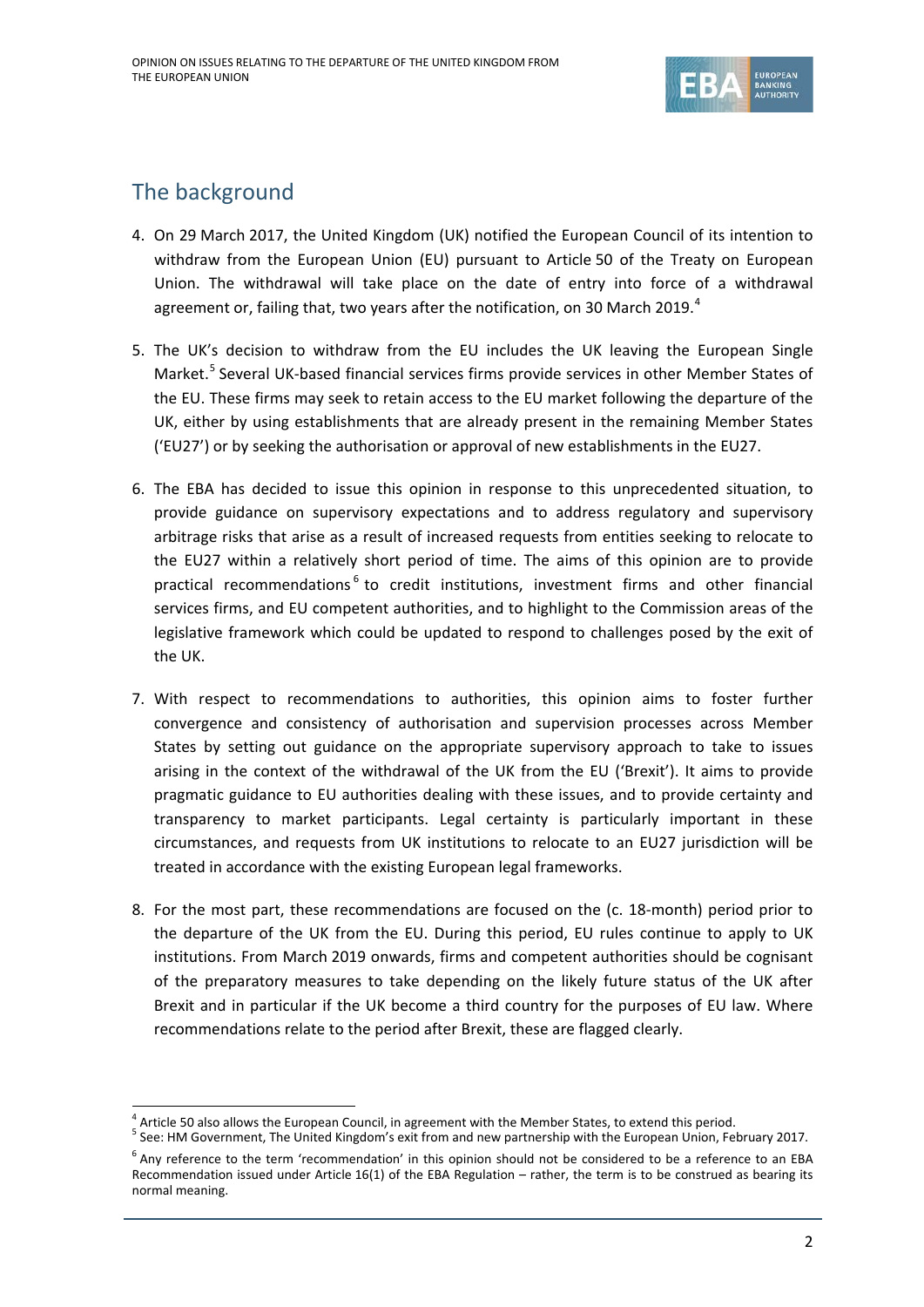

- 9. This opinion assumes that after Brexit becomes effective the UK will be a third country for the purposes of the application of the relevant EU legal framework. However, this opinion is without prejudice to any specific arrangements that may be reached between the UK and the EU or, where applicable, existing national rules relating to market access, or the effect of any equivalence decision adopted by the Commission or competent authorities in accordance with the European regulatory framework. Given the uncertainty inherent in the process, some aspects of this opinion may become more or less relevant depending on the evolution of discussions between the EU and UK.
- 10.With respect to recommendations to the Commission, the EBA notes that the EU legislative framework already provides for prudential, conduct of business and resolution rules, including rules relating to third country institutions operating within the EU. The framework also sets out rules regarding interaction with third country authorities. However, in practice the degree of economic and financial integration between the UK and the Member States remaining after Brexit will be significantly greater than with any other third country. The existing third country framework was not designed with such an integrated third country in mind. Therefore, the EBA has identified in this opinion areas of the framework concerning interactions with third countries which would benefit from a legislative update in the light of the challenges posed by Brexit, also having regard to their potential impact on other third countries.
- 11.Cooperation and coordination between supervisors, as well as between supervisors and resolution authorities,<sup>[7](#page-2-0)</sup> are crucial. In the first instance, this cooperation should be evident amongst EU authorities dealing with the reorganisation of institutions in the EU in response to Brexit. In addition, cooperation and coordination between EU27 authorities and UK authorities remains vital in future in the light of likely continuing financial interlinkages between the two jurisdictions. The EBA aims to foster regulatory and supervisory cooperation and coordination both at present between EU authorities, and with respect to the future relationship with UK authorities.
- 12.This opinion addresses a number of areas of relevance for competent authorities, namely the authorisations process, equivalence access for the provision of investment services (whether directly or by establishment), internal model approvals, internal governance and risk management – in particular when it comes to outsourcing and risk transfers using back-toback or intragroup operations – and resolution and deposit guarantee scheme issues. In each area, key principles have been identified, followed by a number of more detailed technical recommendations, having regard to the legal framework. The detailed analysis supporting the recommendations in each of these areas is set out in a report that is appended to this opinion.

<span id="page-2-0"></span> $<sup>7</sup>$  In this opinion, and in the report appended to it, the term 'resolution authority' should be construed in line with</sup> point 18 of Article 2(1) of the Bank Recovery and Resolution Directive (BRRD), Directive 2014/59/EU of the European Parliament and of the Council of 15 May 2014 establishing a framework for the recovery and resolution of credit institutions and investment firms and amending Council Directive 82/891/EEC, and Directives 2011/24/EC, 2002/47/EC, 2004/25/EC, 2005/56/EC, 2007/36/EC, 2011/35/EU, 2012/30/EU and 2013/36/EU, and Regulations (EU) No 1093/2010 and (EU) No 648/2012, of the European Parliament and of the Council.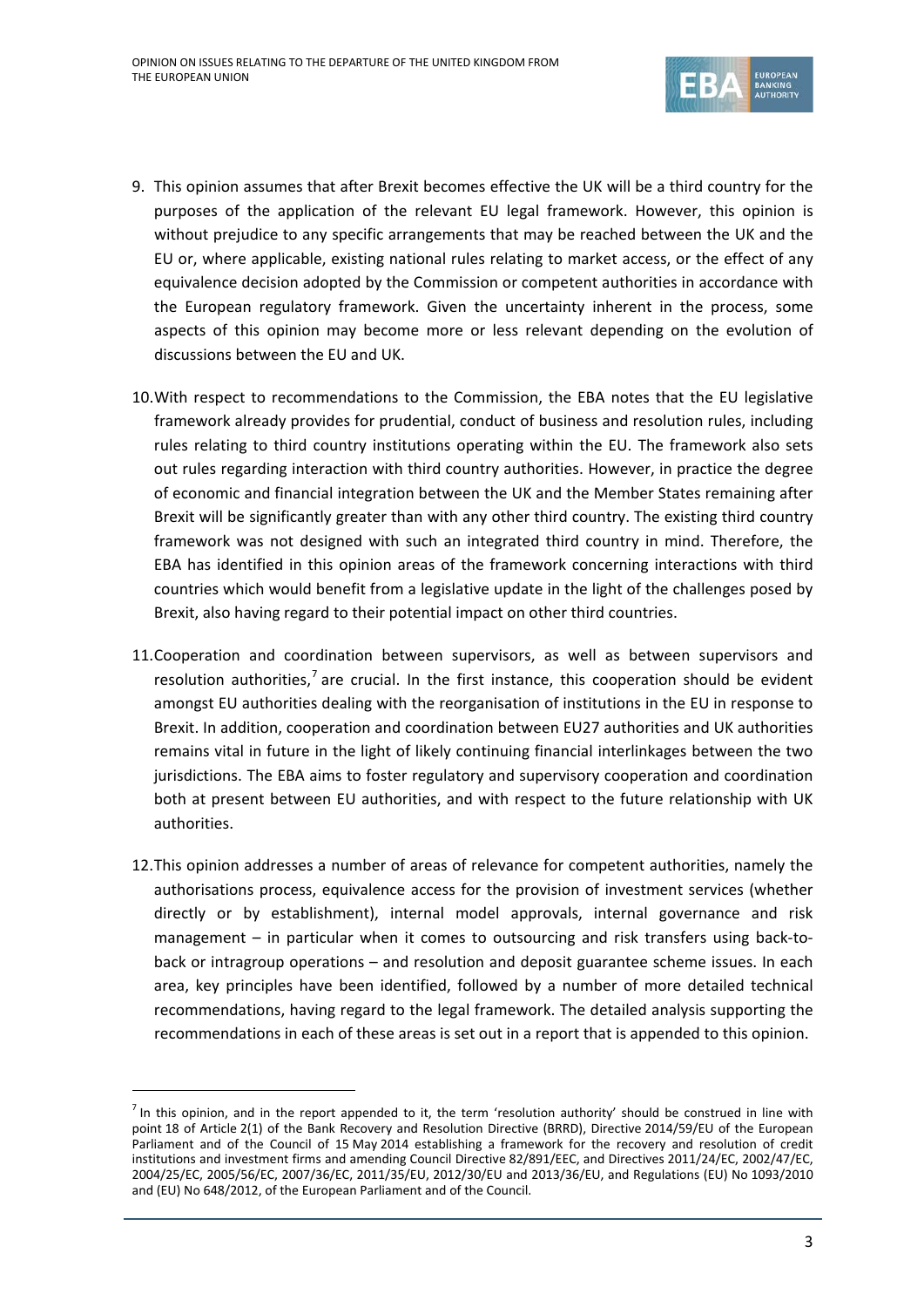

- 13.Irrespective of their addressee or subject area, the recommendations set out in this opinion are focused on a number of key principles:
- i. the European legal and regulatory framework is to be applied in a consistent and harmonious manner throughout the EU, and competition on regulatory or supervisory standards should be avoided;
- ii. competent authorities should avoid imposing an unnecessary regulatory burden on firms, while at the same time regulatory standards which have always applied should be maintained; and
- iii. cooperation and coordination between supervisors, as well as between supervisors and resolution authorities, is important both now and in the future.
- 14. This opinion is in line with the European Parliament resolution<sup>[8](#page-3-0)</sup> and the European Council guidelines.<sup>[9](#page-3-1)</sup> Where relevant, this opinion takes into account and complements the opinions issued by the European Securities and Markets Authority (ESMA) $^{10}$  $^{10}$  $^{10}$  and the European Insurance and Occupational Pensions Authority.<sup>[11](#page-3-3)</sup> This opinion does not prejudice any future opinions or other convergence tools issued by the EBA, in particular in response to changes in the negotiating or legal environment prior to Brexit.

<span id="page-3-0"></span><sup>&</sup>lt;sup>8</sup> European Parliament resolution of 5 April 2017 on negotiations with the United Kingdom following its notification that it intends to withdraw from the European Union (2017/2593(RSP)).<br><sup>9</sup> European Council guidelines of 29 April following the United Kingdom's notification under Article 50 TEU (EUCO XT

<span id="page-3-1"></span><sup>20004/17).</sup>

<span id="page-3-2"></span><sup>&</sup>lt;sup>10</sup> See: [https://www.esma.europa.eu/press-news/esma-news/esma-issues-principles-supervisory-approach-relocations](https://www.esma.europa.eu/press-news/esma-news/esma-issues-principles-supervisory-approach-relocations-uk)[uk](https://www.esma.europa.eu/press-news/esma-news/esma-issues-principles-supervisory-approach-relocations-uk) and [https://www.esma.europa.eu/press-news/esma-news/esma-issues-sector-specific-principles-relocations-uk](https://www.esma.europa.eu/press-news/esma-news/esma-issues-sector-specific-principles-relocations-uk-eu27)[eu27.](https://www.esma.europa.eu/press-news/esma-news/esma-issues-sector-specific-principles-relocations-uk-eu27)

<span id="page-3-3"></span><sup>&</sup>lt;sup>11</sup> See: [https://eiopa.europa.eu/Pages/News/EIOPA-issues-principles-on-supervisory-approach-to-the-relocations-from](https://eiopa.europa.eu/Pages/News/EIOPA-issues-principles-on-supervisory-approach-to-the-relocations-from-the-United-Kingdom-.aspx)[the-United-Kingdom-.aspx.](https://eiopa.europa.eu/Pages/News/EIOPA-issues-principles-on-supervisory-approach-to-the-relocations-from-the-United-Kingdom-.aspx)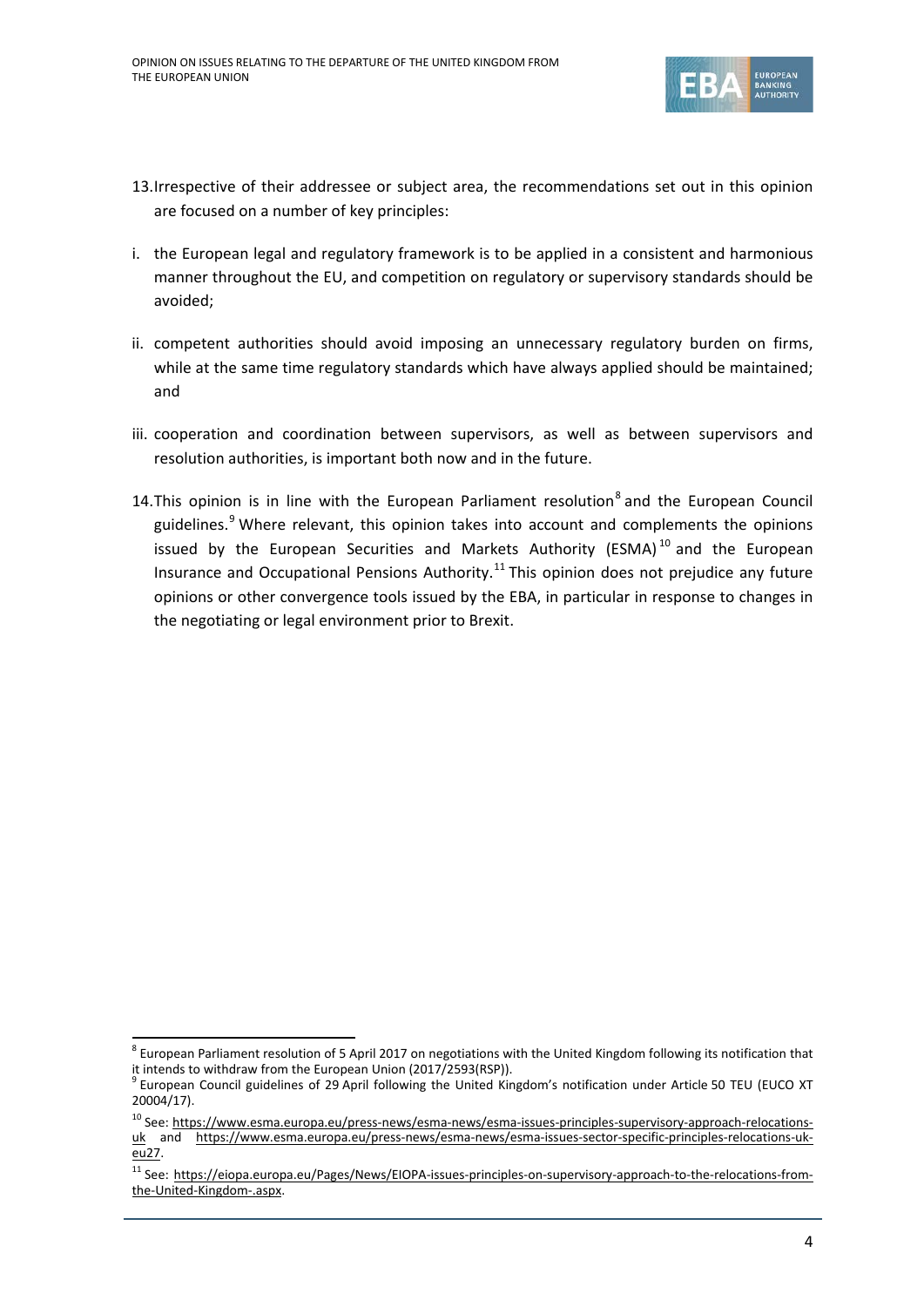

# **I. Authorisations**

## **Key principles:**

- i. Existing authorisation standards should not be lowered.
- ii. Competent authorities should ensure that all applications for authorisation, registration, admission<sup>[12](#page-4-0)</sup> or variation of permission, and notifications regarding branches, are subject to existing procedures and standards, without any derogations or exemptions, and continue to ensure that applications are subject to rigorous assessment against the relevant requirements.
- iii. Competent authorities should assess carefully the adequacy of the relocating firms' structure and governance. Applications should contain sufficient information on their business structure and programme and a clear explanation of the choices taken in terms of substance of the incoming entity (no 'empty shells').
- iv. The provision of MiFID<sup>[13](#page-4-1)</sup> investment services in the Union should be subject to adequate prudential supervision and oversight. For institutions established in the Union, this should entail an updated prudential framework in line with the EBA's Opinion on investment firms in response to the European Commission's Call for Advice of 13 June 2016. The ECB should be the competent authority for Class 1 investment firms (indicatively those which are systemic or exposed to the same types of risks as credit institutions, but which should be definitively specified in legislation) established in the Banking Union. Investment services provided by third country investment firms should also be subject to adequate prudential rules and oversight.
- v. The regulatory burden on firms should be kept to a minimum through the use of existing information held by the competent authorities and cooperation between supervisors.

15.In general, it is the EBA's opinion that:

- Competent authorities should articulate clearly to potential applicants supervisory expectations regarding the application and assessment process.
- Competent authorities should apply existing authorisation, registration or admission standards without any derogations or exemptions and should not rely on mere

<span id="page-4-0"></span> $12$  The Mortgage Credit Directive uses a concept of 'admission' rather than authorisation.

<span id="page-4-1"></span><sup>&</sup>lt;sup>13</sup> The Markets in Financial Instruments Directive, Directive 2004/39/EC of the European Parliament and of the Council of 21 April 2004 on markets in financial instruments amending Council Directives 85/611/EEC and 93/6/EEC and Directive 2000/12/EC of the European Parliament and of the Council and repealing Council Directive 93/22/EEC.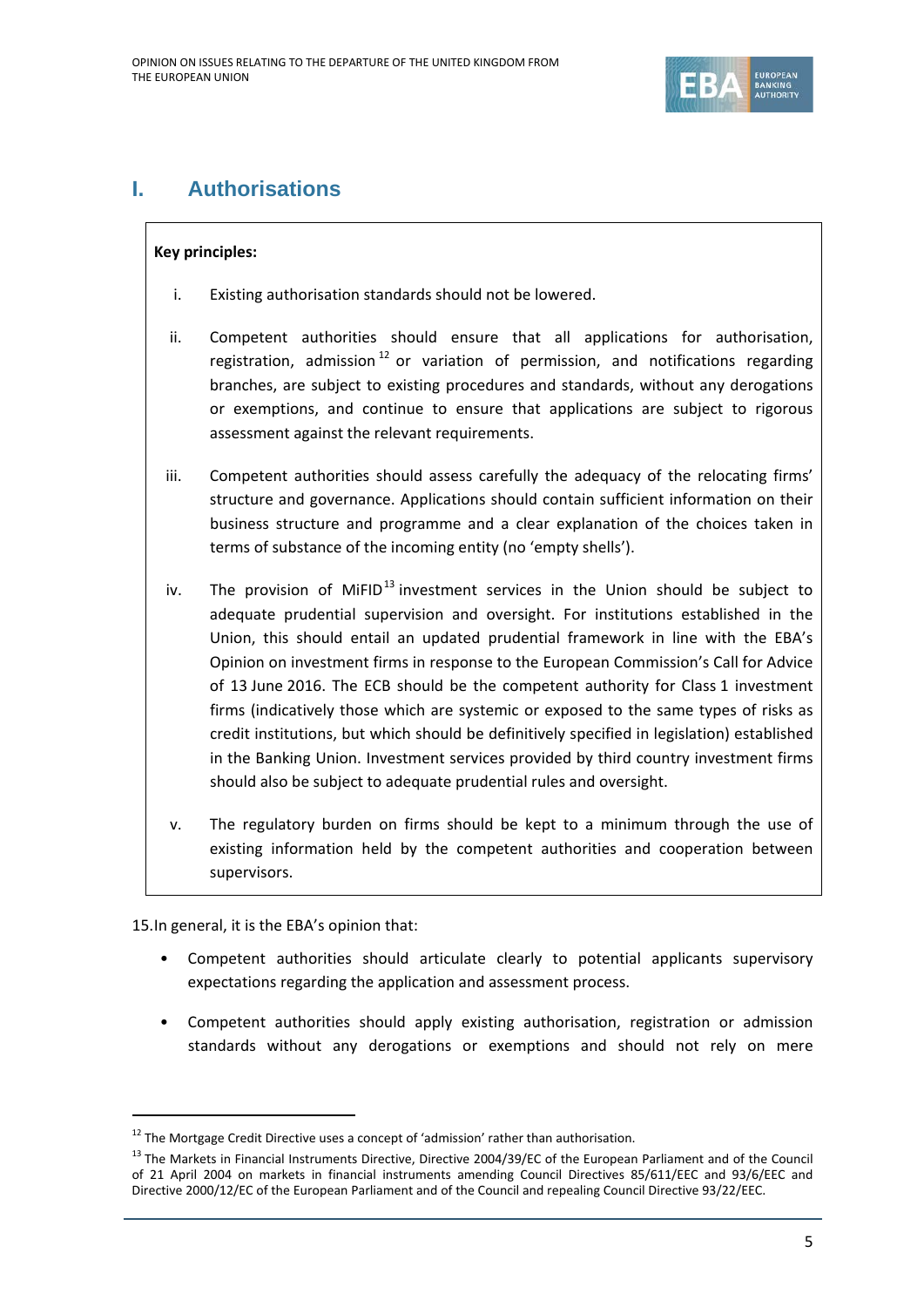

confirmations or previous or existing authorisation decisions granted by another competent authority.

- Competent authorities should assess if firms have provided in their applications a clear explanation of the factors supporting their choice of jurisdiction, in particular demonstrating how it is related to their business structure and programme, so that competent authorities can verify that the firms have not chosen a jurisdiction for the purposes of evading stricter standards in force in the Member State in which they carry out or intend to carry out the greater part of their activities. The request to provide such information should be consistent with the obligations that exist in relevant legislation.
- Competent authorities should cooperate in the consideration of applications and seek information as appropriate from one another, for example in relation to the shareholders and members of an applicant, in order to facilitate the efficient progress of the consideration of applications for authorisation.
- Competent authorities should share information with one another, and with resolution authorities (where relevant in accordance with procedures agreed between competent authorities and resolution authorities), on a timely basis in the course of the consideration of applications for authorisation or branch notifications.
- Competent authorities should assess if, as part of their application, firms that are obliged entities under Directive (EU) 2015/849 have ensured that their systems and controls in place are compliant with the anti-money laundering and countering the financing of terrorism (AML/CFT) requirements in that Member State.

# **A. Credit institutions**

16.In particular, it is the EBA's opinion that:

- Competent authorities should have regard to the EBA's draft regulatory technical standards (RTS) and implementing technical standards (ITS) on the information to be provided for the authorisation of credit institutions<sup>[14](#page-5-0)</sup> regarding the information to be presented in applications and the format of that information.
- Competent authorities should evaluate if firms have supported their applications with information pertaining to all requirements for authorisation.<sup>[15](#page-5-1)</sup> In evaluating the completeness of the applications, competent authorities should take into account the information that need not be provided because it is already in their possession or because it relates to activities the applicant does not propose to carry out.

<span id="page-5-1"></span><span id="page-5-0"></span> <sup>14</sup> See: [http://www.eba.europa.eu/-/eba-publishes-final-standards-specifying-information-requirements-for-the](http://www.eba.europa.eu/-/eba-publishes-final-standards-specifying-information-requirements-for-the-authorisation-of-credit-institutions)[authorisation-of-credit-institutions.](http://www.eba.europa.eu/-/eba-publishes-final-standards-specifying-information-requirements-for-the-authorisation-of-credit-institutions) The RTS and ITS were submitted by the EBA to the Commission on 14 July 2017. As at the date of this opinion, the RTS and ITS have not been adopted by the Commission, and therefore are not in force. Until such time as they are adopted, the RTS and ITS can be regarded as a useful reference point for competent authorities and firms in considering the information appropriate to support an application for authorisation.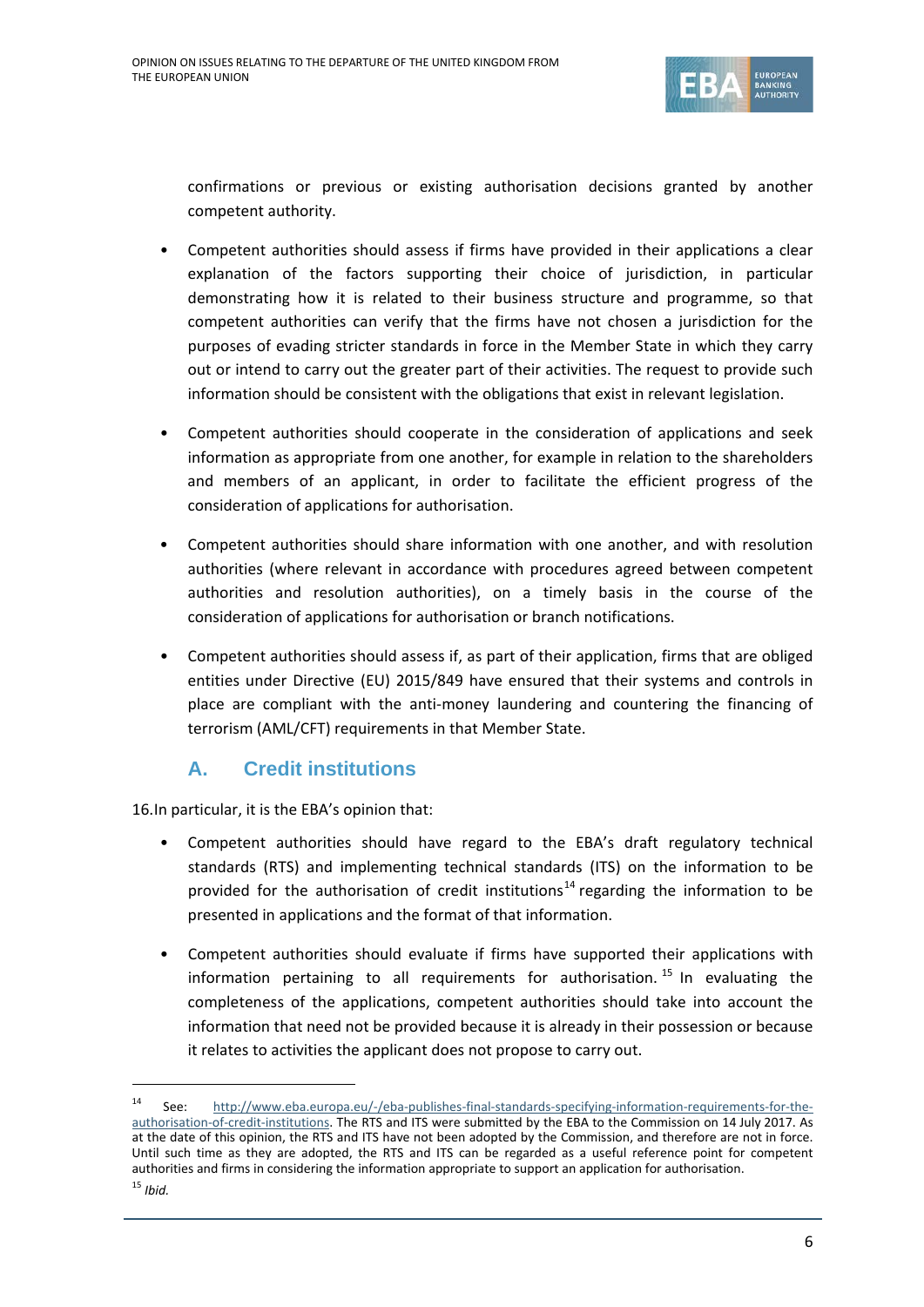

- Competent authorities should assess carefully if the application file contains sufficient information to assess whether or not the envisaged structure is commensurate to the size, nature and complexity of the activities (no 'empty shells').
- Competent authorities should have regard to the questions set out in the annex to the report appended to this opinion when considering applications for authorisation.
- Competent authorities should seek from any credit institution looking to obtain, where applicable, a variation of permission any information necessary to verify the continued compliance of the institution with the requirements for authorisation.
- In accordance with procedures agreed between competent authorities and resolution authorities, competent authorities and resolution authorities should engage with each other at an early stage during the authorisation process to seek views on how the firm might be treated from a resolution perspective, including any likely impediments to resolvability.
- The Commission should adopt at the earliest possible opportunity the draft RTS and ITS on the information to be provided for the authorisation of credit institutions.

# **B. Branches of credit institutions**

17.In particular, it is the EBA's opinion that:

- competent authorities should clarify to credit institutions their supervisory expectations regarding the notification and assessment process relating to branch establishment and the variation of branch activities;
- competent authorities should consider if firms have articulated clearly their business intentions and organisational structure related to the programme of activities and risk management to the competent authority of the Member State of incorporation of the head office; and
- competent authorities should assess if, when opting for the establishment of a branch, UK institutions have considered the fact that EU branches will after Brexit become, in the absence of an agreement to the contrary, branches of third country entities subject to the relevant provisions governing these entities pursuant to EU legislation and national legislation in the Member States concerned.

# **C. Investment firms**

18.It is the EBA's opinion that:

• With respect to the prudential supervision of investment firms: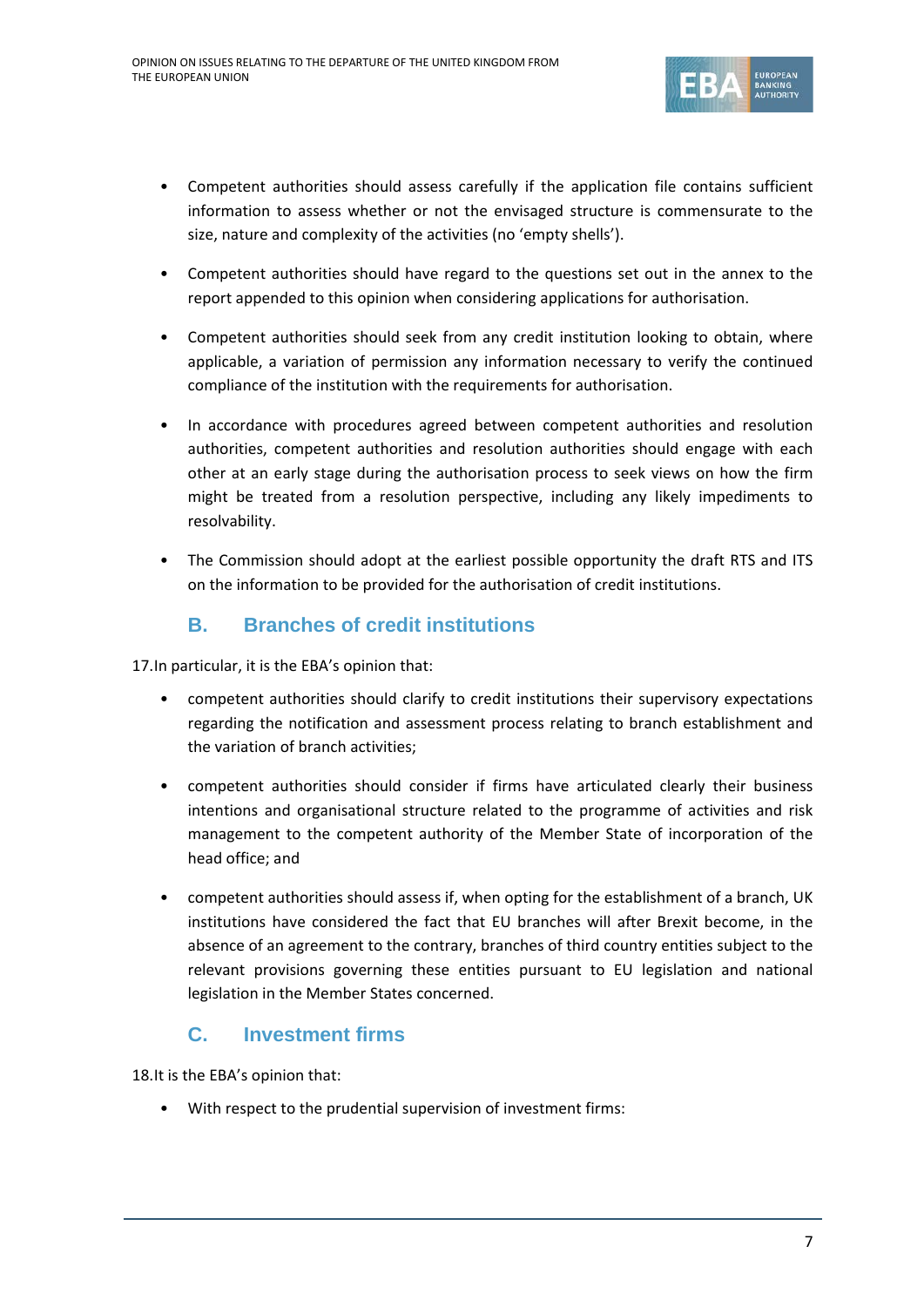

- a. Competent authorities should refer to the opinion issued by ESMA on investment firms<sup>[16](#page-7-0)</sup> when assessing the authorisation applications of investment firms.
- b. Competent authorities should consider the systemic implications of investment firms seeking authorisation, and, where the investment firm is granted authorisation, authorities should ensure that all the relevant requirements in the  $CRD<sup>17</sup>$  $CRD<sup>17</sup>$  $CRD<sup>17</sup>$  and MiFID/MiFIR<sup>[18](#page-7-2)</sup> are satisfied.
- c. The Commission should consider proposing that Class 1 investment firms (indicatively, Class 1 investment firms are those which are of systemic importance, or which are exposed to the same types of risks as credit institutions, but they should be definitively specified in legislation) established within the Banking Union be supervised by the ECB, to ensure equivalent prudential supervision to credit institutions. The identification of these investment firms should be in line with the recommendations provided by the EBA on so-called Class 1 firms in its work $^{19}$  $^{19}$  $^{19}$  on investment firms.
- With respect to access to the EU market for investment services offered by investment firms established in a third country:
	- a. The Commission should consider ensuring that, when investment firms are established in third countries, they be subject to appropriate conditions for access to the single market including a robust assessment of the equivalence of the prudential standards applicable to them. The current MiFID/MiFIR equivalence regime is suboptimal in this regard, since the prudential standards against which such an equivalence assessment would take place are only the limited ones in MiFID/MiFIR and the CRD, and not those in the CRR, $^{20}$  $^{20}$  $^{20}$  which should ground the framework and any related equivalence assessments. In any case, the EBA should be consulted for advice to support the Commission decisions on the equivalence of third countries' prudential frameworks.

<span id="page-7-0"></span> <sup>16</sup> See: [https://www.esma.europa.eu/sites/default/files/library/esma35-43-](https://www.esma.europa.eu/sites/default/files/library/esma35-43-762_opinion_to_support_supervisory_convergence_in_the_area_of_investment_firms_in_the_context_of_the_united_kingdom_withdrawing_from_the_european_union.pdf) 762 opinion to support supervisory convergence in the area of investment firms in the context of the united kingdom withdrawing from the european union.pdf.

<span id="page-7-1"></span> $17$  The Capital Requirements Directive, Directive 2013/36/EU of the European Parliament and of the Council of 26 June 2013 on access to the activity of credit institutions and the prudential supervision of credit institutions and investment firms, amending Directive 2002/87/EC and repealing Directives 2006/48/EC and 2006/49/EC.

<span id="page-7-2"></span><sup>&</sup>lt;sup>18</sup> The Markets in Financial Instruments Regulation, Regulation (EU) No 600/2014 of the European Parliament and of the Council of 15 May 2014 on markets in financial instruments and amending Regulation (EU) No 648/2012.

<span id="page-7-3"></span><sup>19</sup> See [https://www.eba.europa.eu/documents/10180/1639033/Opinion+of+the+European+Banking+Authority+on+the+First+](https://www.eba.europa.eu/documents/10180/1639033/Opinion+of+the+European+Banking+Authority+on+the+First+Part+of+the+Call+for+Advice+on+Investment+Firms+%28EBA-Op-2016-16%29.pdf) [Part+of+the+Call+for+Advice+on+Investment+Firms+%28EBA-Op-2016-16%29.pdf](https://www.eba.europa.eu/documents/10180/1639033/Opinion+of+the+European+Banking+Authority+on+the+First+Part+of+the+Call+for+Advice+on+Investment+Firms+%28EBA-Op-2016-16%29.pdf) and [https://www.eba.europa.eu/documents/10180/1976637/EBA+Advice+on+New+Prudential+Framework+on+Investmen](https://www.eba.europa.eu/documents/10180/1976637/EBA+Advice+on+New+Prudential+Framework+on+Investment+Firms+%28EBA-Op-2017-11%29.pdf) [t+Firms+%28EBA-Op-2017-11%29.pdf.](https://www.eba.europa.eu/documents/10180/1976637/EBA+Advice+on+New+Prudential+Framework+on+Investment+Firms+%28EBA-Op-2017-11%29.pdf)

<span id="page-7-4"></span><sup>&</sup>lt;sup>20</sup> The Capital requirement Regulation, Regulation (EU) No 575/2013 of the European Parliament and of the Council of 26 June 2013 on prudential requirements for credit institutions and investment firms and amending Regulation (EU) No 648/2012.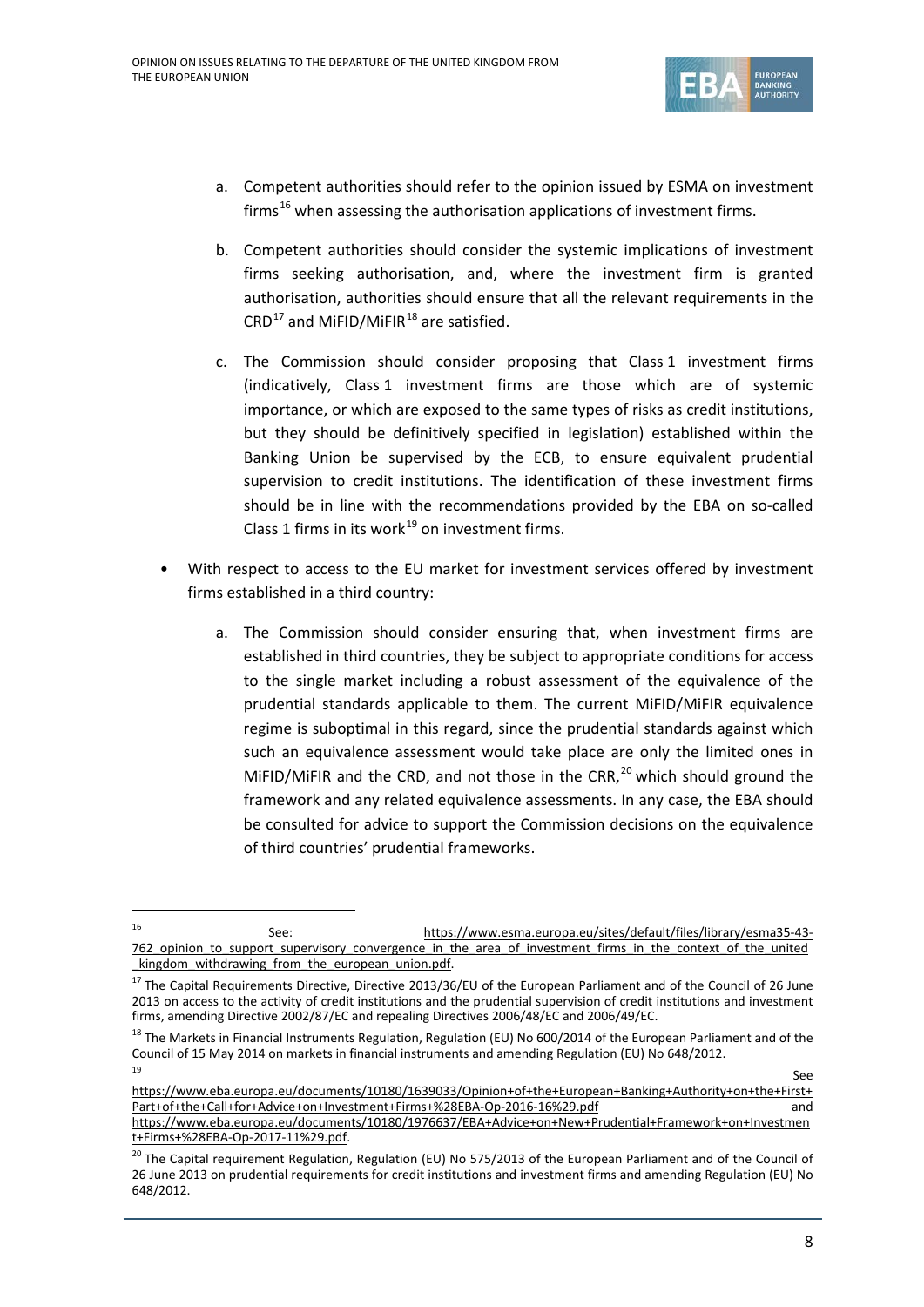

b. The Commission should consider, as part of its wider deliberations about the prudential rules for investment firms in the EU, the manner in which third country investment firms should be able to access the EU market. In particular, investment services should be provided by only those third country firms (whether directly or via establishment) that are subject to prudential standards as complete and robust as those applicable to EU firms. The EBA in this regard stands ready to provide further advice or assessments.

# **D. Payment institutions and electronic money institutions**

19.In particular, it is the EBA's opinion that:

- Competent authorities should develop plans to ensure they can cope adequately and in a timely manner with the increased workload that will arise from the implementation of PSD2 overlapping with Brexit.
- Competent authorities should assess if firms have included in their applications a clear explanation of the objective factors supporting the choice of jurisdiction, to facilitate the assessment by the competent authorities of whether or not the requirements under Article 11(3) of the PSD2<sup>[21](#page-8-0)</sup> for payment institutions ('PIs') and e-money institutions ('EMIs') are met. The request for such information should be consistent with existing obligations in both Directives when firms seek to be authorised in a Member State.

# **E. Credit intermediaries and non-credit institutions admitted under the MCD**

20.In particular, it is the EBA's opinion that:

- EU27 competent authorities within the meaning of Article 5 of the MCD<sup>[22](#page-8-1)</sup> should ascertain the number and identity of UK-based credit intermediaries providing services via passporting, or established, in their territories.
- Competent authorities should assess if credit intermediaries have included in their applications a clear explanation of the objective factors supporting the choice of jurisdiction, to facilitate the assessment by competent authorities within the meaning of Article 5 of the MCD of whether or not firms comply with the requirement under Article 29(5) of the MCD. The request for such information should be consistent with existing obligations contained in the MCD when firms seek 'admission' in a Member State.

<span id="page-8-0"></span> $^{21}$  The Payment Services Directive 2, Directive (EU) 2015/2366 of the European Parliament and of the Council of 25 November 2015 on payment services in the internal market, amending Directives 2002/65/EC, 2009/110/EC and 2013/36/EU and Regulation (EU) No 1093/2010, and repealing Directive 2007/64/EC.

<span id="page-8-1"></span><sup>&</sup>lt;sup>22</sup> The Mortgage Credit Directive, Directive 2014/17/EU of the European Parliament and of the Council of 4 February 2014 on credit agreements for consumers relating to residential immovable property and amending Directives 2008/48/EC and 2013/36/EU and Regulation (EU) No 1093/2010.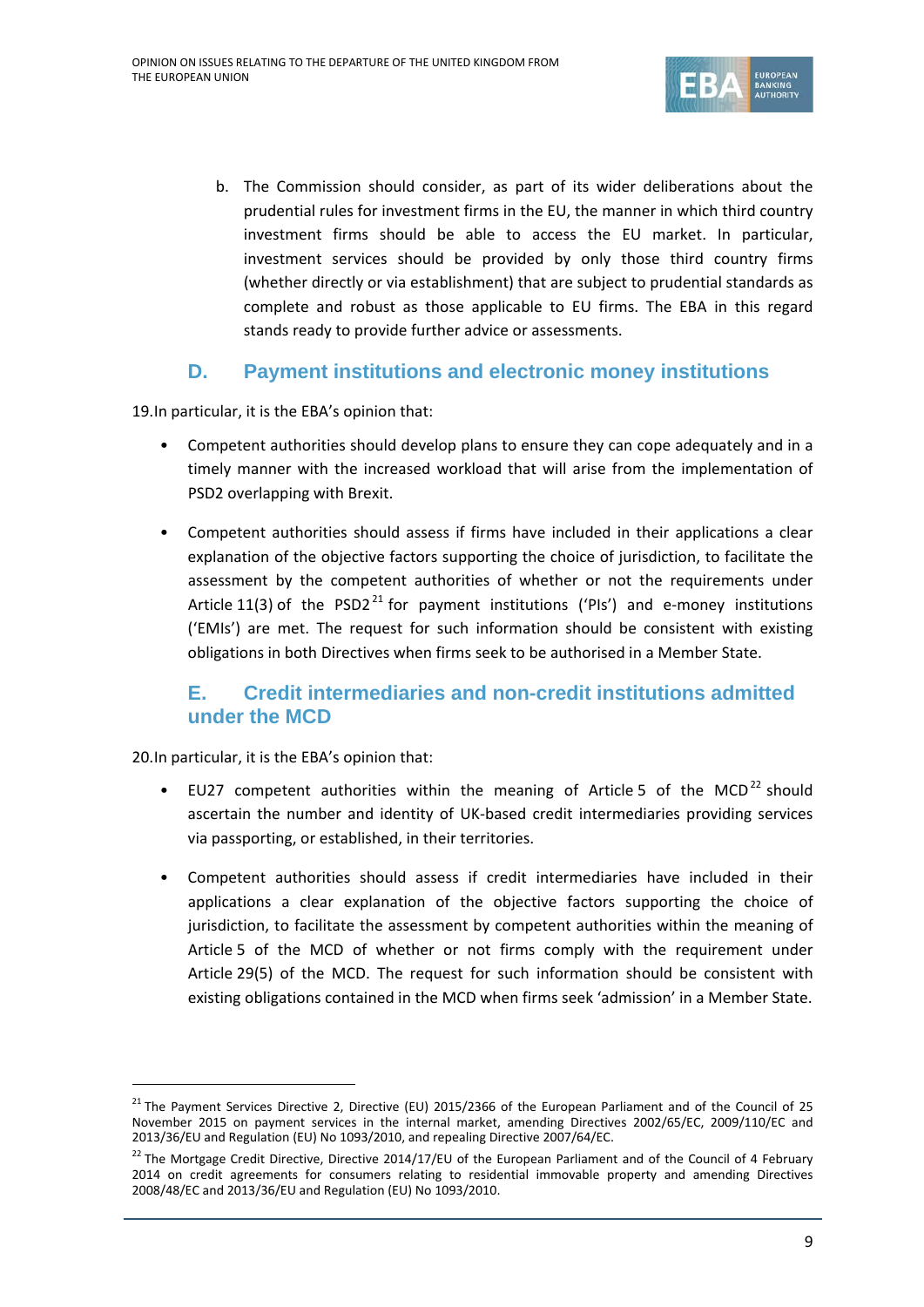

# **F. AML/CFT**

21.In particular, it is the EBA's opinion that:

- competent authorities should develop plans to ensure they can cope adequately and in a timely manner with the increased workload that is likely to arise from AML/CFT assessments of newly authorised institutions; and
- competent authorities should note that firms previously authorised in the UK should not automatically assume that they comply with AML/CFT rules in another Member State.

# **II. Internal models**

## **Key principles:**

- i. The existing EU legal framework for model approvals should be applied in full, and, where model approvals or changes are sought, the CRR assessment process should be applied.
- ii. Permission to use internal models which is based on existing decisions will continue to apply in the EU27 Member States after Brexit. Assessments will need to be made of whether or not a group's new circumstances have affected its use of a model and therefore whether or not there is a material change or extension.
- iii. Institutions which do not yet have the relevant model permissions should apply for new permissions or model extensions to use the internal models in the EU27 Member States.
- iv. When considering applications, EU27 competent authorities can rely on assessments made by UK competent authorities where the assessment was for a similar rating system in the same class of exposures. In such cases, EU27 competent authorities should subsequently review the approval as part of the ongoing review, as set out under Article 101 CRD.
- v. UK and EU27 competent authorities should closely cooperate and exchange all necessary information for the purposes of the assessment and approval of the model applications.

22.In particular, it is the EBA's opinion that:

• For the purposes of acting on an individual basis, and also for the purposes of working together in the context of the joint decision process, competent authorities should ensure that their assessment of internal models or of changes and extensions is made subject to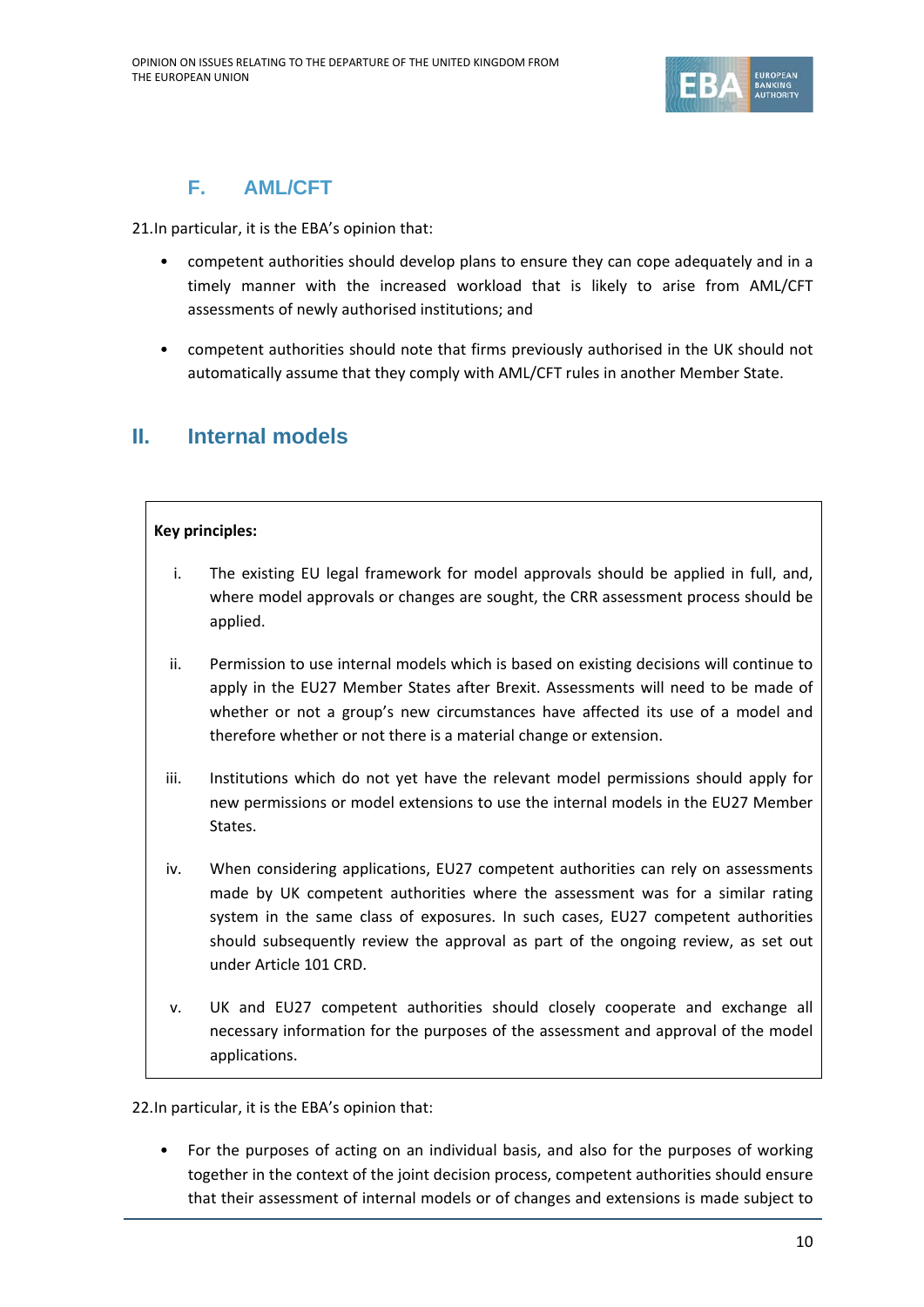

the Union legislation, including without limitation to the provisions of the CRR/CRD as well as to the provisions of the Regulations on Model Changes and Extensions,<sup>[23](#page-10-0)</sup> the EBA Model Validation Standards,  $24$  the Regulations on Supervisory Colleges  $25$  and the Regulation on Model Joint Decisions. [26](#page-10-3)

- Competent authorities should work together, as provided for in the Union legislation, to replace, as appropriate and in a timely fashion, previous permissions, thereby achieving legal certainty and continuity of supervisory action for banks and groups across the Union. Competent authorities should, when assessing applications for the use of internal models, changes or extensions acting alone or on joint decisions, have regard, where relevant, to those previous permissions, in particular where these were granted on the basis of the CRR/CRD regime for the same exposures and portfolios.
- To assess whether or not the requirement of prior experience to use the internal model is met (i.e. length of use tests and time series/experience test), competent authorities should have regard to the exposures and portfolios covered by that model: permission may be granted, including when the applicant institution has not been the one using the model, provided that the institution using the model and the applicant institution belong to the same group of institutions, in particular where that use was approved under a previous permission.
- EU27 and UK competent authorities should closely cooperate and share relevant information on the assessments of internal models. Information to be exchanged should also include any terms and conditions to which the existing permissions are subject.

<span id="page-10-0"></span><sup>&</sup>lt;sup>23</sup> Commission Delegated Regulation (EU) No 529/2014 of 12 March 2014 supplementing Regulation (EU) No 575/2013 of the European Parliament and of the Council with regard to regulatory technical standards for assessing the materiality of extensions and changes of the Internal Ratings Based Approach and the Advanced Measurement Approach (OJ L 148/36); Commission Delegated Regulation (EU) 2014/942 of 4 March 2015 amending Delegated Regulation (EU) No 529/2014 supplementing Regulation (EU) No 575/2013 of the European Parliament and of the Council as regards regulatory technical standards for assessing the materiality of extensions and changes of internal approaches when calculating own funds requirements for market risk (OJ L 154/1).

<span id="page-10-1"></span><sup>&</sup>lt;sup>24</sup> Draft RTS on the specification of the assessment methodology for competent authorities regarding the compliance of an institutions with the requirements to use the IRB Approach in accordance with Articles 144(2), 173(3) and 180(3)(b) of Regulation (EU) No 575/2013; Draft RTS on the specification of the assessment methodology for competent authorities regarding the compliance of an institutions with the requirements to use the internal models for market risk and assessment of significant share under points (b) and (c) of Article 363(4) of Regulation (EU) No 575/2013; Draft RTS on the specification of the assessment methodology under which competent authorities permit institutions to use the Advanced Measurement Approaches (AMA) for operational risk in accordance with Article 312 of Regulation (EU) 575/2013.

<span id="page-10-2"></span><sup>&</sup>lt;sup>25</sup> Commission Delegated Regulation (EU) 2016/98 (Commission Delegated Regulation (EU) 2016/98 of 16 October 2015 supplementing Directive 2013/36/EU of the European Parliament and of the Council with regard to regulatory technical standards for specifying the general conditions for the functioning of colleges of supervisors (OJ L21/2)) and Commission Implementing Regulation (EU) 2016/99 (Commission Delegated Regulation (EU) 2016/99 of 16 October 2015 laying down implementing technical standards with regard to determining the operational functioning of the colleges of supervisors according to Directive 2013/36/EU of the European Parliament and of the Council (OJ L 21/21)).

<span id="page-10-3"></span><sup>&</sup>lt;sup>26</sup> Commission Implementing Regulation (EU) 2016/100 of 16 October 2015 laying down implementing technical standards specifying the joint decision process with regard to the application for certain prudential permissions pursuant to Regulation (EU) No 575/2013 of the European Parliament and of the Council (OJ L21/45).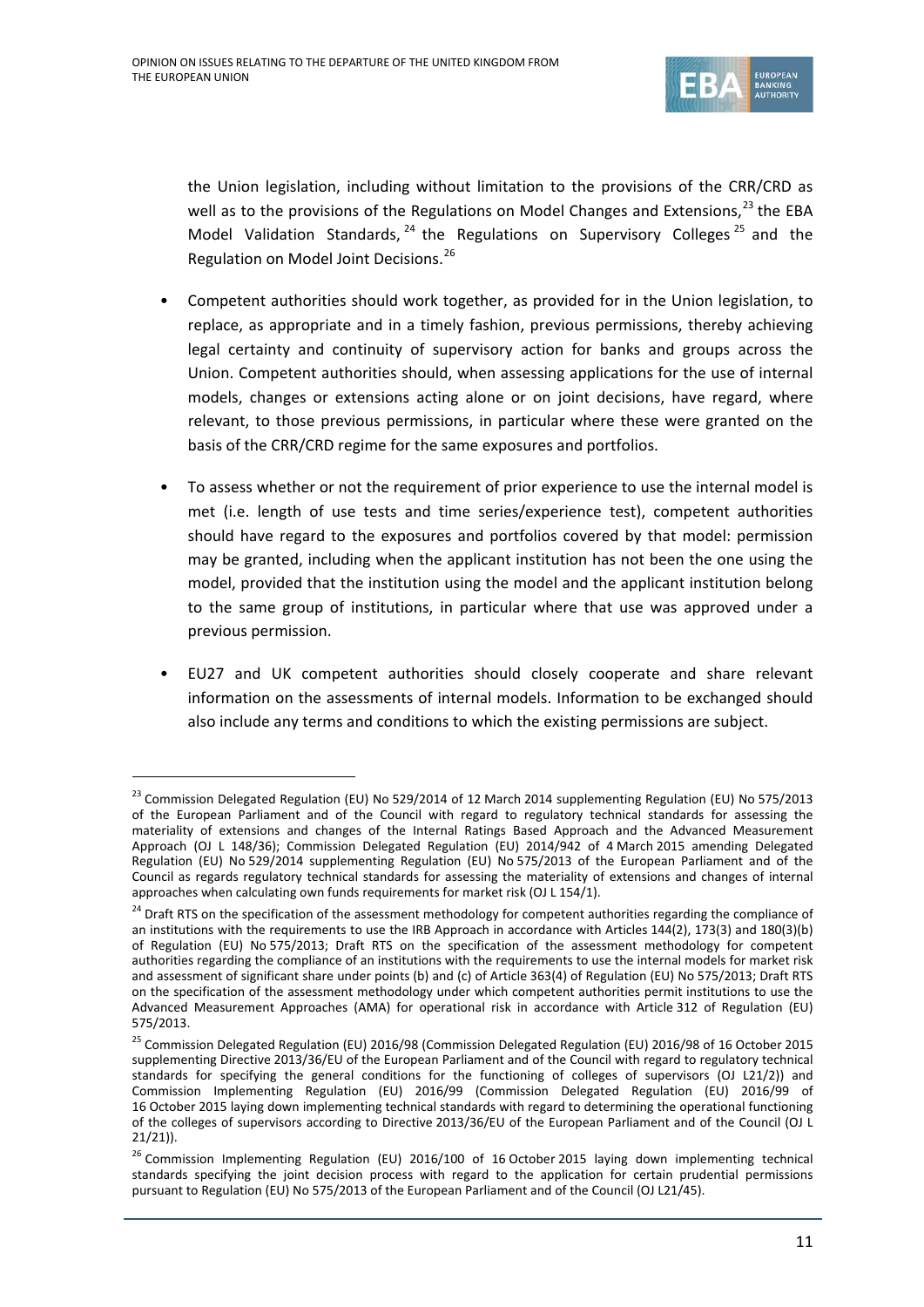

- Competent authorities should require that institutions established in the Union, including parent undertakings and EU intermediate parent undertakings, where relevant, should apply for permissions to use, change or extend internal models in accordance with the Union legislation. The applicants should coordinate with their respective consolidating supervisors and host competent authorities and provide all information necessary with regard to previous permissions obtained for the same exposures and portfolios.
- Nevertheless, there will be scenarios in which these applications are unlikely to be processed before the institution needs a decision. In this regard, competent authorities should note the principles set out in the IRB assessment methodology which make explicit a mechanism under which competent authorities may take account of assessments carried out by other competent authorities, including the UK competent authority; $^{27}$  $^{27}$  $^{27}$  this mechanism is particularly well suited at a time when significant pressure exists on EU competent authorities to consider a significant number of models. This therefore allows for a convergent and practical solution to streamline the supervisory burden on common grounds, in the exceptional circumstances to which Brexit gives rise for competent authorities.
- This practical solution should be limited to cases where existing model approvals have been granted by the UK competent authorities and the scope and content of the approvals match the portfolios that will exist in the new/expanded entity. In such cases, a schedule should be established by competent authorities to conduct a review having regard to the requirements set out in Article 101 CRD. Competent authorities should consider making public the conditions in which they will take such an exceptional approach, with a view to ensuring that applications are made in a timely manner. By placing greater reliance on the assessment made by the UK competent authorities, the burden on institutions and EU27 competent authorities can be significantly reduced.
- Competent authorities should prioritise the review of the more critical cases using a riskbased approach by looking at the materiality of the assets in scope of the models, any indicators of potential issues regarding the use of the internal models, and the extent to which previous assessments have taken place.
- Competent authorities should notify the EBA of their aggregate model validation planning in relation to the UK's withdrawal from the EU.
- Competent authorities should have regard to the steps to be taken in different model approval scenarios as set out in the report appended to this opinion.
- In the broader context of credit risk, the impact on own funds calculations based on credit assessments of external credit assessment institutions (ECAIs) located in the UK needs to

<span id="page-11-0"></span> <sup>27</sup> Specifically, see Article 2(5) of the IRB Assessment Methodology, as published on <sup>21</sup> July <sup>2016</sup> at https://www.eba.europa.eu/documents/10180/1525916/Final+Draft+RTS+on+Assessment+Methodology+for+IRB.pdf/ e8373cbc-cc4b-4dd9-83b5-93c9657a39f0.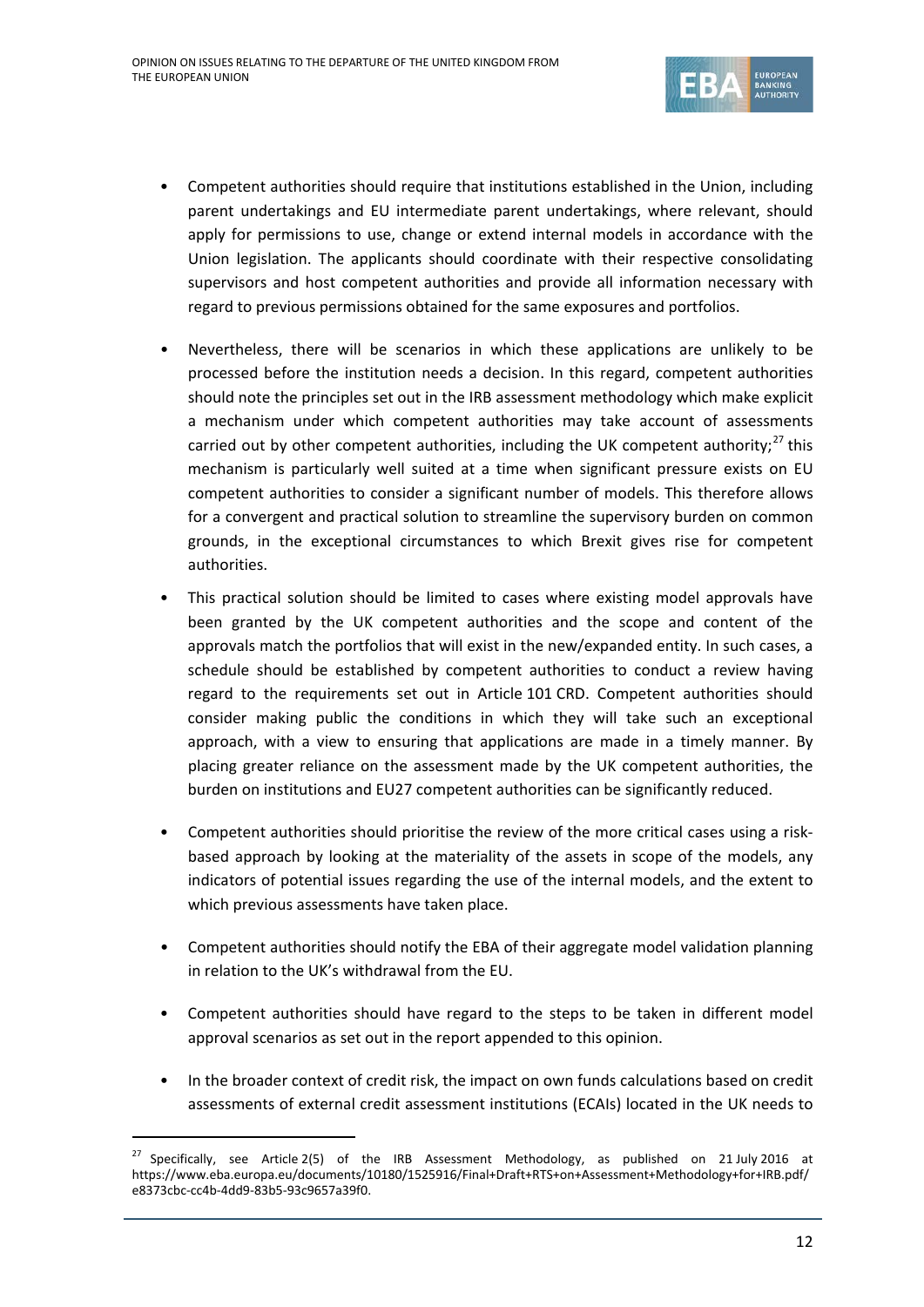

be explored further. ECAIs are defined as credit rating agencies (CRAs) registered or certified by ESMA, which is the single direct supervisor of CRAs. Registration status requires physical presence in the Union as a prerequisite. Their ratings could still be used for regulatory purposes in the EU27 through certification or endorsement arrangements, subject to a number of conditions.

# **III. Internal governance, outsourcing, risk transfers and 'empty shell' companies**

## **Key principles:**

- i. Competent authorities should assess whether or not institutions have sound and effective governance and that the members of the management body are suitable.
- ii. Competent authorities should not allow institutions to outsource activities to such an extent that they operate as 'empty shell' companies, and all institutions should have the substance to identify and manage the risks they generate.
- iii. Risk management is an important function of credit institutions and investment firms which goes hand in hand with the extension of business. Local risk management needs to be commensurate to the business extended. With respect to outsourcing, institutions should be able to monitor and manage the outsourcing arrangements, and ensure that authorities have full access to all information they need to fulfil their supervisory function.
- iv. EU27 authorities should have regard to the likelihood that after Brexit the UK will be a third country and thus activities outsourced to institutions in the UK prior to Brexit should be assessed with regard to the ability of the institution to adapt to this possible scenario.
- v. Institutions engaging in back-to-back or intragroup operations to transfer risk to another entity should have adequate resources to identify and fully manage their counterparty credit risk, and any material risks that they have transferred in the event of the failure of their counterparty.

23.In particular, it is the EBA's opinion that:

• Competent authorities should assess whether or not institutions have sound and effective governance. Competent authorities should supervise, in particular, whether or not the management body effectively performs its function in the Member State of establishment and should assess: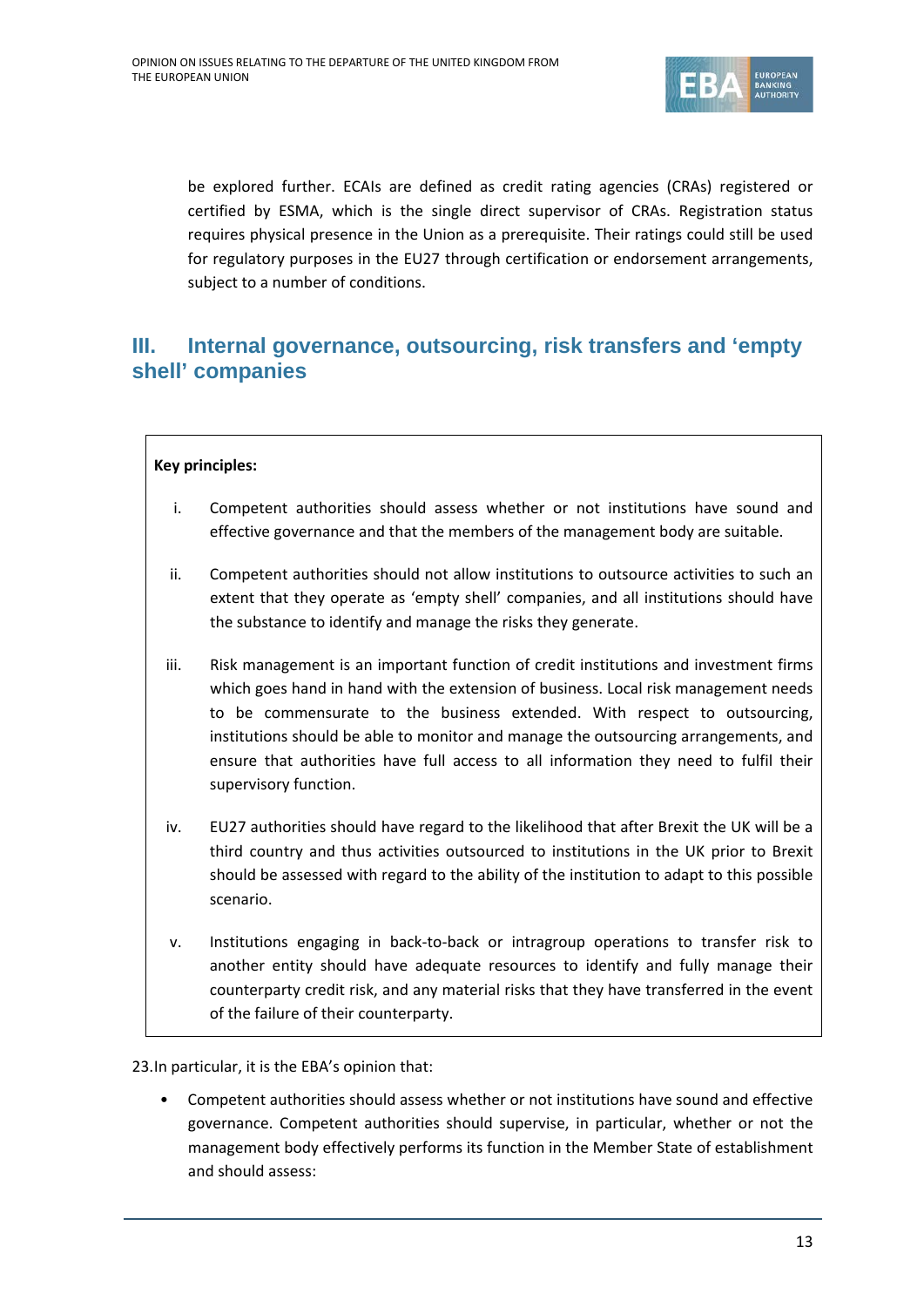

a. the suitability of members of the management body upon appointment and on an ongoing basis;

b. that the number of members of the management body is adequate, and its composition is appropriate; and

c. that members of the management body commit sufficient time to perform their functions in order to cover all the necessary subjects in depth, in particular to consider risk issues, and that appropriate access is granted to information on the risk situation of the institution.

- Competent authorities should assess whether or not institutions monitor and manage any outsourced activity and in particular those related to critical or important operational services.
- Competent authorities should ensure that there are no obstacles which may prevent the effective exercise of their supervisory functions, in particular when institutions enter into and manage outsourcing agreements that are undertaken outside the EU/EEA (or, in the case of the UK, that will be undertaken outside the EU/EEA after Brexit). In this case, the outsourcing institution should be responsible for ensuring that the competent authority can access information as necessary to perform its duties, including its right to demand documents and audits, and its inspection rights.
- Competent authorities should require that the outsourcing institutions have established access to relevant data held by the outsourcing service provider and the right for the competent authority to conduct onsite inspections at an outsourcing service provider's premises, including access to data held by providers established in the UK after Brexit.
- Competent authorities should assess whether or not, in the context of a consolidated calculation of own funds (where the UK parent is the consolidating entity including, inter alia, EU27 subsidiaries), transparency with respect to the risks considered at solo and/or sub-consolidated levels is maintained after Brexit.
- Competent authorities and institutions should monitor any relevant developments in UK law that could have implications for netting agreements (e.g. where counterparties or involved branches move away from the UK, or where in the future different law will govern the individual transactions or the contracts/agreements necessary to effect the netting agreement).
- Competent authorities should be satisfied that banks have sufficient capabilities in place to supervise outsourced activities and ensure that all material local risks are identified and managed, including the risk posed by outsourcing risk management activities.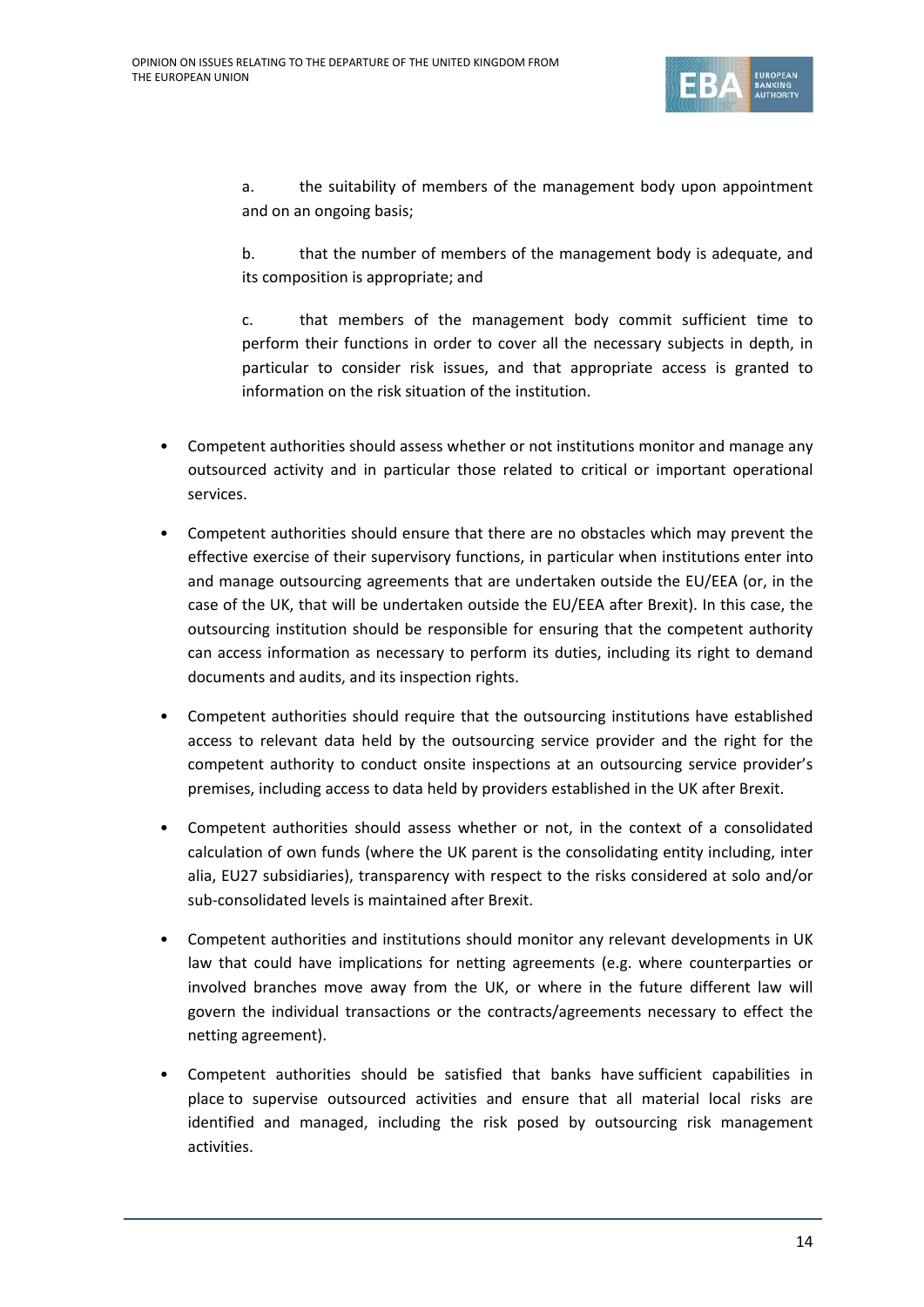

- Competent authorities should ensure that entities generating material credit counterparty risk have the ability to identify and manage that risk in the entity generating it.
- Competent authorities as part of the Supervisory Review and Evaluation Process (SREP) should assess institutions' concentration risk and its management and controls, including whether concentration risk is adequately covered with capital, and based on such assessment may impose additional supervisory measures, including additional own funds requirements for concentration risk and/or governance and control deficiencies. They should also assess, as part of the SREP, that intragroup transactions in over-the-counter (OTC) derivatives are subject to appropriate centralised risk evaluation, measurement and control procedures and that the potential exemptions from clearing and margining obligations are compliant with all the legal requirements and granted in a consistent way.
- Competent authorities should pay special attention to large exposures or concentration risk to some counterparties, as it may result from systematic back-to-back operations and the exposure to large counterparty credit risk. They should also pay special attention to intragroup large exposures waivers.
- With respect to market risk and credit risk, after Brexit, EU27 entities may use back-toback transactions or intragroup transactions to transfer a part of the risks to a non-EU/EEA entity according to current legislation, in which case competent authorities should adhere to the following recommendations:

a. The EU27 entity must not operate as an 'empty shell', but have appropriate governance and risk management arrangements in place to be able to take on identification and management of the risks that it has generated, and that in the event of a crisis, it could rapidly deploy scaled up risk management arrangements.

b. The market activity hedged via back-to-back transactions or the credit exposure re-financed or secured via intragroup transactions is not large enough to threaten the continuity of the EU27 entity in the event of the failure of the institution to which the risks have been transferred. This requires that the EU27 entity has enough capital above the Pillar 1 minimum requirement (i.e. stemming from Pillar 2 requirements that arise as part of SREP), as well as in-house risk management and operational capabilities, to be able to cover for the material risks stemming from the unhedged portfolio, manage it actively and, if needed, unwind the positions in an orderly way.

c. To the extent that the transfer of market risk relates to volumes of transactions that are significant having regard to the size of the local market, enhanced supervisory cooperation must be put in place with the supervisor of the entity to which the risk is transferred, to ensure that the host supervisor has sufficient access to information to be able to monitor the management of the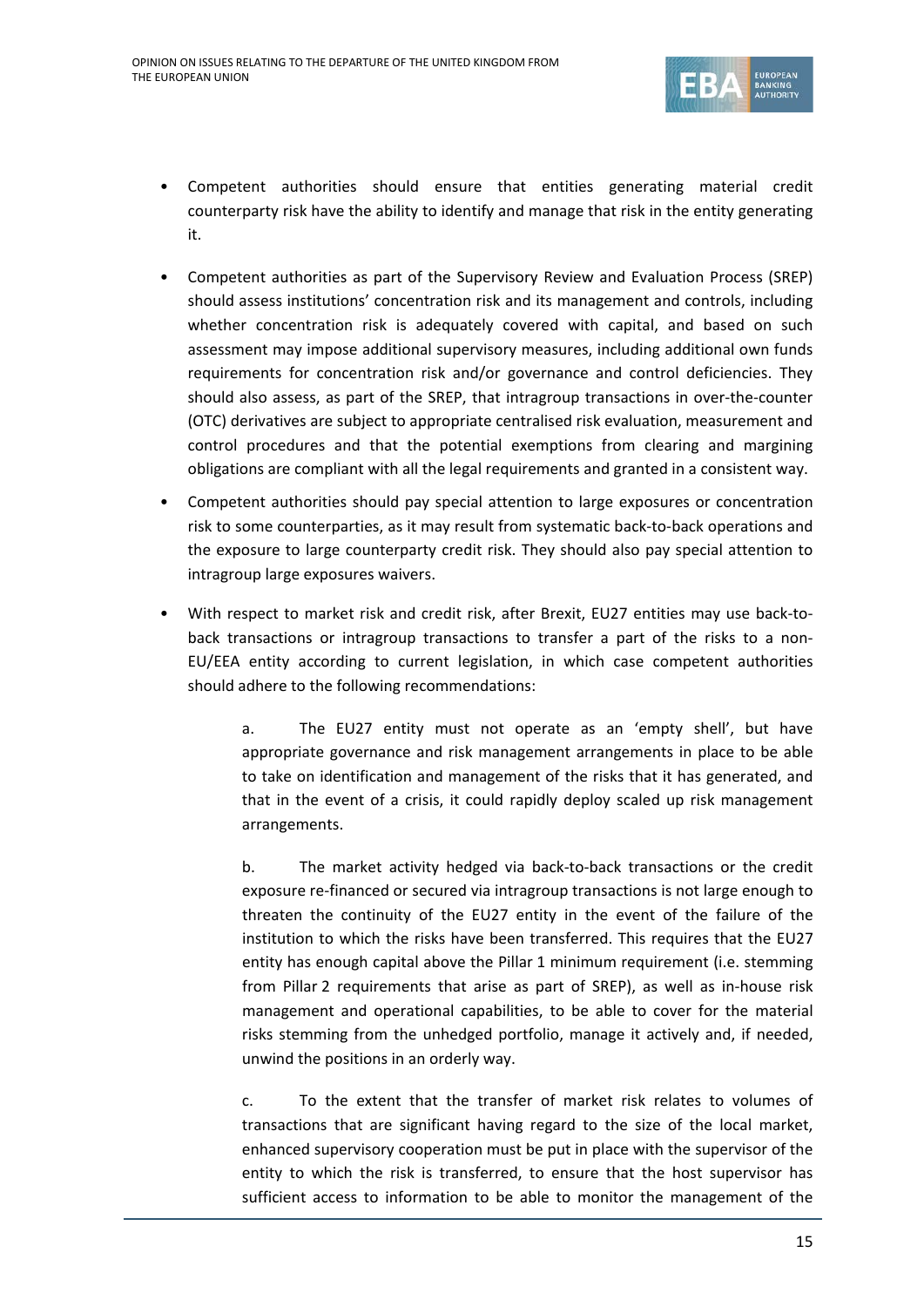

transferred market risk on an ongoing and continuous basis. In the absence of such enhanced supervisory cooperation, the competent authority should take steps to limit or prevent the transfer of significant market risk.

# **IV. Resolution and deposit guarantee schemes**

## **Key principles:**

- i. Changes arising from Brexit should be factored into resolution authorities' resolution planning.
- ii. Institutions and authorities need to assess their stock and issuance plans for instruments used to meet the minimum requirement for own funds and eligible liabilities (MREL) in the light of Brexit, and in particular their reliance on instruments issued under English law.
- iii. Deposit Guarantee Schemes (DGSs) should be prepared to ensure that EU27 depositors maintain their protection after Brexit, by assessing (where relevant) the equivalence of the UK's deposit protection regime at the date of Brexit, and should consider putting in place cooperation arrangements with the UK DGS after Brexit.

24.In particular, it is the EBA's opinion that:

- With respect to resolution planning, resolution authorities should: $^{28}$  $^{28}$  $^{28}$ 
	- a. adjust their analysis having regard to the plans put in place by institutions to respond to Brexit;

b. consider the extent to which institutions rely on access to financial market infrastructures located in the UK, and assess any impact on the continuity of access to such infrastructures;

<span id="page-15-0"></span><sup>&</sup>lt;sup>28</sup> Once the UK leaves the EU, arrangements for resolution planning for entities based in the UK should be subject to the same standard as for any other third country, in the absence of an agreement to the contrary. The timing of actions to be taken by resolution authorities is somewhat dependent on the actions taken by the institutions to restructure themselves, as well as the existing structure and resolution plans of the banks concerned (e.g. multiple point of entry (MPE) banks with a presence in the UK may be less inclined to restructure). Some institutions may take no such actions, in which case no additional consideration is required by resolution authorities. Other institutions may take immediate actions, in which case resolution authorities should be prepared to assess these actions and adjust their resolution planning accordingly. Article 10(6) BRRD requires resolution plans to be reviewed and updated at least annually, and 'after any material changes to the legal or organisational structure of the institution … that could have a material effect on the effectiveness of the plan or otherwise necessitates a revision of the resolution plan.'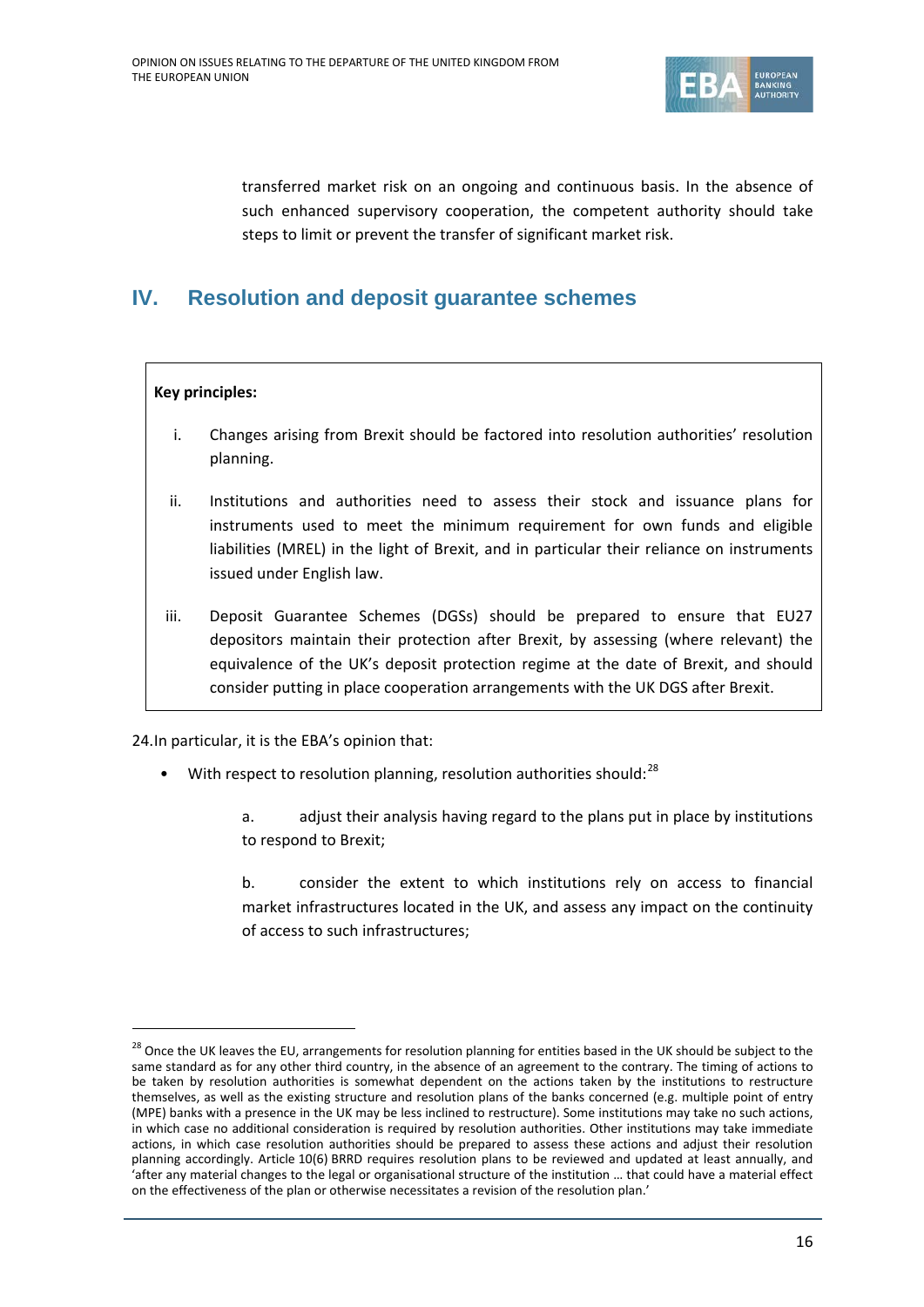

c. consider the implications for operational continuity, and in particular the extent to which institutions rely on critical shared services provided by UK-based entities;

d. consider any contracts or service level agreements with entities based in the UK and the extent to which they could be continued in circumstances where the UK is a third country;

e. assess the extent to which institutions are reliant on data systems and information technology infrastructure based in the UK and ensure that appropriate safeguards are in place to maintain and preserve access to this data or infrastructure;

f. consider any other change to the organisation or structure of institutions arising from their reaction to Brexit that may create an impediment to the resolvability of those institutions;

g. engage with the competent authority to discuss how (expected changes in) the resolution planning needs for institutions in response to Brexit may interact with supervisory decisions taken or to be taken when granting approvals/licensing to new firms to be set up after Brexit;

h. for existing entities, to the extent that any substantive impediments to the resolvability of institutions are identified arising from the above analysis, use their powers to remove those impediments to resolvability in line with the BRRD, $^{29}$  $^{29}$  $^{29}$  including consulting the competent authority:  $^{30}$  $^{30}$  $^{30}$ 

i. for newly authorised entities, engage with the competent authority during the authorisation process regarding potential impediments to the resolvability of the applicant;<sup>[31](#page-16-2)</sup>

j. revise the resolution plans of institutions, as appropriate, where they intend to rely on some or all of their statutory powers with respect to a contract governed by UK law, or assets or liabilities located in the UK; and

<span id="page-16-0"></span><sup>&</sup>lt;sup>29</sup> The Bank Recovery and Resolution Directive, Directive 2014/59/EU of the European Parliament and of the Council of 15 May 2014 establishing a framework for the recovery and resolution of credit institutions and investment firms and amending Council Directive 82/891/EEC, and Directives 2001/24/EC, 2002/47/EC, 2004/25/EC, 2005/56/EC, 2007/36/EC, 2011/35/EU, 2012/30/EU and 2013/36/EU, and Regulations (EU) No 1093/2010 and (EU) No 648/2012, of the European Parliament and of the Council.

<span id="page-16-1"></span><sup>30</sup> Articles 15-18 BRRD.

<span id="page-16-2"></span><sup>&</sup>lt;sup>31</sup> In particular, it would be important for the supervisor to understand how the resolution authorities' views to resolvability of the proposed new/enlarged entities may (1) affect the business plans submitted by the institution to the competent authority as part of the licensing process and/or (2) interact with planned or foreseen supervisory decisions in relation to the licensing procedure (e.g. decisions with respect to waivers, outsourcing, booking models, etc.).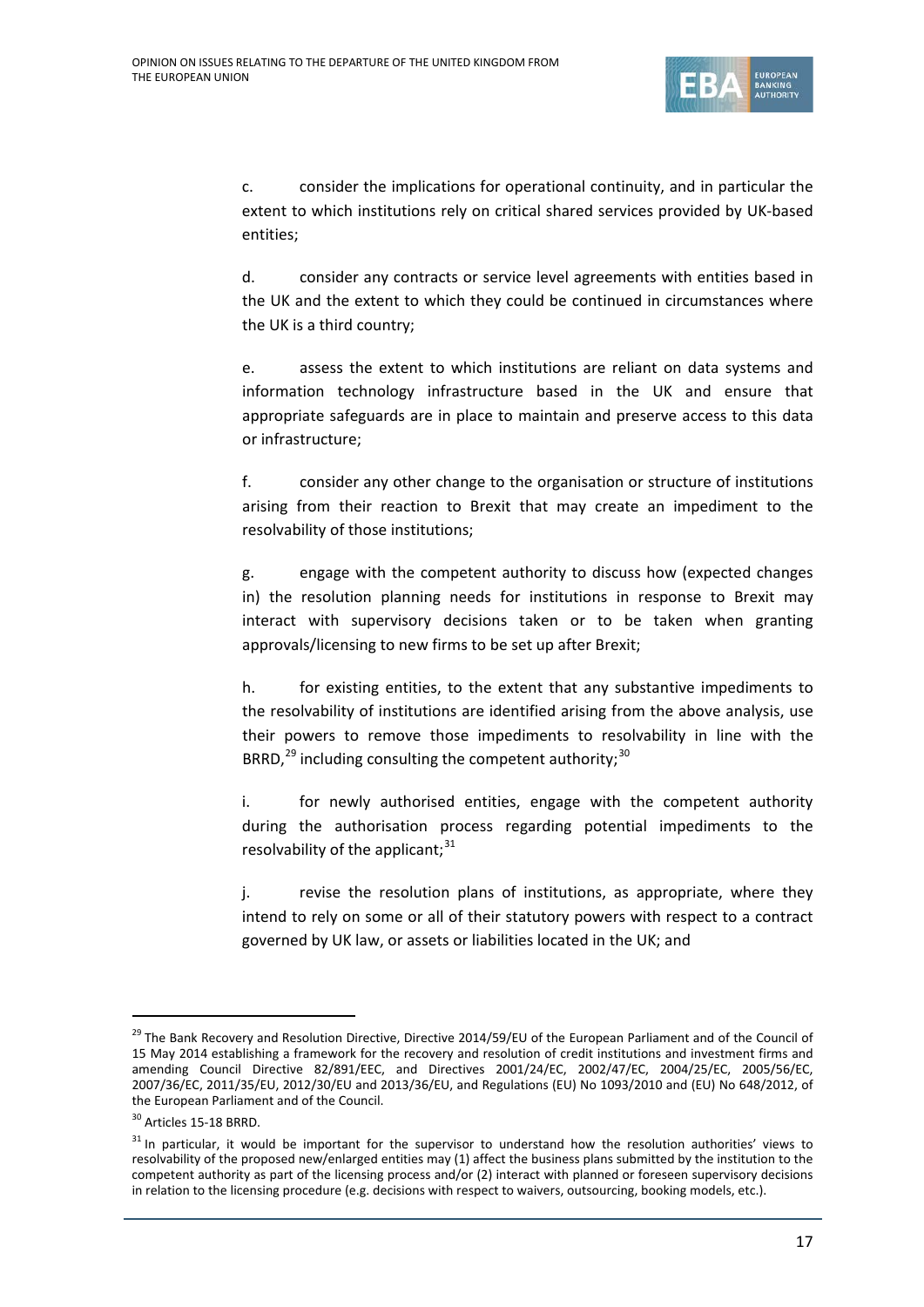

k. consider if they need to re-evaluate their resolution strategy in respect of that institution, or utilise their powers to remove impediments to resolvability in accordance with Article 17 BRRD, such as requiring changes to legal or operational structures (Article 17(5)(g) BRRD), or otherwise mitigate the risk that the use of their powers will not automatically be recognised by the UK courts, for instance through requiring the inclusion of resolution action recognition clauses in contracts governed by English law.

• With respect to the determination of MREL and the assessment of the eligibility of liabilities to be included in the amount of MREL, $^{32}$  $^{32}$  $^{32}$  resolution authorities should:

> a. Assess the approach to be taken by institutions to ensure that newly issued instruments can be subject to the write-down and conversion powers of EU resolution authorities. Institutions that wish to issue new MREL-eligible instruments under English law should at a minimum include clauses $33,34$  $33,34$  $33,34$  in the relevant contracts recognising the eligibility of those instruments to be subject to the write-down and conversion powers of EU resolution authorities. As an alternative to issuing such instruments under English law, institutions may issue the instruments under EU27 law given the enhanced legal certainty this would entail.

> b. Assess the extent to which institutions' existing stock of MREL-eligible liabilities are governed by English law. Unless resolution authorities can be otherwise satisfied that their powers would be given effect in respect of English law contracts, for instance through statutory recognition of their resolution actions by the UK, they should engage with the institutions concerned to replace or renegotiate these contracts (insofar as appropriate and proportionate) to include bail-in recognition clauses where a material proportion of an institution's existing MREL-eligible liabilities are issued under English law, having regard to the duration of the contracts in question.

<span id="page-17-0"></span><sup>&</sup>lt;sup>32</sup> Once the UK leaves the EU, English law instruments should be treated no differently from any other non-EU instruments, in the absence of an agreement to the contrary; the recommendations made in this opinion relate to the period up until the UK leaves, since at present English law instruments are EU law instruments, but they will become instruments issued under non-EU law after the UK's departure.

<span id="page-17-1"></span><sup>&</sup>lt;sup>33</sup> A failure to include such clauses could result in the de-recognition of instruments issued under English law for MREL purposes once the UK becomes a third country. This could result in a breach by institutions of their MREL requirements, or a longer time horizon before they meet their MREL requirements, in either instance threatening the resolvability of those institutions.

<span id="page-17-2"></span><sup>&</sup>lt;sup>34</sup> Articles 45(5) and 55 BRRD. See also Articles 42-44 of Commission Delegated Regulation (EU) 2016/1075 of 23 March 2016 supplementing Directive 2014/59/EU of the European Parltime [sic] and of the Council with regard to regulatory technical standards specifying the content of recovery plans, resolution plans and group resolution plans, the minimum criteria that the competent authority is to assess as regards recovery plans and group recovery plans, the conditions for group financial support, the requirements for independent valuers, the contractual recognition of writedown and conversion powers, the procedures and contents of notification requirements and of notice of suspension and the operational functioning of the resolution colleges.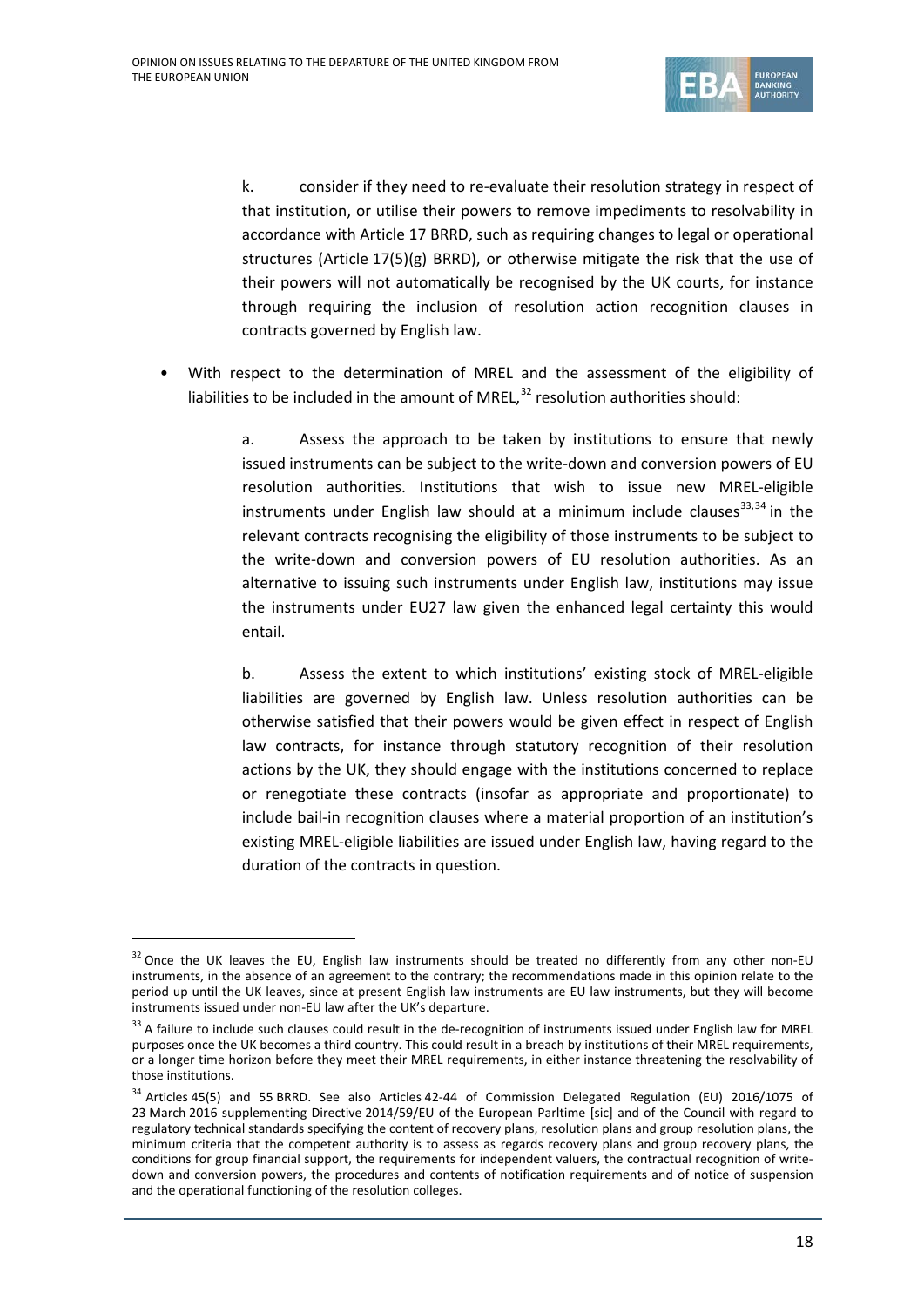

c. Aim to ensure that non-MREL liabilities issued under English law that might be subject to bail-in as part of the resolution action for an institution can also credibly be written down or converted through the inclusion of recognition clauses, unless they can be otherwise satisfied that their resolution powers would be given effect in respect of English law contracts.

- Resolution authorities should be ready to collect contributions to resolution financing arrangements after Brexit from branches of UK institutions established in the EU27, once such institutions become third country branches.
- Resolution authorities should actively explore the options for engagement with UK central counterparty (CCP) resolution authorities after Brexit.
- DGS designated authorities<sup>[35](#page-18-0)</sup> should:

a. Ensure that they have appropriate processes and procedures in place to assist in or carry out, as relevant, any equivalence assessment<sup>[36](#page-18-1)</sup> confirming the equivalence of protection provided by the UK DGS after Brexit.

b. After Brexit, consider requiring that any branches of UK institutions operating in their Member State become members of a local DGS and that such institutions adhere to the requirements of Article 15 DGSD, in the event that the protection is not deemed to be equivalent.

c. After Brexit, consider putting in place appropriate cooperation arrangements with the UK designated authority to secure the effective protection of depositors at branches of UK institutions established in the EU27, to the extent that the protection provided by the UK DGS is deemed to be equivalent.

d. After Brexit, engage with the UK designated authority to clarify which DGS will be responsible for the protection of depositors at branches of EU institutions based in the UK. Appropriate measures should be put in place to protect such depositors depending on the agreement between the UK designated authority and EU DGSs in this regard.

e. After Brexit, ensure that institutions provide depositors with all relevant information for them to be able to identify the DGS of which those institutions are members.

<span id="page-18-0"></span><sup>&</sup>lt;sup>35</sup> In this section, and in the corresponding section of the report appended to this opinion, the term 'designated authority' should be construed in line with point 18 of Article 2(1) of the Deposit Guarantee Scheme Directive (DGSD), Directive 2014/49/EU of the European Parliament and of the Council of 16 April 2014 on deposit guarantee schemes.

<span id="page-18-1"></span><sup>&</sup>lt;sup>36</sup> Within the meaning of Article 15 DGSD.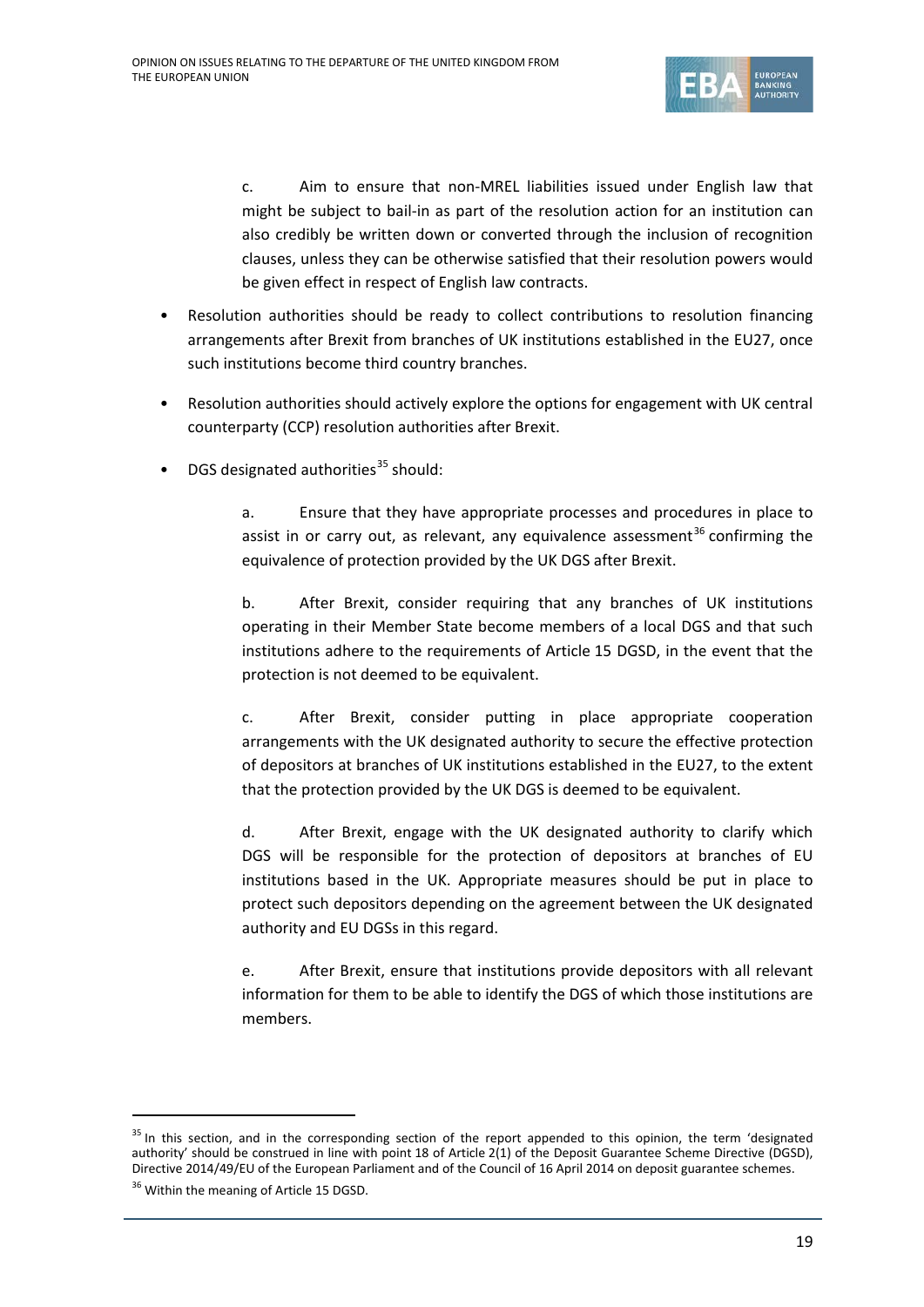

# Monitoring by the EBA

- 25.Authorisation and supervision of, and potential enforcement against, supervised undertakings are a competence of the competent authorities.
- 26.The EBA will monitor developments, including by surveying relocation intentions, and assessing notifications received from competent authorities, applying a risk-based approach and using information collected from Members. The EBA will assess the extent to which the recommendations in this opinion have been adhered to, with a view to completing a progress report on this before the end of 2018. In addition, the EBA will conduct its analysis and make use of its powers and oversight tools to support supervisory convergence through bilateral engagements with the supervisory and resolution authorities, providing opinions and initiating investigations of possible breaches of Union law as the need arises.

This opinion will be published on the EBA's website.

Done at London, 12 October 2017

Andrea Enria

Chairperson For the Board of Supervisors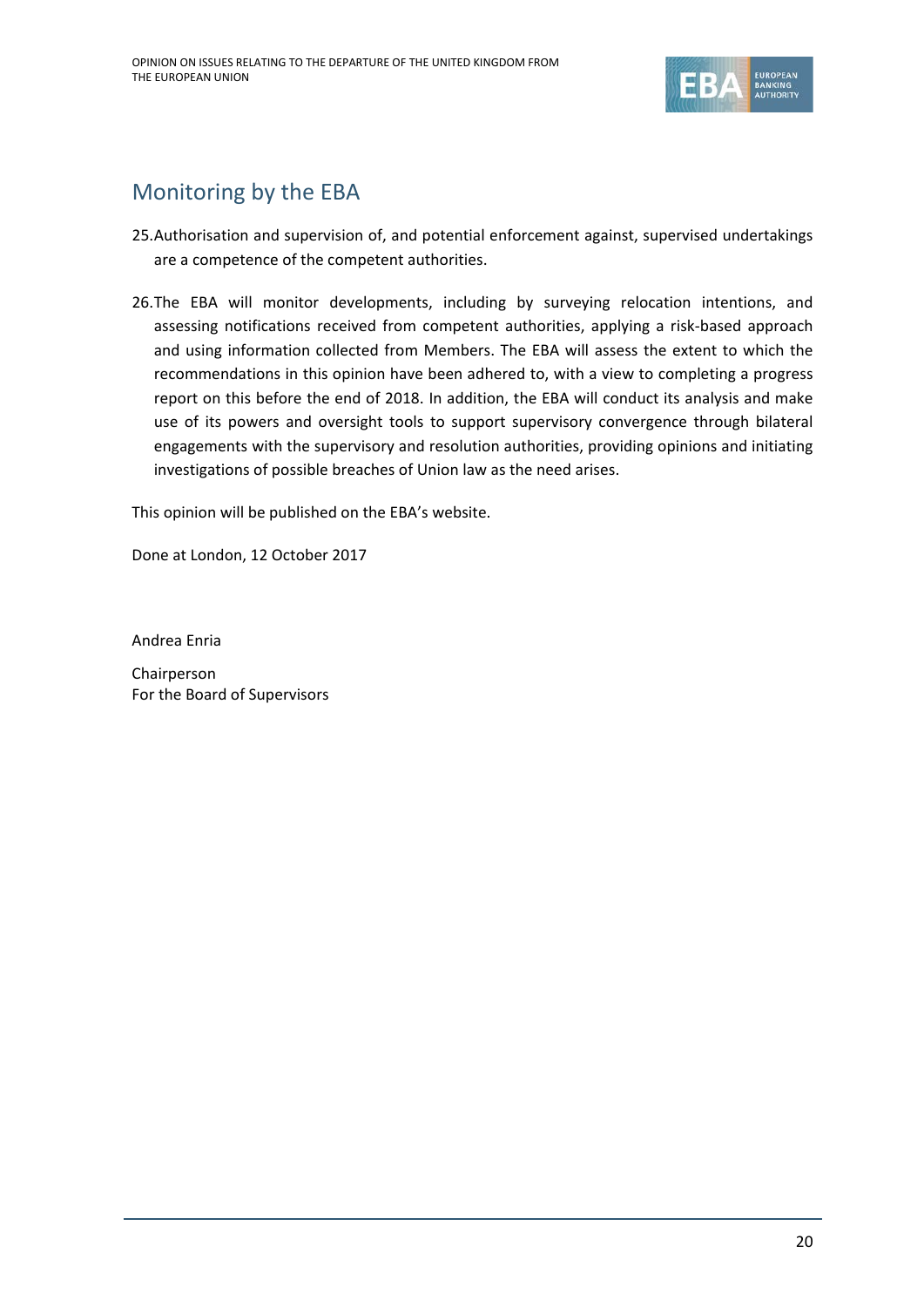

# Report

# **I. Authorisations**

- 1. In order to support the functioning of the internal market for banking, mortgage lending, investment and payment and e-money services, it is necessary to have transparent, predictable and harmonised supervisory processes in relation to the granting of authorisations.
- 2. It is known that a number of firms established in the UK and currently operating in the EU are investigating so-called 'relocation' options to retain access to the internal market after the UK's withdrawal from the EU. In a number of cases, firms may seek to retain access by establishing an entity in an EU Member State, as either a branch or a subsidiary. Different processes apply to each. For new subsidiaries, authorisation, registration<sup>[37](#page-20-0)</sup> or admission<sup>[38](#page-20-1)</sup> by a competent authority under the relevant legislation is required. For new branches, the legislation sets out the manner in which the home and host authorities in the Member States should deal with notifications.
- 3. In the period before the UK's withdrawal has taken effect, it is of common interest for competent authorities in the EU to take steps to minimise disruption to the provision of banking and other financial services and therefore to facilitate the continuity of business. Nevertheless, the need to minimise disruption and facilitate continuity should not come at the expense of a full and thorough licensing process, conducted in line with the existing requirements, as recalled in this report. Relying on common and sound policies will help serve this purpose.
- 4. The current framework for authorisation, admission or registration does not achieve full harmonisation in this area, so there is a large variety of rules and procedures in Member States. In these circumstances, this opinion aims to achieve greater harmonisation in the application of the existing principles, and to avoid any relaxation of existing principles or practices in response to Brexit.
- 5. Irrespective of the type of authorisation, admission, registration or change sought or notification made, a number of principles of general application are set out in this report. This report also contains relevant analysis of the specific technical recommendations made in respect of the different types of authorisation, change or notification.

<span id="page-20-0"></span><sup>&</sup>lt;sup>37</sup> The Payment Services Directive, Directive (EU) 2015/2366 of 25 November 2015 on payment services providers, distinguishes between providers that must be authorised and those that need to be registered.

<span id="page-20-1"></span><sup>&</sup>lt;sup>38</sup> 'Admission' is the term used in the MCD.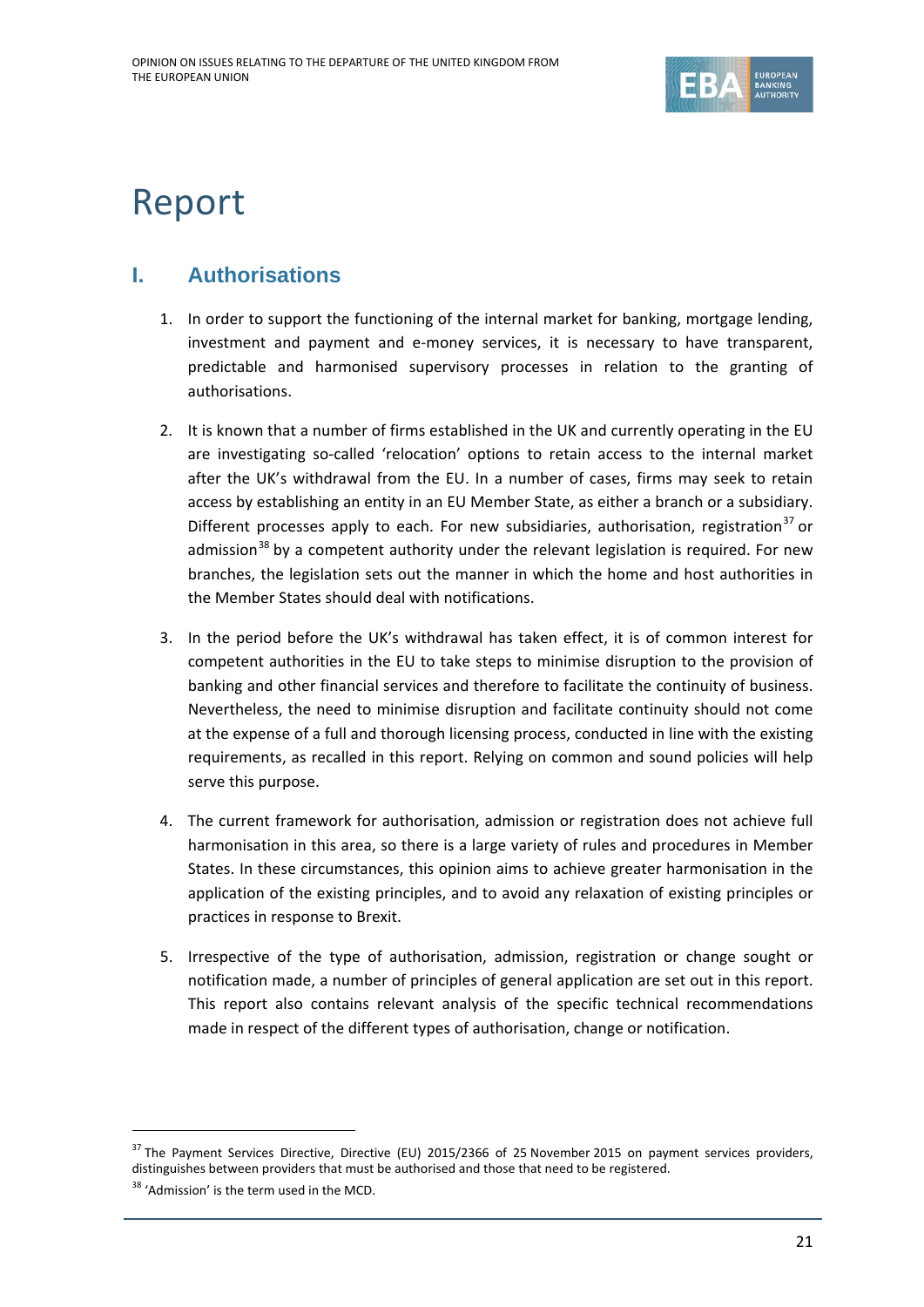

# **A. Credit institutions**

- 6. Depending on the operating structures already in place, relocation may involve firms:
	- a. seeking authorisation of new credit institutions<sup>[39](#page-21-0)</sup> in the EU for the purposes of establishing a new presence or converting an existing branch to a subsidiary;
	- b. changing/expanding the activities undertaken by existing credit institutions in the EU, which may, in certain Member States, involve the variation of permission.<sup>40</sup>
- 7. Some relocation decisions may not be taken by firms until after the UK has withdrawn from the EU, in which case, unless any alternative provision is agreed between the UK and the EU27, the UK will be regarded as a third country, relations with which will be governed in accordance with Articles 47 and 48 of Directive 2013/36/EU (the CRD).
- 8. In other cases, and most probably, firms may seek the relevant new authorisations or, as appropriate in relevant Member States, variations of existing licences before the UK's withdrawal from the EU, in which case any such UK-based firms/banking groups shall be treated in accordance with existing EU law.
- 9. This section of the report reflects separately on the cases described in paragraph 6(a) and (b) and the application of Union law in the period before the UK's withdrawal has taken effect.

# **A. Authorisation of credit institutions**

10. In order to establish a new subsidiary as a credit institution in the EU27 (including cases in which a UK-based credit institution is looking to convert an existing branch in another Member State into a subsidiary), it is necessary to obtain authorisation from the relevant competent authority<sup>[41](#page-21-2)</sup> (Article 8(1) CRD).<sup>[42](#page-21-3)</sup> This involves preparing an application for authorisation to be considered by the competent authority.

# **The application**

11. All applications are required to be assessed rigorously against the requirements for authorisation specified in the CRD as transposed into national law. Additional

<span id="page-21-0"></span> $39$  Credit institutions are defined in point (1) of Article 4(1) of Regulation (EU) 575/2013 (the CRR).

<span id="page-21-1"></span><sup>&</sup>lt;sup>40</sup> An entitv authorised as a credit institution in a Member State is able to carry out in other Member States the activities referred to in Annex I to the CRD (the activities subject to mutual recognition) by establishing branches or by the provision of services on a cross-border basis. Entities established in third countries do not have the power to carry out these activities on a cross-border basis in the EU.

<span id="page-21-2"></span> $41$  The relevant competent authority is the competent authority in the jurisdiction in which the subsidiary is to be established. In the case of jurisdictions participating in the Banking Union, the procedure for granting or a changing a banking licence is one of the 'common procedures', meaning that both the national competent authority and the ECB (as the SSM) are involved, albeit the ECB is responsible for taking the final decision.

<span id="page-21-3"></span> $42$  Member States are required to prohibit persons or undertakings that are not credit institutions from carrying out the business of taking deposits or other repayable funds from the public (except as permitted pursuant to Article 9(2) CRD).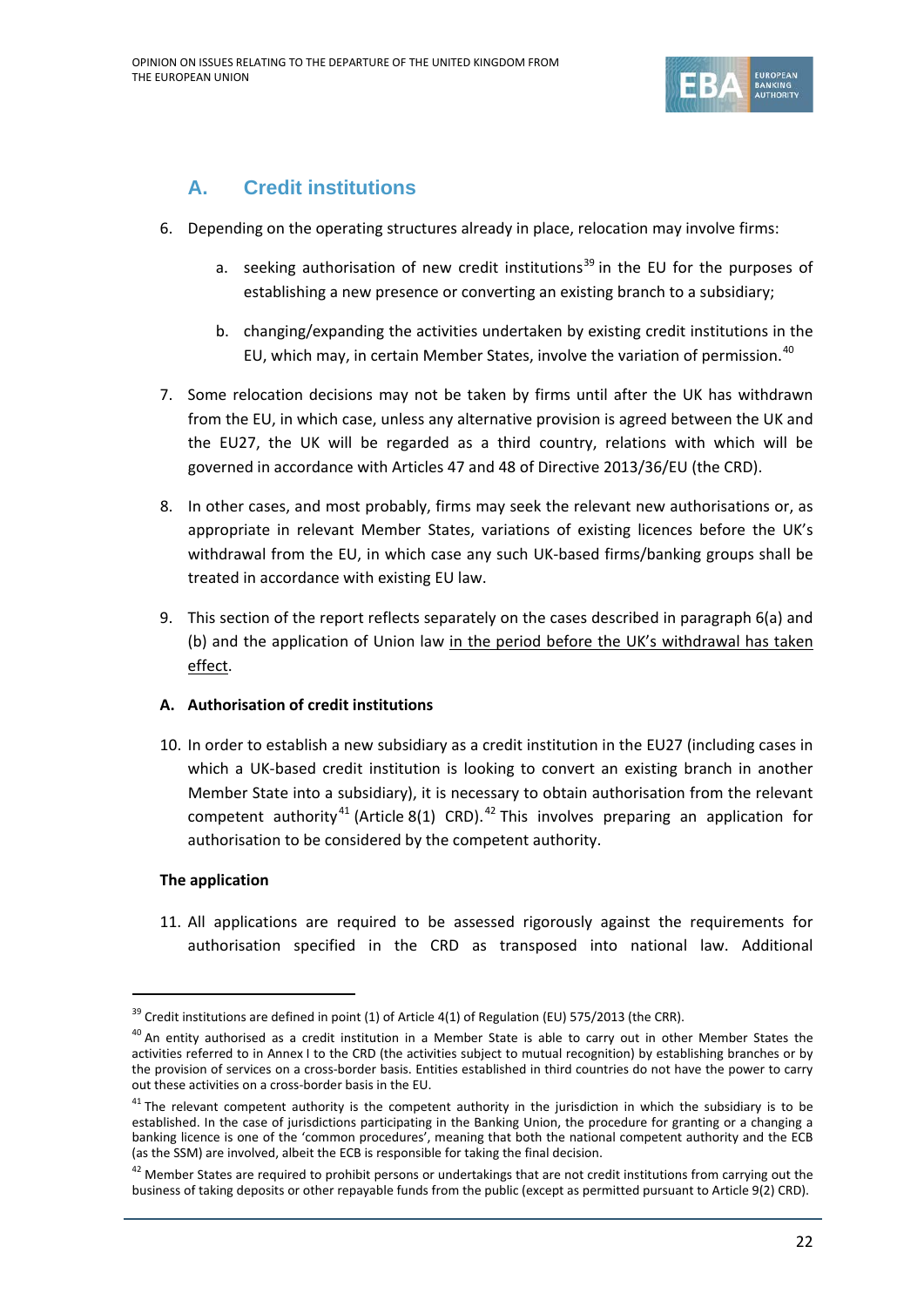

requirements specified under national law have been notified to the EBA in accordance with Article 8(1) CRD by Croatia.

- 12. The EU requirements for authorisation are set out in Articles 10, 12, 13 and 14 CRD. The requirements relate to the following aspects: (a) programme of operations and structural organisation;<sup>[43](#page-22-0)</sup> (b) initial capital; (c) effective direction of the business and place of the head office (see further below); and (d) shareholders and members.
- 13. In order for the competent authority to carry out the necessary assessments and verifications of the aforementioned requirements, as transposed into national law, applications should cover all requirements and be supported by a substantial amount of information evidencing the capacity of the applicant to comply with the requirements; mere confirmations are insufficient.
- 14. At the date of this report, the EBA's draft RTS and ITS on the information to be provided for the authorisation of credit institutions<sup>[44](#page-22-1)</sup> have not been adopted as EU regulation (they were submitted to the European Commission on 14 July 2017). Pending adoption, competent authorities and firms may have regard to the RTS/ITS, and use them as a point of reference regarding the information to be presented in applications and the format in which that information should be provided.<sup>[45](#page-22-2)</sup>
- 15. Dispensations or facilitating provisions regarding the information to be presented in applications are envisaged in the RTS (see Article 2(3)), namely where already held by the competent authority, including where obtained from another competent authority, or where the information is relevant to activities that the applicant will not be carrying out. In particular, competent authorities will take into account information already in their possession (e.g. in relation to existing branch operations, or where obtained from the UK authorities (see further below)). In such cases the competent authorities may, on a caseby-case basis, inform firms that the same information need not be provided in the application and, in this sense, elements of the application may be regarded as abridged.

<span id="page-22-0"></span><sup>&</sup>lt;sup>43</sup> This shall include matters such as the geographical distribution of activities, target markets, likely business and regulatory risk factors, organisational structure and internal control functions and framework, outlines of key policies and plans, and operational readiness (e.g. outsourcing arrangements, systems and controls, payments infrastructure in line with the applicable law on payment services [\(https://ec.europa.eu/info/business-economy-euro/banking-and](https://ec.europa.eu/info/business-economy-euro/banking-and-finance/consumer-finance-and-payments/payment-services_en)[finance/consumer-finance-and-payments/payment-services\\_en\)](https://ec.europa.eu/info/business-economy-euro/banking-and-finance/consumer-finance-and-payments/payment-services_en) etc.

<span id="page-22-1"></span><sup>44</sup> See: [http://www.eba.europa.eu/-/eba-publishes-final-standards-specifying-information-requirements-for-the](http://www.eba.europa.eu/-/eba-publishes-final-standards-specifying-information-requirements-for-the-authorisation-of-credit-institutions)[authorisation-of-credit-institutions.](http://www.eba.europa.eu/-/eba-publishes-final-standards-specifying-information-requirements-for-the-authorisation-of-credit-institutions) The EBA's draft RTS on the information to be included in an application for authorisation (pursuant to the mandate prescribed in Article 8(2) CRD) are intended to standardise the information to be presented in an application for authorisation as a credit institution. In so doing, the RTS are intended to mitigate the risk of divergent practices by listing and gathering the required information to enable the competent authorities to make decisions on applications for authorisation. The RTS and ITS were submitted by the EBA to the Commission on 14 July 2017. At the time of writing, the RTS and ITS have not been adopted by the Commission, and therefore are not in force. Until such time as they are adopted, the RTS and ITS can be regarded as a useful reference point for competent authorities and firms in considering the information appropriate to support an application for authorisation.

<span id="page-22-2"></span><sup>&</sup>lt;sup>45</sup> The RTS set out the information necessary in order for a competent authority to assess applicants against the requirements for authorisation specified in EU law; information needed for ongoing supervision is not dealt with in the RTS.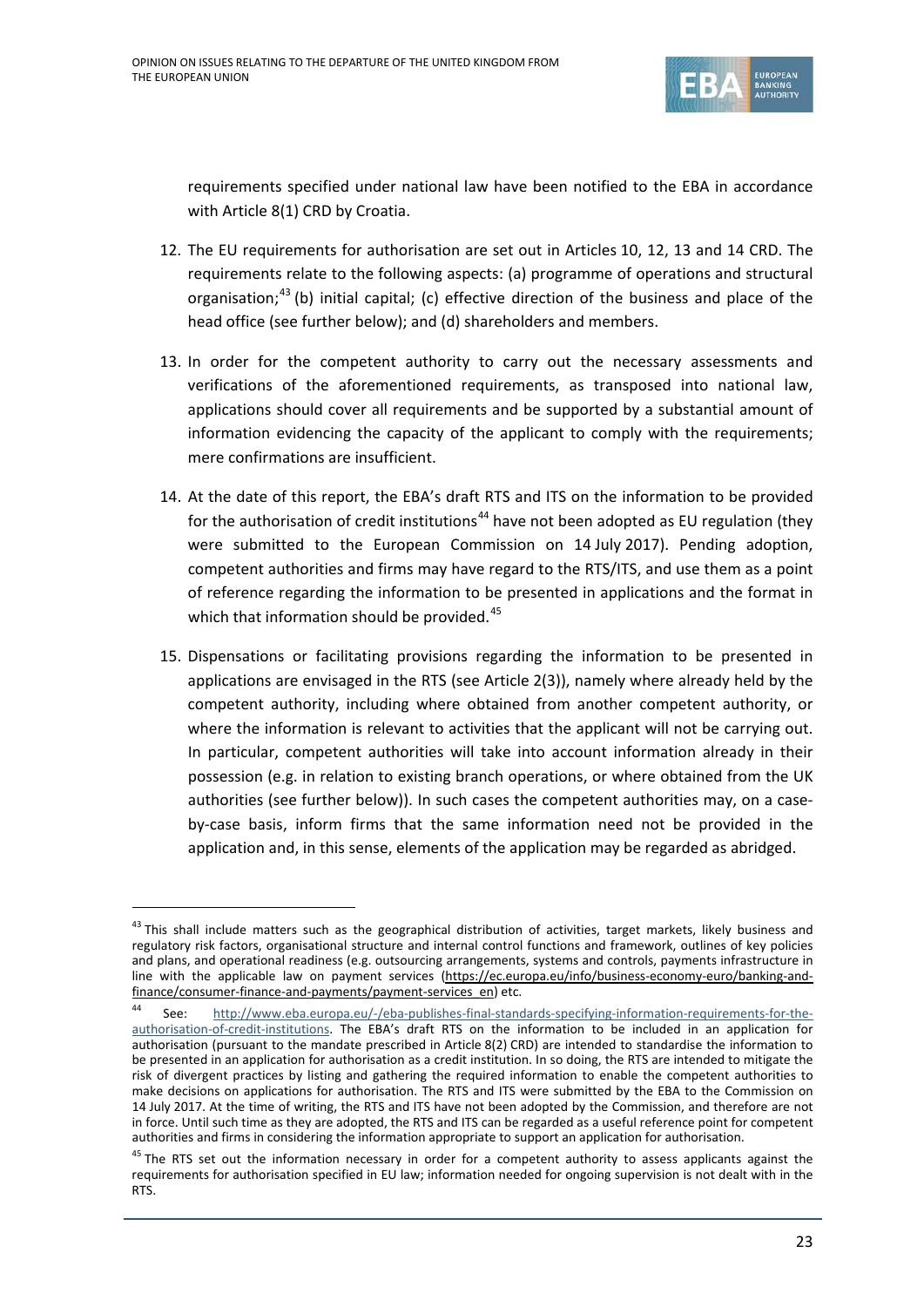

#### **The assessment process**

- 16. In order for authorisation to be granted, the competent authority must determine that all requirements for authorisation are satisfied by the applicant (see paragraphs 12 and 13).
- 17. EU law does not provide a basis for any reliance on previous or existing authorisation decisions granted by an authority in another Member State or a third country, for instance by mutual recognition. Rather it supports the best use of existing information where information is exchanged between the competent authorities. This will come into play to feed the application file.
- 18. Therefore, competent authorities should reach their own decisions about whether to grant or refuse authorisation, taking account of all relevant information, including as obtained from the applicant and from other competent authorities.
- 19. In accordance with Article 16(1) CRD, competent authorities are required to consult the competent authorities of another Member State (hence the UK authorities, in cases where UK institutions seek to establish a new group company in another Member State) where the applicant is:
	- a. a subsidiary of a credit institution authorised in that other Member State;
	- b. a subsidiary of the parent undertaking of a credit institution authorised in that other Member State; or
	- c. controlled by the same natural or legal persons as those who control a credit institution authorised in that other Member State.
- 20. The competent authorities will also consult the competent authorities responsible for the supervision of insurance undertakings or investment firms where the applicant is:
	- a. a subsidiary of an insurance undertaking or investment firm authorised in the EU;
	- b. a subsidiary of the parent undertaking of an insurance undertaking or investment firm authorised in the EU; or
	- c. controlled by the same natural or legal persons as those who control an insurance undertaking or investment firm in the EU (Article 16(2) CRD).
- 21. In the cases described in paragraphs 19 and 20, the competent authorities are required to:
	- a. consult their counterparts when assessing the suitability of the shareholders or members (see further Articles 14 and 22-27 CRD);
	- b. consult their counterparts when assessing the reputation and experience of members of the management body involved in the management of another entity of the same group; and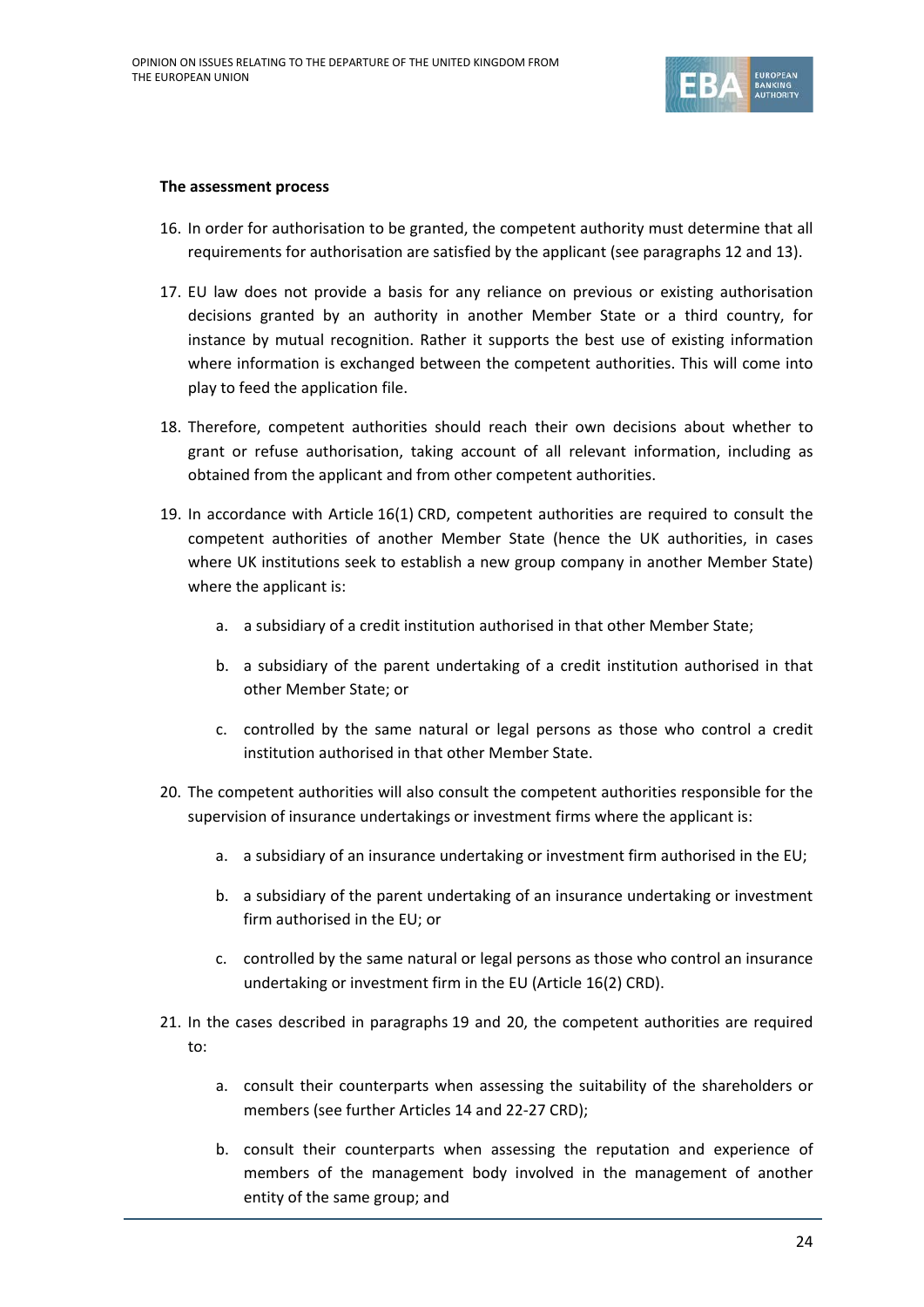

- c. exchange information regarding the suitability of shareholders or members and the reputation and experience of members of the management body which is of relevance for the granting of an authorisation and for the ongoing assessment of compliance with operating conditions (Article 16(3) CRD).
- 22. In addition, the competent authorities may agree to seek from one another information about other matters relevant to the assessment of the application, in order to enhance as much as possible the efficiency of the assessment process by leveraging information already in the supervisory domain.
- 23. In view of the requirements under EU law described in paragraph 21, the competent authorities may agree not to require applicants to provide the information on matters relating to controlling shareholders of a kind described in that paragraph (and any other information also requested from, and supplied by, the other competent authorities) where feasible and appropriate in order to minimise the burdens on applicants when preparing their applications. Applicant firms remain responsible for the completeness and accuracy of the information provided.
- 24. Consistent with the obligations on competent authorities to cooperate with trust and full mutual respect (Article 6(a) CRD), the authorities will endeavour to supply the information requested on a timely basis, acknowledging the resource constraints to which the authorities may be subject.
- 25. Where they are possible, these exchanges of information will help competent authorities receiving applications to make the best use of the information, and help minimise the amount of information required to be presented in applications, in order to facilitate the most efficient and timely assessment of applications.
- 26. Authorisation will be refused where a competent authority determines that:
	- a. an applicant does not meet all requirements for authorisation set out in the CRD and, in accordance with Article 8(1) CRD, any additional requirements specified under national law;
	- b. pursuant to an assessment in accordance with Article 14(3) CRD, competent authorities are liable to be prevented from exercising effectively their supervisory functions by the close links between an applicant and other natural or legal persons (recital (17) CRD); or
	- c. in the light of factors such as the content of the activities programme, the geographical distribution of activities or the activities actually carried out, the competent authority determines that an applicant has chosen a jurisdiction for the purposes of evading stricter standards in another Member State (recital (16) and Article 13 CRD).

## **Timeline for authorisation decisions**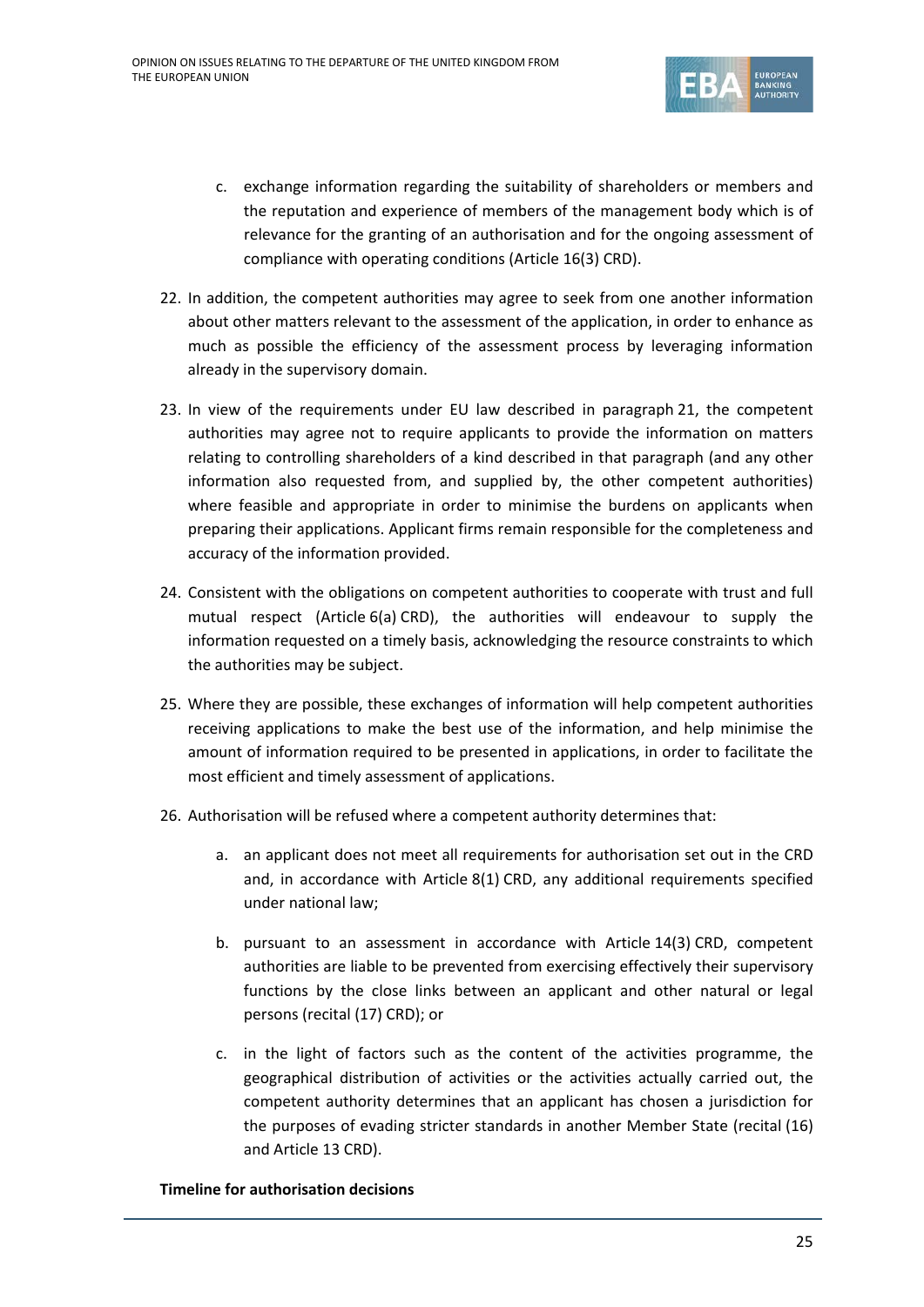

- 27. Pursuant to Article 15 CRD, where a competent authority refuses authorisation it shall notify the applicant of the decision and of its reasons within six months of receipt of the application or, where the application is incomplete, within six months of the receipt of the complete information required for the decision. In any event, a decision to grant or refuse authorisation shall be taken within 12 months of the receipt of the application.
- 28. In terms of an assessment of the completeness of the information to be presented in the application, Article 2(1) of the ITS on information to be provided in the context of an application for the authorisation of a credit institution specifies that an application shall be determined to be complete where the applicant has provided an application containing all information needed by the competent authority to assess the application (i.e. the information as set out in the RTS and any additional explanations or supplementary information required by the competent authority in accordance with Article 2(4) of the RTS).
- 29. Accordingly, to be sure of being treated under existing provisions in the EU and therefore benefiting from current legal certainty, firms wishing to relocate and acquire or change (an existing) licence should make sure their complete application files are remitted before the end of March 2018.<sup>[46](#page-25-0)</sup> It is also a joint interest of the competent authorities and the applicant credit institutions to anticipate this deadline in order to smooth the flow of work.

## **Updates to the EU Credit Institutions Register**

- 30. Competent authorities are required to notify the EBA of every authorisation of a credit institution granted pursuant to Article 8 CRD and of every withdrawal of authorisation (Article 20(1) and (5) CRD) in order that the EBA can maintain on its website a list of the names of all credit institutions authorised in the EU (Article 20(2) CRD) (the Credit Institutions Register).[47](#page-25-1)
- 31. The EBA has recently enhanced its processes for such notifications to be operated in a more efficient and flexible manner. In particular, competent authorities are using an integrated eGate process.<sup>[48](#page-25-2)</sup> The Credit Institutions Register is to be kept updated periodically by competent authorities. In general it is recommended that this is done every two months, but this can be done in near-real time.
- 32. Likewise, information on decisions to grant authorisation of a credit institution with an initial capital less than the amount required in Article 12(1) CRD, refusals regarding the

<span id="page-25-0"></span><sup>&</sup>lt;sup>46</sup> This date flows from the time limit imposed by Article 15 CRD.

<span id="page-25-1"></span><sup>47</sup> See: [http://www.eba.europa.eu/risk-analysis-and-data/credit-institutions-register.](http://www.eba.europa.eu/risk-analysis-and-data/credit-institutions-register)

<span id="page-25-2"></span> $48$  EBA eGate is an IT tool designed to provide an environment to allow the collection, storage and display of different notifications that are reported by several data providers, including competent authorities, to the EBA. The ultimate objective is to include most, if not all, the notifications to the EBA required pursuant to Level 1 and Level 2 texts in eGate (e.g. in relation to authorisations and sanctions imposed in relation to credit institutions).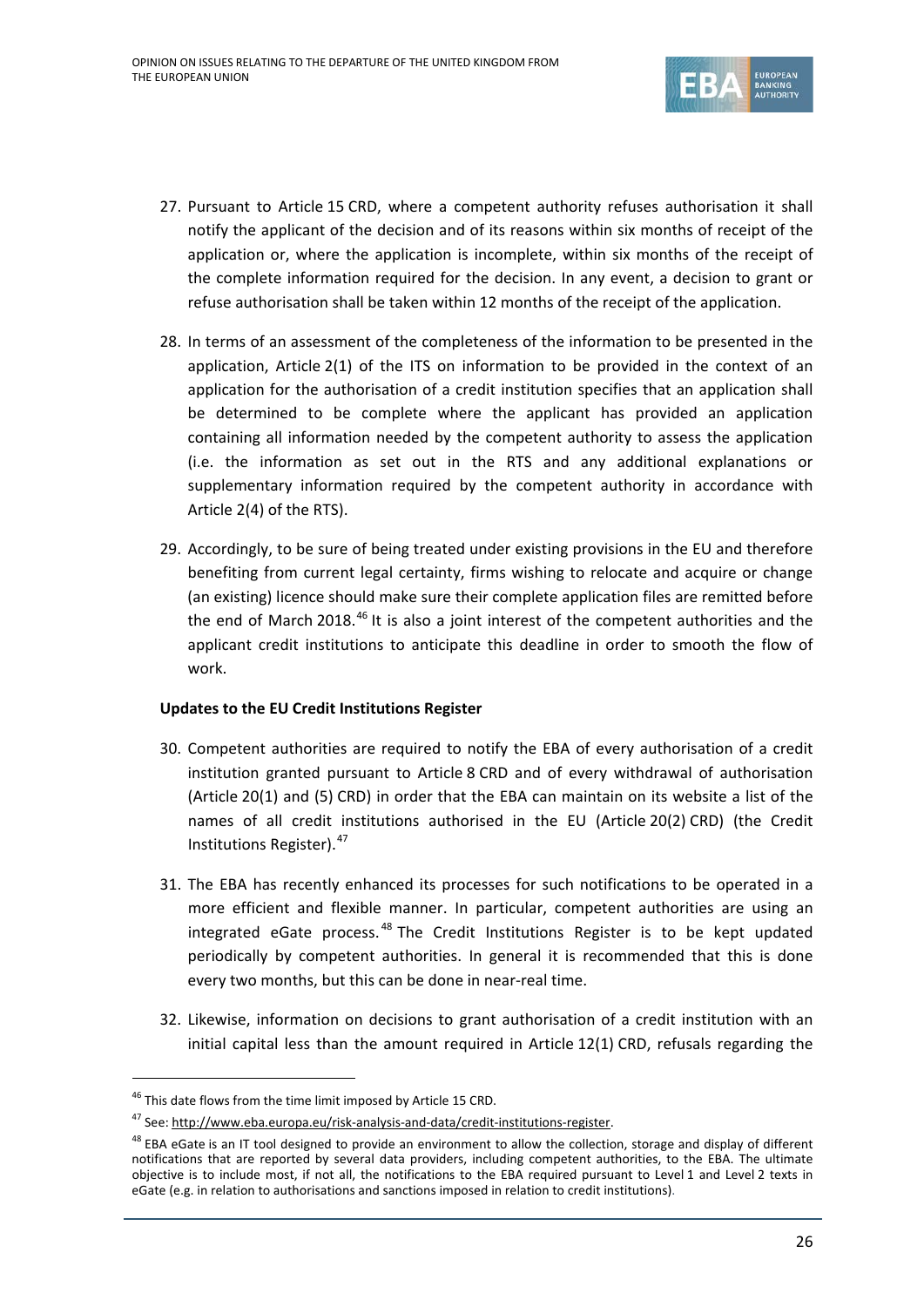

establishment of branches (Article 37 CRD) and decisions on authorisations in relation to branches of credit institutions having their head office in a third country (Article 47(2) CRD) will be published by the EBA to enhance transparency.

- **B. Changes in the activity of existing credit institutions and the potential need for variations of existing licences**
- 33. In some cases relocations of business due to the UK's withdrawal from the EU may involve moving business to an existing subsidiary already authorised as a credit institution in one of the other Member States. In all cases it is necessary to ensure that the credit institutions concerned continue to comply with the requirements for authorisation (Articles 8 and 10-14 CRD), which must be satisfied on an ongoing basis.
- 34. In particular, the competent authorities will need to assess that the structural organisation remains adequate or is sufficiently adapted to the satisfaction of the competent authority to take account of the new business to be undertaken by the credit institution and to ensure that the arrangements, processes and mechanisms are proportionate to the nature, scale and complexity of the risks (Article 74(2) CRD) (see further below).
- 35. The EU framework does not expressly contemplate that competent authorities may grant authorisations subject to limitations or restrictions.<sup>[49](#page-26-0)</sup> However, such practices are common.
- 36. Accordingly, firms seeking to implement organisational changes as a result of Brexit in relation to credit institutions established in the Member States may need to seek approval from the relevant competent authority, in accordance with national law, for variations of the licence in order to change/expand the activities of the credit institution concerned.
- 37. In determining whether or not to vary any limitations or restrictions attached to an existing authorisation, competent authorities must ensure that the requirements for authorisation continue to be satisfied by the credit institution concerned and should seek from the credit institution concerned any information necessary to verify its continued compliance with the requirements.
- 38. Furthermore, limitations or other restrictions must not be used by competent authorities as a means of circumventing or delaying the need for applicants to comply fully with the requirements for authorisation in order to carry out the activities of a credit institution.

<span id="page-26-0"></span> $49$  Limitations may relate, for example, to the value or volume of business to be carried out by the entity concerned.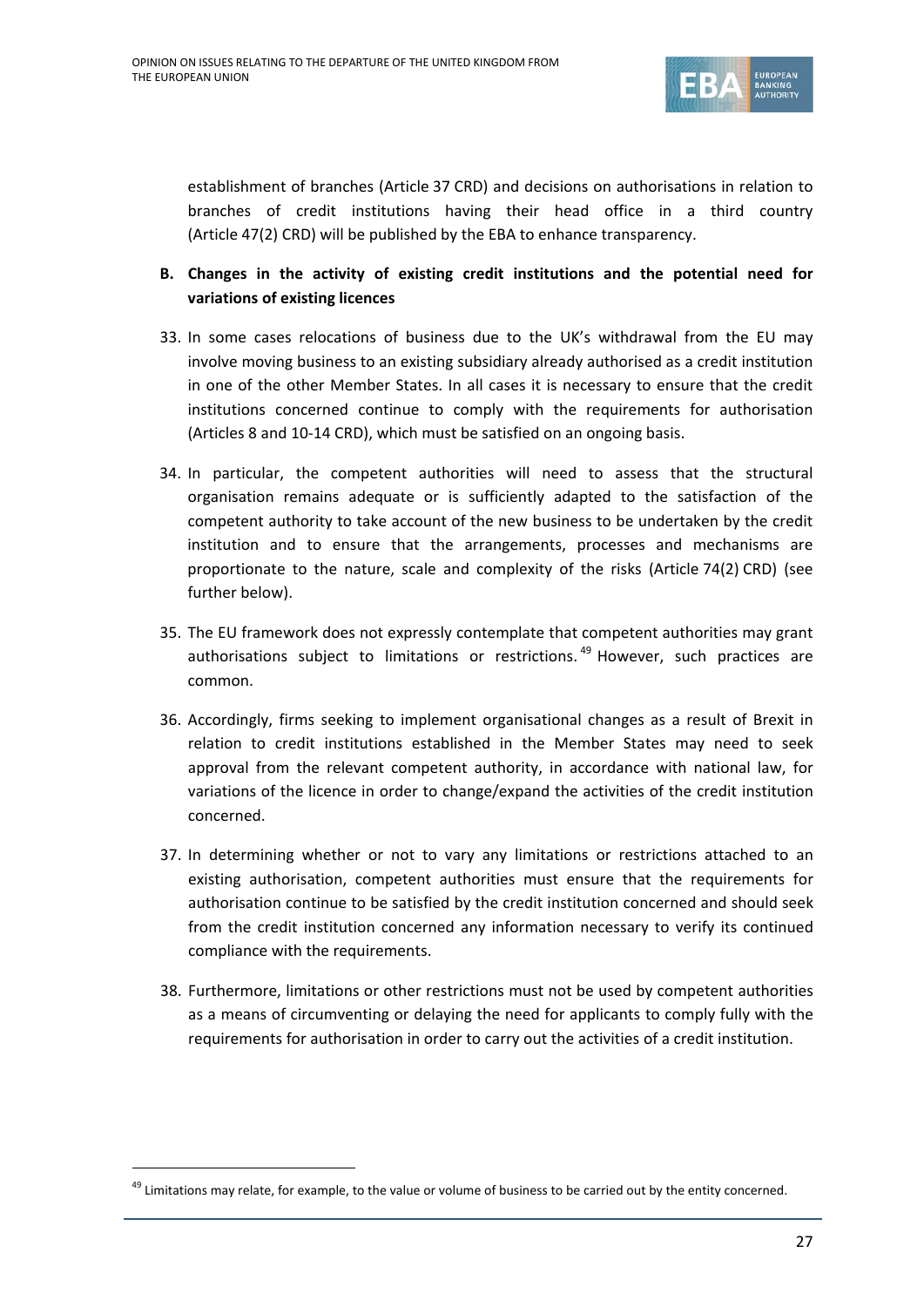

# **B. Branches of credit institutions**

39. Until such time as the UK's withdrawal from the EU takes effect, UK credit institutions have the same right to establish and maintain branches in the EU27 as any other EU credit institutions and vice versa.

# **A. Establishment of a branch**

- 40. In accordance with Article 35(2) CRD, credit institutions wishing to establish a branch in another Member State are required to notify to the home authority:
	- a. the Member State within the territory of which the branch is to be established (i.e. the host Member State);
	- b. the programme of operations setting out, inter alia, the types of business envisaged and the structural organisation of the branch;
	- c. the address in the host Member State from which documents may be obtained; and
	- d. the names of those responsible for the management of the branch.
- 41. Unless the competent authority of the home Member State has reasons to doubt the administrative structure or financial situation of the credit institution, taking into account the activities envisaged and all relevant EU requirements (e.g. on internal governance), the authority shall transmit to the competent authority of the host Member State information in accordance with the EBA RTS and ITS on passport notifications<sup>[50](#page-27-0)</sup> in order that the host authority may prepare for supervision (Article 35(3) CRD). A refusal to do so shall be notified to the credit institution, the Commission and the EBA (Articles 35(4) and 37 CRD).
- 42. Ongoing supervision and cooperation between the competent authorities shall be carried out in accordance with Articles 40-45 and 50-52 CRD. Information exchanges between the home and host authorities are governed by the RTS and ITS on the information that competent authorities of home and host Member States supply to one another.<sup>[51](#page-27-1)</sup>

## **B. Variation of the activities of a branch**

43. Any variations in the programme of operations of, and activities carried out by, branches of credit institutions (e.g. to run off existing business or to transfer business to an existing branch of another credit institution in the group) are required to be notified to the competent authorities of the home and host Member States (Article 36(3) CRD).

<span id="page-27-0"></span> <sup>50</sup> See: [https://www.eba.europa.eu/regulation-and-policy/passporting-and-supervision-of-branches/draft-technical](https://www.eba.europa.eu/regulation-and-policy/passporting-and-supervision-of-branches/draft-technical-standards-on-passport-notifications)[standards-on-passport-notifications.](https://www.eba.europa.eu/regulation-and-policy/passporting-and-supervision-of-branches/draft-technical-standards-on-passport-notifications)

<span id="page-27-1"></span>See: [http://www.eba.europa.eu/regulation-and-policy/passporting-and-supervision-of-branches/draft-technical](http://www.eba.europa.eu/regulation-and-policy/passporting-and-supervision-of-branches/draft-technical-standards-on-information-exchange-between-home-and-host-competent-authorities)[standards-on-information-exchange-between-home-and-host-competent-authorities.](http://www.eba.europa.eu/regulation-and-policy/passporting-and-supervision-of-branches/draft-technical-standards-on-information-exchange-between-home-and-host-competent-authorities)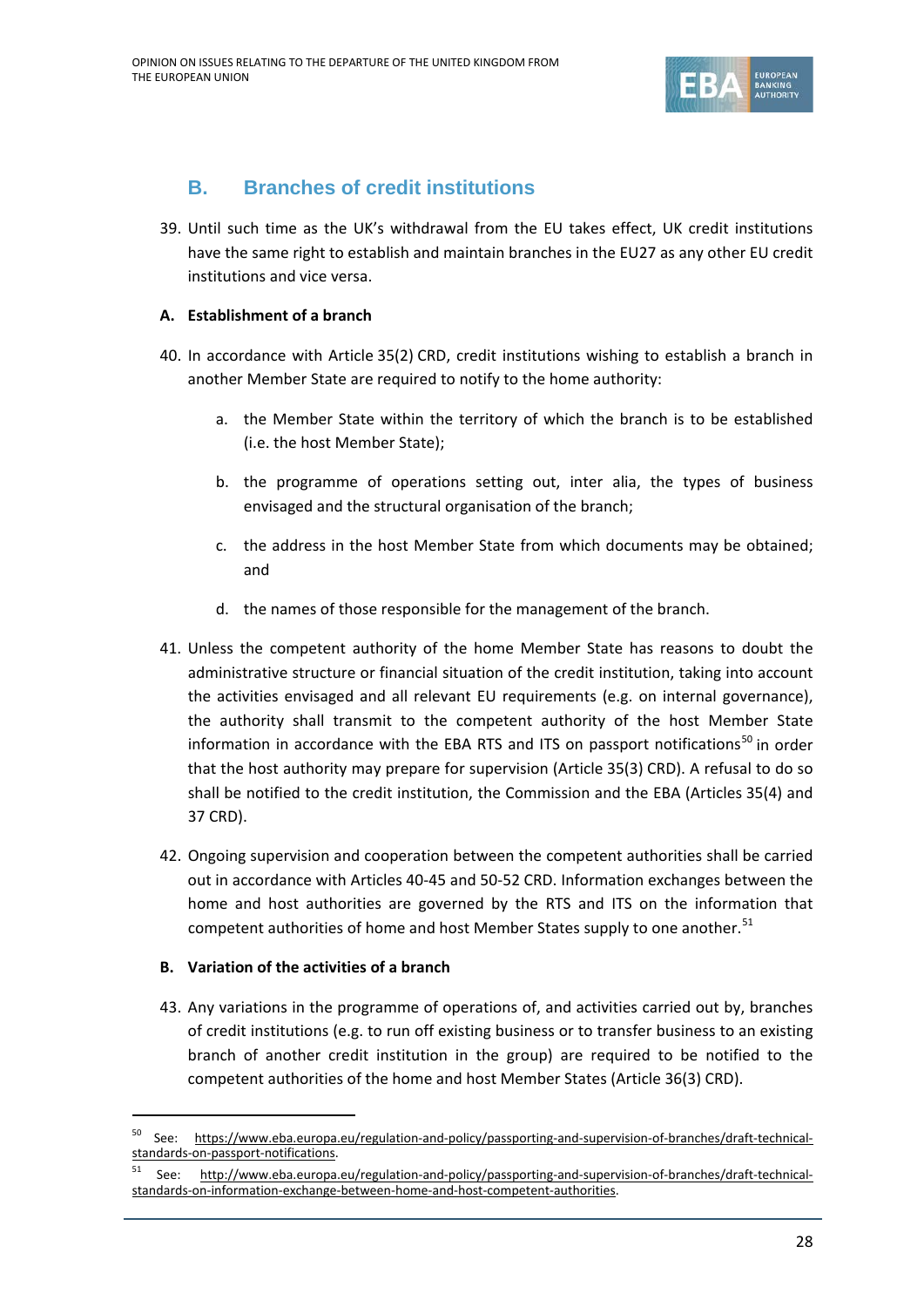

- 44. Based on the information received, the competent authorities of the home and host Member States shall take a decision and may impose conditions relating to the change of business (Articles 35(3) and 36(3) CRD).
- 45. In accordance with Article 50 CRD, the competent authorities of the Member States concerned are required to cooperate closely and share information<sup>[52](#page-28-0)</sup> to facilitate the examination of the conditions for the establishment of branches and ongoing supervision.

## **C. Branches of third country institutions**

- 46. For those UK credit institutions who seek to establish or maintain branches in the EU after the UK's withdrawal from the EU, the third country regime would apply (unless some alternative provision is agreed between the EU and the UK as part of the withdrawal negotiations) under Articles 47 and 48 CRD.<sup>[53](#page-28-1)</sup>
- 47. To establish a branch, a third country credit institution must seek authorisation from the competent authority in the Member State concerned. In general, authorisation assessments are carried out in accordance with national law. However, branches of third country credit institutions must not be subject to more favourable treatment than credit institutions having their head office in the EU (Article 47(1) CRD). Accordingly, EU law requires competent authorities to assess compliance of third country applicants against the requirements specified in EU law, for instance relating to participation in schemes to protect depositors $54$  and governance arrangements.  $55$
- 48. Proposals to vary branch operations should be notified to the competent authorities in accordance with the procedures applicable to branches of EU credit institutions.

# **C. Investment firms**

## **A. Regulation and supervision of investment firms**

49. Investment firms operate under MiFID authorisations rather than CRD authorisations. Certain large investment firms are currently based in the UK, and they may seek to

<span id="page-28-0"></span> <sup>52</sup> See [http://www.eba.europa.eu/regulation-and-policy/passporting-and-supervision-of-branches/draft-technical](http://www.eba.europa.eu/regulation-and-policy/passporting-and-supervision-of-branches/draft-technical-standards-on-information-exchange-between-home-and-host-competent-authorities)[standards-on-information-exchange-between-home-and-host-competent-authorities.](http://www.eba.europa.eu/regulation-and-policy/passporting-and-supervision-of-branches/draft-technical-standards-on-information-exchange-between-home-and-host-competent-authorities)

<span id="page-28-1"></span><sup>53</sup> Entities established in third countries do not have the power to carry out the activities set out in Annex I to the CRD (the activities subject to mutual recognition) on a cross-border basis in the EU. Therefore, for third country firms to provide these services in the EU it is necessary to establish a subsidiary or branch. Branch activities are confined to the jurisdiction in which the branch is based. It is not possible for branches to 'passport' their services into another Member State or to provide their services on a cross-border basis.

<span id="page-28-2"></span><sup>&</sup>lt;sup>54</sup> Article 10 of Directive 2014/49/EU on deposit guarantee schemes (the DGSD) requires Member States to check that branches established in their territory of credit institutions having their head office outside the Union have protection equivalent to that prescribed in the DGSD.

<span id="page-28-3"></span><sup>&</sup>lt;sup>55</sup> Article 74(1) CRD requires institutions to have robust governance arrangements, which include a clear organisation structure with well-defined, transparent and consistent lines of responsibility, effective processes to identity, manage, monitor and report the risks they are or might be exposed to, adequate internal control mechanisms, including sound administration and accounting procedures, and remuneration policies and practices that are consistent with and promote sound and effective risk management.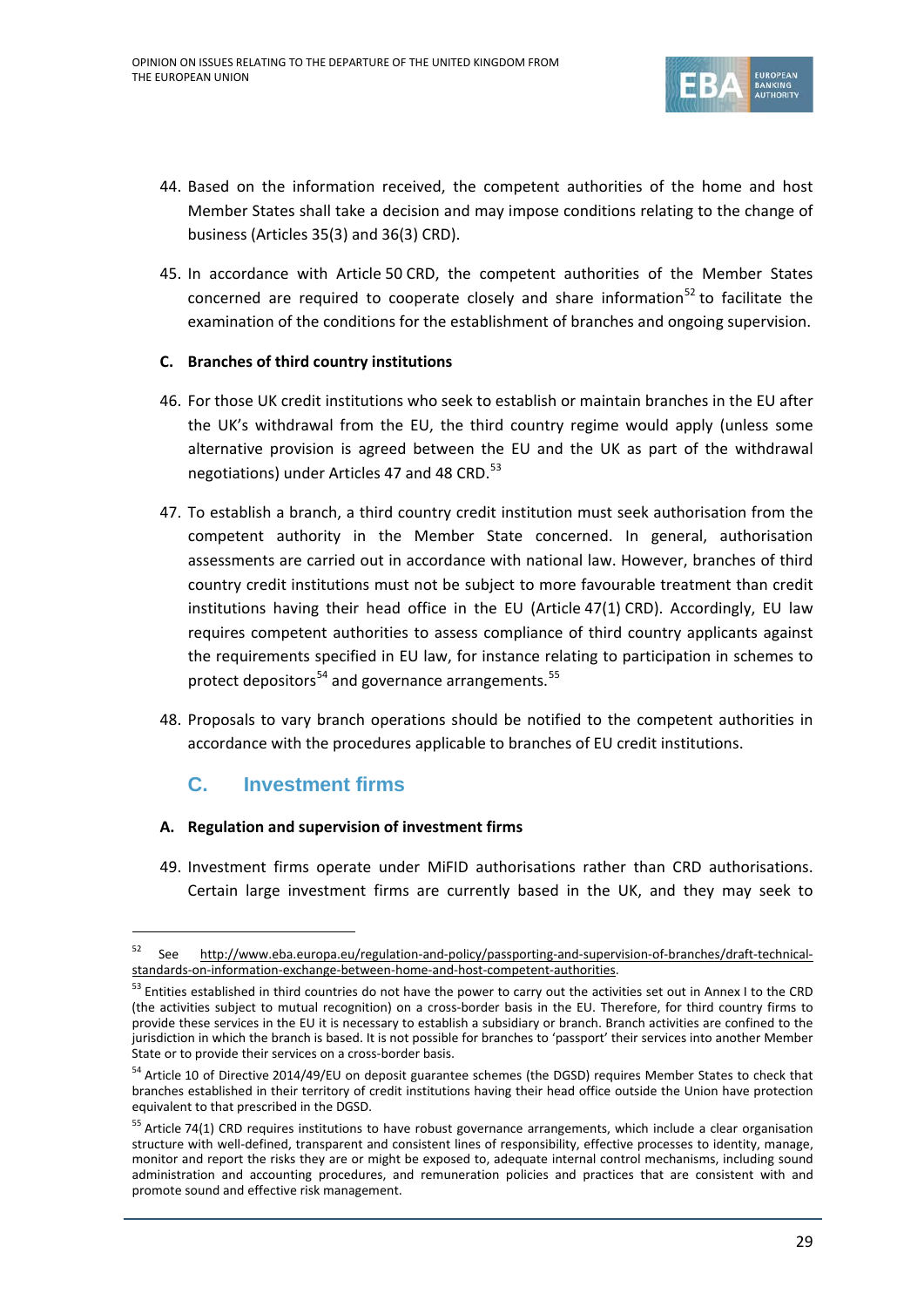

relocate some of their activities to the EU27 under a new or existing MiFID-licensed entity. Other institutions may also seek to establish themselves in the EU27 using new or existing MiFID-licensed entities, rather than as banks under the CRD.

- 50. It is important that all such institutions be subject to appropriate authorisation standards and adequate supervision. Various provisions of the CRD also apply to institutions licensed as investment firms under MiFID. In addition, authorities should also be cognisant of firms which will become systemic in the host jurisdiction. Class 1 investment firms (indicatively those which are of systemic importance or which are exposed to the same types of risks as credit institutions, but which should be definitively specified in legislation) should be subject to oversight and comparison with banks.
- 51. The current prudential framework for investment firms is not always adequately calibrated to deal with the different types of entity operating under a MiFID licence. In response to the Call for Advice received by the European Commission on 13 June 2016 on investment firms, the EBA has issued an opinion on a new prudential framework for investment firms.<sup>[56](#page-29-0)</sup> The EBA opinion on the new prudential framework includes principles and detailed specifications on a broad range of aspects, including (a) the categorisation of investment firms by size and complexity; (b) the design and calibration of capital and liquidity requirements; (c) the applicability of the CRD and CRR remuneration requirements and corporate governance rules to investment firms distinguishing between the proposed investment firm classes; and (d) the suitability of the proposed prudential regime for certain specialised firms.
- 52. UK institutions wishing to relocate to the EU27 could:
	- a. obtain an authorisation when seeking to establish a new investment firm<sup>[57](#page-29-1)</sup> in the EU27 (including cases in which a UK-based investment firm is looking to convert an existing branch into a subsidiary); or
	- b. submit a request for the extension of an authorisation when seeking to extend the business undertaken by existing investment firms in the EU27 to additional investment services or activities or ancillary services not foreseen at the time of initial authorisation (Articles 5 and 6 MiFID I/MiFID II).
- <span id="page-29-2"></span>53. The competent authority shall grant an authorisation only when it is satisfied that the applicant complies with all the requirements specified in the MiFID framework,<sup>[58](#page-29-2)</sup> taking into account ESMA guidance.<sup>[59](#page-29-3)</sup>

<span id="page-29-0"></span>

<span id="page-29-3"></span> $\overline{\phantom{1}}$  See: [https://www.eba.europa.eu/documents/10180/1976637/EBA+Advice+on+New+Prudential+Framework+on+Investmen](https://www.eba.europa.eu/documents/10180/1976637/EBA+Advice+on+New+Prudential+Framework+on+Investment+Firms+%28EBA-Op-2017-11%29.pdf) [t+Firms+%28EBA-Op-2017-11%29.pdf.](https://www.eba.europa.eu/documents/10180/1976637/EBA+Advice+on+New+Prudential+Framework+on+Investment+Firms+%28EBA-Op-2017-11%29.pdf)

<span id="page-29-1"></span> $^{57}$  Investment firm are defined in point (1) of Article 4(1) of Directive (EU) 39/2004 (MiFID I) and point (1) of Article 4(1) of Directive (EU) 65/2014 (MIFID II).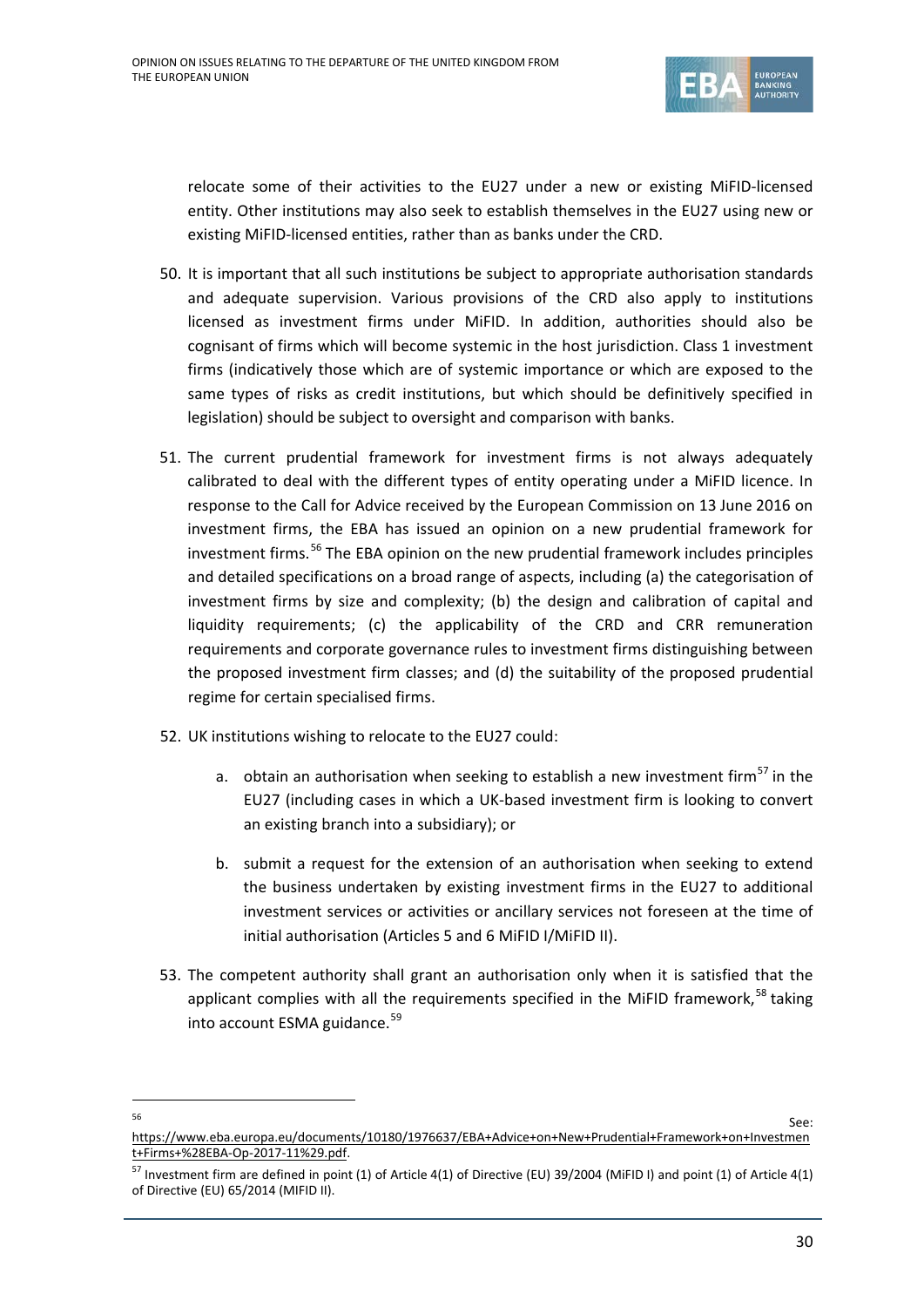

- 54. In order to allow the smooth application of prudential requirements under CRR/CRD, $^{60}$  $^{60}$  $^{60}$ competent authorities should assess the systemic importance of the investment firms seeking authorisation. Where the investment firm is granted authorisation, authorities should ensure that all the requirements in the CRD and MiFID/MiFIR are satisfied.
- 55. The identity of the supervisor of Class 1 investment firms (indicatively those which are of systemic importance or which are exposed to the same types of risks as credit institutions, but which should be definitively specified in legislation) is also important – see, for instance, the UK's 'designated firms regime'.<sup>[61](#page-30-1)</sup> The merits of making the credit institution supervisor also the competent authority responsible for the prudential supervision of Class 1 investment firms are that:
	- a. it allows comparability between institutions exposed to similar types of risks;
	- b. it ensures that the type of licence sought by an institution cannot be used as a way to choose the identity of its competent authority; and
	- c. it allows consistency in the prudential supervision of these entities.
- 56. Class 1 investment firms (indicatively those which are of systemic importance or are exposed to the same types of risks as credit institutions, but which should be definitively specified in legislation) established within the Banking Union should be supervised by the ECB, in strict cooperation with market authorities, to ensure equivalent prudential supervision to credit institutions.

## **B. Equivalence access under MiFID II/MiFIR**

57. Issues around equivalence are potentially broad and far-reaching in the context of the UK leaving the EU. Equivalence already exists as a means by which third country financial services firms can access the EU market in certain cases. In addition, current equivalence provisions could serve as a blueprint for future access arrangements depending on negotiations between the EU27 and the UK. At this stage of the process, the priority issue identified in the context of equivalence relates to its use as a mechanism for third country institutions to provide investment services into the EU under MiFID II/MiFIR.

<sup>&</sup>lt;sup>58</sup> The 'MiFID Framework' shall consist of the Directive 2004/39/EC (MiFID I), Directive 2014//65/EU (MiFID II) and Regulation (EU) No 600/2014 (MiFIR).

<sup>&</sup>lt;sup>59</sup> ESMA opinion on general principles to support supervisory convergence in light of the United Kingdom withdrawing from the European Union, May 2017 (ESMA42-110-43), ESMA opinion to support supervisory convergence in the area of investment firms in the context of the United Kingdom withdrawing from the European Union (ESMA35-43-762) and ESMA opinion to support supervisory convergence in the area of secondary markets in the context of the United Kingdom withdrawing from the European Union (EMSA70-154-270).

<span id="page-30-0"></span> $60$  In response to the Commission's Call for Advice for the purposes of the report on the prudential requirements applicable to investment firms, the EBA is designing a new prudential framework for investment firms. The EBA has issued an opinion (EBA-Op-2016-16) recommending that investment firms that are identified as G-SII or O-SII in accordance with the current regulatory framework should be subject to the full CRR and CRD and that the suitability of the O-SII guidelines for the purpose of identifying those investment firms should be revised after the new prudential framework for investment firms is completed.

<span id="page-30-1"></span><sup>&</sup>lt;sup>61</sup> See: [http://www.bankofengland.co.uk/publications/Documents/other/pra/designationofinvestmentfirms.pdf.](http://www.bankofengland.co.uk/publications/Documents/other/pra/designationofinvestmentfirms.pdf)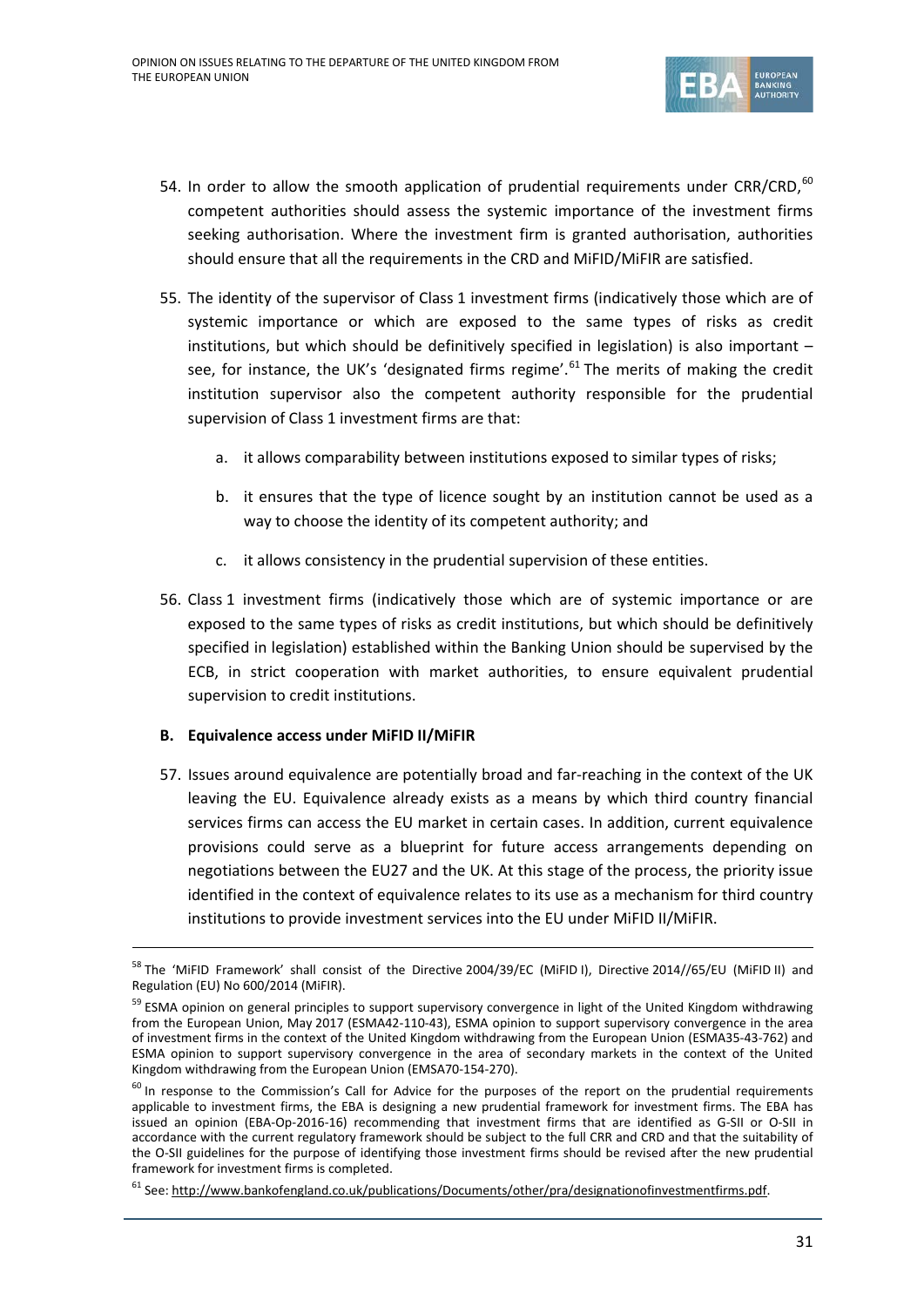

- 58. The scope of equivalence in areas outside traditional banking services is significantly broader than that allowed in the CRR/CRD and there are a number of situations where the recognition of equivalence results in access to the Single Market.<sup>[62](#page-31-0)</sup>
- 59. Of particular relevance for the implications on the banking sector is the framework envisaged by the new MiFID II/MiFIR applicable after January 2018. This provides for access to the single market by a passport for third country branches of investment firms, with or without the establishment of an institution in the EU.
- 60. To this extent, the issue of third country branches is a relevant one because these entities provide a way for third country groups to access the EU market, while they are authorised, regulated and supervised nationally. A distinction should be made between investment services provided to retail clients and to professional clients and eligible counterparties.
- 61. With regard to the provision of investment services to retail clients.<sup>[63](#page-31-1)</sup> third country branches do not have financial services passports and can operate only within the Member State where they are established; thus the risk assumed by a Member State in granting one access to its market is, in theory, borne by that Member State.
- 62. However, starting from January 2018, under MiFIR provisions<sup>[64](#page-31-2)</sup> third country branches of investment firms and credit institutions may access the whole Union by acquiring a passport on the basis of certain equivalence conditions, and thereby provide investment services or perform investment activities to serve professional clients or eligible counterparties across the Union. To this extent, a number of UK investment firms currently operate on the basis of a MiFID authorisation rather than being subject to CRD authorisation (see above).
- 63. In addition to this, a third country firm (including credit institutions providing investment services or performing investment activities) may enter the Union, just to serve professional clients or eligible counterparties, on certain equivalence conditions without establishing a presence via a branch in the first place. MiFIR provisions envisage that a third country firm may supply investment services without the establishment of a branch if it is registered in the register of third country firms kept by ESMA. In turn, ESMA shall register a third country firm that has applied for such registration if the following conditions are met:

<span id="page-31-0"></span> $62$  For instance, with regard to market infrastructure, EMIR provisions maintain that a CCP from a third country recognised as equivalent can provide its services to EU clients. In such a case, the EU supervisors rely on a third country supervisor to conduct supervision.

<span id="page-31-1"></span> $63$  Article 39(1) and (2) of MiFID II.

<span id="page-31-2"></span><sup>&</sup>lt;sup>64</sup> Article 46 of the MiFIR.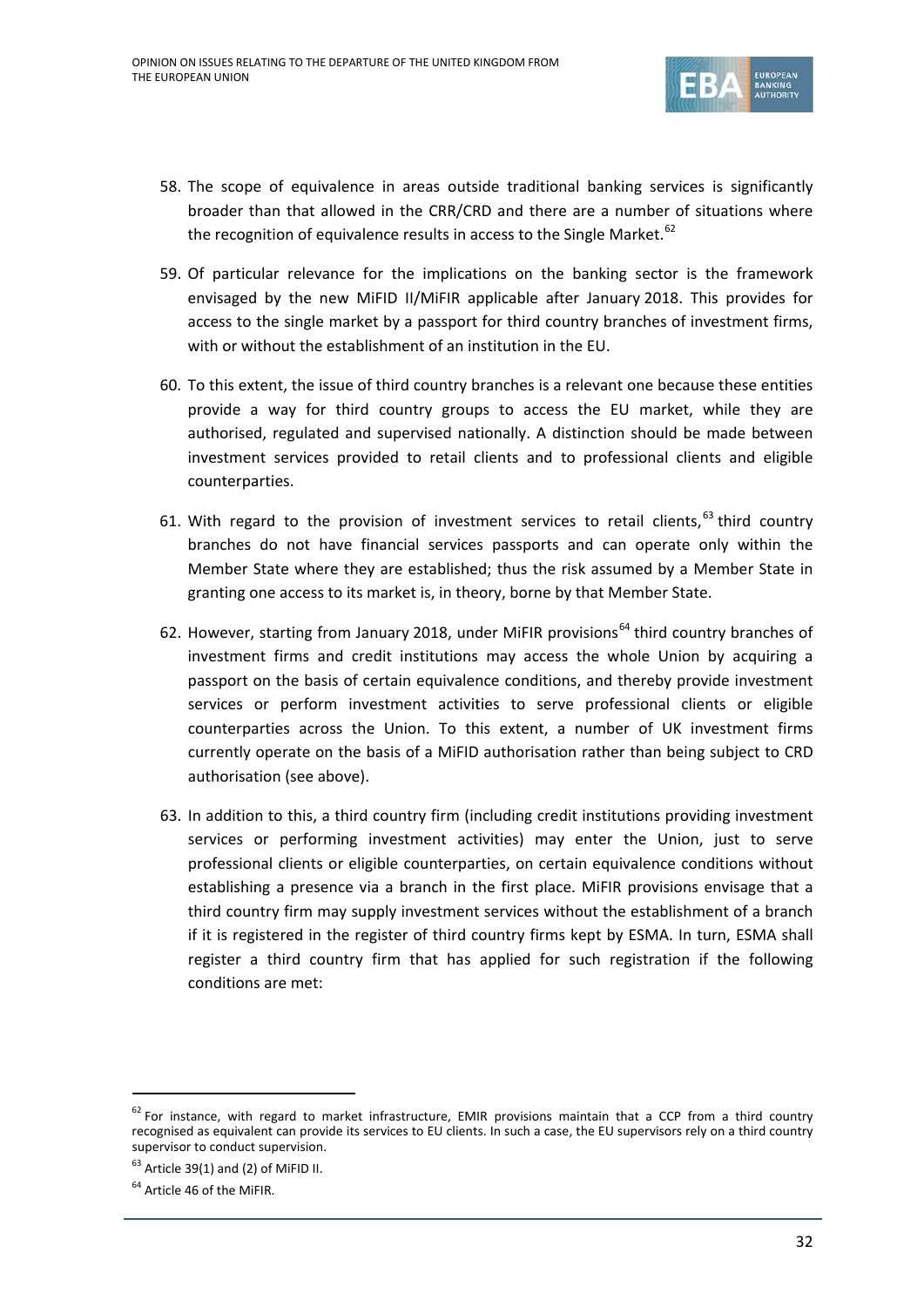

- a) there is an equivalence decision by the Commission in place, focusing on compliance with prudential and conduct requirements (equivalent to those in the MiFIR, MiFID and CRD, but not the CRR);
- b) the firm is authorised in the jurisdiction where its head office is established to provide the services and activities in the EU and it is subject to effective supervision and enforcement; and
- c) ESMA has cooperation agreements with the third country regulator.
- 64. The provisions of MiFIR essentially enable cross-border investment services in the Union by third country firms. In turn, this could imply that investment firms may opt to access the EU market under MiFID/MiFIR without an equivalence assessment of the capital/liquidity regime included in the CRR. Access on such terms is suboptimal from a prudential perspective. Thus, MiFID II/MiFIR equivalence provisions become very relevant for (cross-border) investment services.

# **D. Payment institutions and electronic money institutions**

65. In the absence of an agreement between the UK and the EU, following Brexit and in order for a UK payment or electronic money institution to provide services in the EU27 after Brexit, the institution would need to be established and authorised in any of the EU27 Member States. Exempted (sometimes known as 'small') PIs and EMIs do not have passporting rights. Unlike for credit institutions, there is no explicit regime for third country branches. UK institutions can provide payment services via a branch after Brexit (third country branch) only if they are a credit institutions or EMI, in accordance with Article 1(1) of PSD2.

# **A. Current regulatory framework under PSD1**

- 66. Payment Services Directive 1 (PSD1), which applies *mutatis mutandis* to EMIs with regard to authorisation as highlighted in Article 3(1) the Electronic Money Directive (EMD), contains a number of requirements with regard to authorisation.
- 67. Firstly, PSD1, currently applicable, and PSD2, which will apply from January 2018, state that a competent authority shall authorise only an institution that is established in its Member State. In the context of Brexit and institutions wishing to relocate to the EU27, establishment may be particularly important. Secondly the competent authority shall 'scrutinise' the application (Article 10 PSD1). Article 10 PSD1 also states that the authority shall ensure that the institution has 'robust governance arrangements' and a 'clear organisational structure' including 'effective procedures to identify, manage, monitor and report the risks to which it is or might be exposed', as well as having 'internal control mechanisms' in place. Management should also be 'sound and prudent'.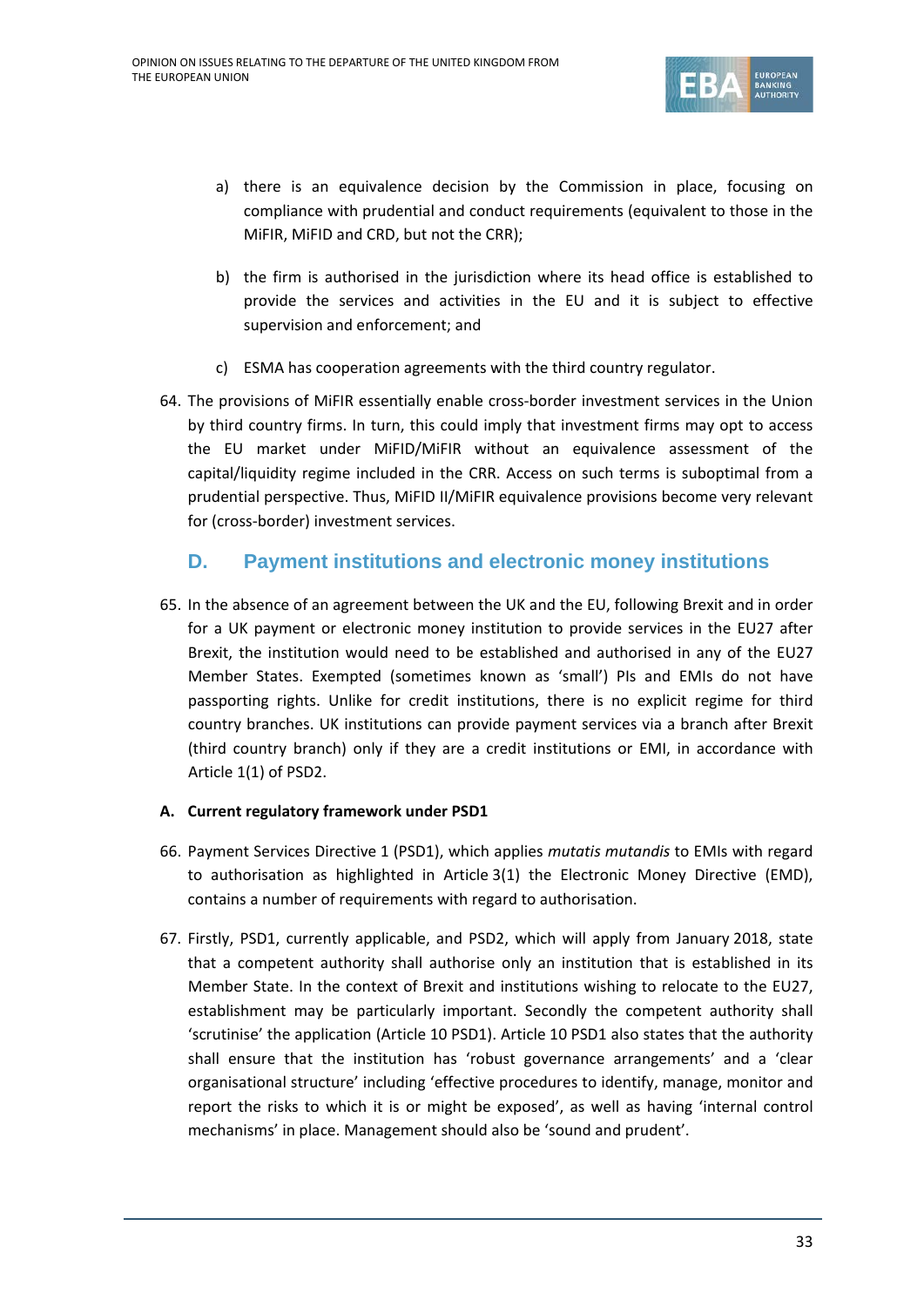

- 68. Article 5 PSD1 also defines a number of documents that should accompany an application, including a business plan, evidence of initial capital required and a description of internal controls and governance arrangements.
- 69. Provided that the information and evidence submitted comply with the requirements and the overall assessment is 'favourable', the authorisation should be granted. If the competent authority is not satisfied about 'the suitability of the shareholders or members that have qualifying holdings' the authorisation shall not be granted. Finally, the authorisation shall be granted only if close links (including in a third country) 'do not prevent the effective exercise of the supervisory functions' of the competent authority.
- 70. PSD1 does not, however, define the detailed documents that should be submitted to the competent authority in order to comply with Article 5 PSD1.
- 71. The high-level rules detailed below suggest that national competent authorities may have a certain degree of flexibility, and that differences may exist in the ways in which they currently treat and process applications from PIs and EMIs, which may result in divergences of view and different applications of PSD1 by competent authorities. This may lead to a risk of a race to the bottom whereby UK-authorised institutions 'shop' for the least demanding competent authorities in the EU27.
- 72. However, given the limited period from now until the application date of PSD2 on 13 January 2018, and the likely additional workload for relevant competent authorities (see below), the EBA is of the view that any fact-finding exercise to understand potential differences between competent authorities under PSD1 would be disproportionate and unwarranted. However, the EBA encourages national authorities to consider the implications of the upcoming changes brought about by PSD2 and the EBA guidelines on authorisation ahead of the application date in January 2018.

## **B. Changes brought about by PSD2**

- 73. The situation highlighted in the previous section will change somewhat under the revised Payment Services Directive (PSD2), which entered into force on 13 January 2016 and will apply from 13 January 2018. While the requirements mentioned above have been replicated in PSD2, PSD2 additionally sets out information requirements for authorisation as a PI and for registration as an account information services provider. The Directive provided a mandate to the EBA to develop Guidelines with regard to the authorisation of PIs and EMIs. On 11 July 2017, the EBA published the final Guidelines,  $65$  which will also apply from 13 January 2018.
- 74. The Guidelines specify the detailed documentation that applicants are required to submit to national competent authorities for the purpose of authorisation or registration.

<span id="page-33-0"></span><sup>&</sup>lt;sup>65</sup> See: [https://www.eba.europa.eu/-/eba-publishes-final-guidelines-on-authorisation-and-registration-under-psd2.](https://www.eba.europa.eu/-/eba-publishes-final-guidelines-on-authorisation-and-registration-under-psd2)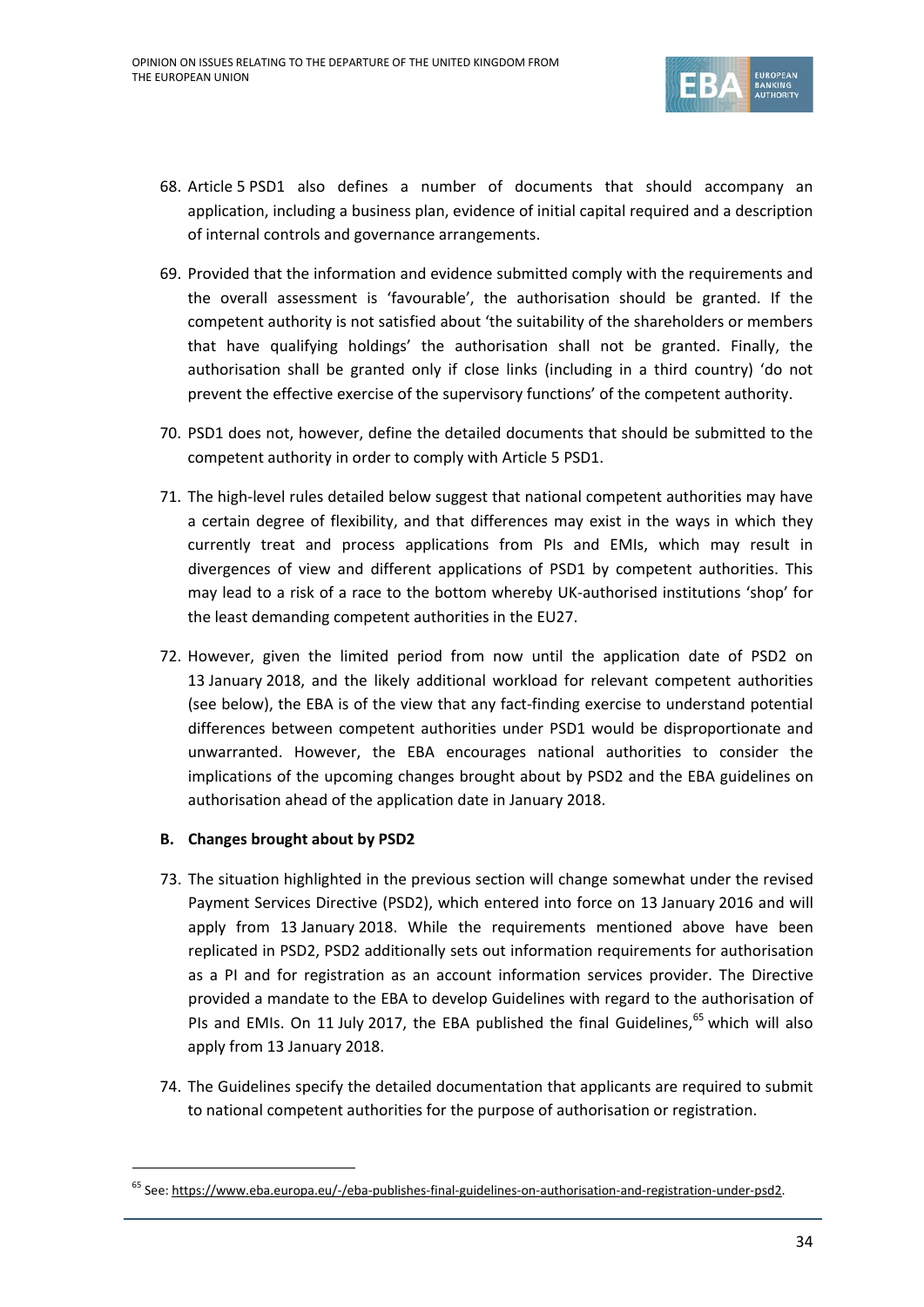

- 75. An additional requirement for authorisation has also been included in PSD2, namely that when PIs or EMIs provide new types of payment services for which they do not hold client funds, i.e. account information and payment initiation services, they shall hold a professional indemnity insurance or similar guarantee. EBA guidelines<sup>[66](#page-34-0)</sup> published in July 2017 define the way in which competent authorities shall stipulate the minimum monetary amount of this insurance.
- 76. Compared with PSD1, PSD2 somewhat reduces the flexibility of competent authorities in granting authorisations, and therefore potential risks of divergence between them and of a risk of a race to the bottom in the context of Brexit are reduced.
- 77. The EBA also notes an important change under PSD2. Article 11(3) newly requires, in addition to the other requirements to have its head office as a registered office in the Member State, that the payment service provider (PSP) 'shall carry out at least part of its payment service business there also'. This applies to both PIs and EMIs. In the context of Brexit and institutions wishing to relocate to the EU27, this is particularly relevant and the EBA encourages national authorities to consider the implications of these upcoming changes ahead of the application date in January 2018.
- 78. Institutions wishing to relocate from the UK to the EU27 should include in their applications a clear explanation of the objective factors supporting the choice of jurisdiction, to enable competent authorities to assess whether or not the requirement under Article 11(3) PSD2 and Article 9 EMD, akin to the 'real seat' for credit institutions, has been satisfied. This should be in accordance with existing obligations and requirements under PSD2 and the EMD.

## **C. Implementing PSD2 and the transitional period**

- 79. The EBA notes that, in the context of the implementation of PSD2, competent authorities will need to reassess, in a relatively short period of time, all existing authorisations granted before 13 July 2018 in order to see if they comply with PSD2. During that same period, competent authorities will need to assess the application of new types of institutions that are being brought under the regulatory framework by PSD2, namely account information and payment initiation service providers.
- 80. Article 109(2) PSD2 provides the ability for NCAs to 'automatically grant authorisation […] if the competent authorities already have evidence that the requirements laid down in Articles 5 and 11 are complied with'. Article 109 cannot be used for relocation purposes. EU competent authorities – other than the UK competent authority – would not be able to apply this automatic authorisation to a UK-authorised institution seeking authorisation in its Member State during that period. Before Brexit takes effect, Article 109 applies to UK institutions just as it does to all other EU27 institutions.

<span id="page-34-0"></span><sup>&</sup>lt;sup>66</sup> See: [https://www.eba.europa.eu/-/eba-publishes-final-guidelines-on-professional-indemnity-insurance-under-psd2.](https://www.eba.europa.eu/-/eba-publishes-final-guidelines-on-professional-indemnity-insurance-under-psd2)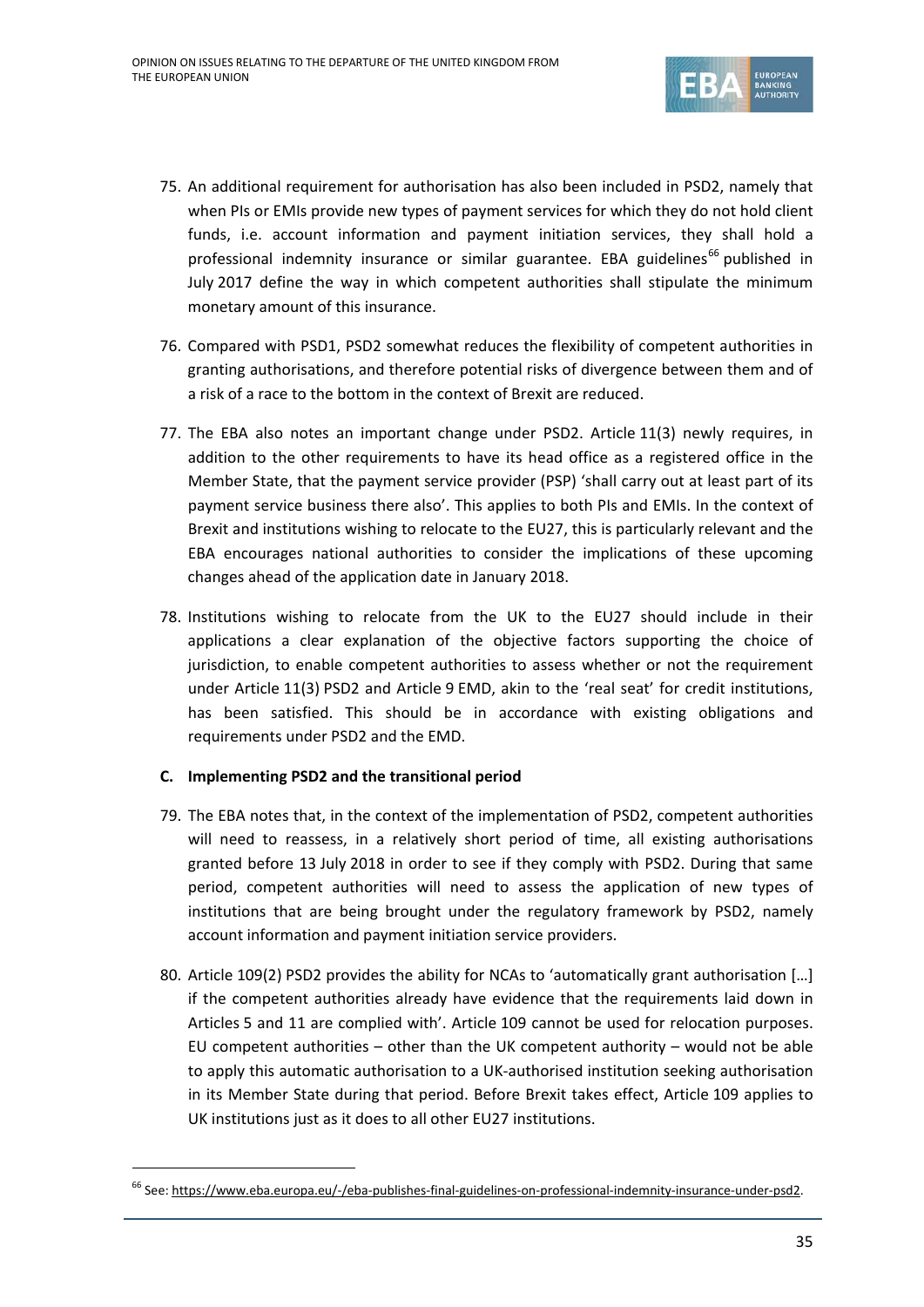

81. In addition, and in the context of the general implementation and supervision of PSD2, the EBA is planning payment supervision work to support cooperation and convergence, including in the area of authorisation. This could include the EBA reaching out to a number of competent authorities in the context of re-authorisation during the transitional period between January and July 2018 if and where appropriate.

## **D. Increase of workload**

- 82. The EBA is concerned that implementing the changes triggered by PSD2 itself and the 12 mandates developed by the EBA in support of PSD2 will have considerable implications for the workload of national authorities. In particular, in the area of authorisations, competent authorities have to:
	- authorise or register new types of PSPs which PSD2 has brought under its scope (payment initiation service providers and account information service providers) within the three-month timeline as defined in PSD2;
	- review and re-authorise existing PIs and EMIs that had been authorised before January 2018 by 13 July 2018 (Member States may provide for PIs and EMIs to be automatically granted authorisation if the competent authorities already have evidence that PSD2 requirements are complied with); and
	- review and assess the documents that applicant PIs and EMIs are required to submit under the EBA guidelines published in July 2017 on the information to be provided for the authorisation of PIs and EMIs and for the registration of account information service providers.
- 83. Processing the application of any UK firm potentially wishing to relocate in any of the EU27 countries as a result of Brexit would further increase that workload.

# **E. Credit intermediaries and non-credit institutions admitted under the MCD**

- 84. Under the MCD, credit intermediaries and non-credit institutions are subject not to authorisation but to 'admission'. They shall be admitted to carry out credit intermediation and credit activities within the EU, except for non-credit institutions in Member States where such activities are not permitted.
- 85. The date for Member States to transpose the MCD into national law was 21 March 2016. Before that date, there were no European rules, meaning that non-credit institutions or credit intermediaries (apart from those carrying out credit intermediation under a CRD passport) would not have been able to passport their services out, or establish themselves, in another Member State. The rules were implemented in the UK on 21 March 2016, and the EBA understands that 12 credit intermediaries admitted under the MCD have made at least one passporting notification (although not all of these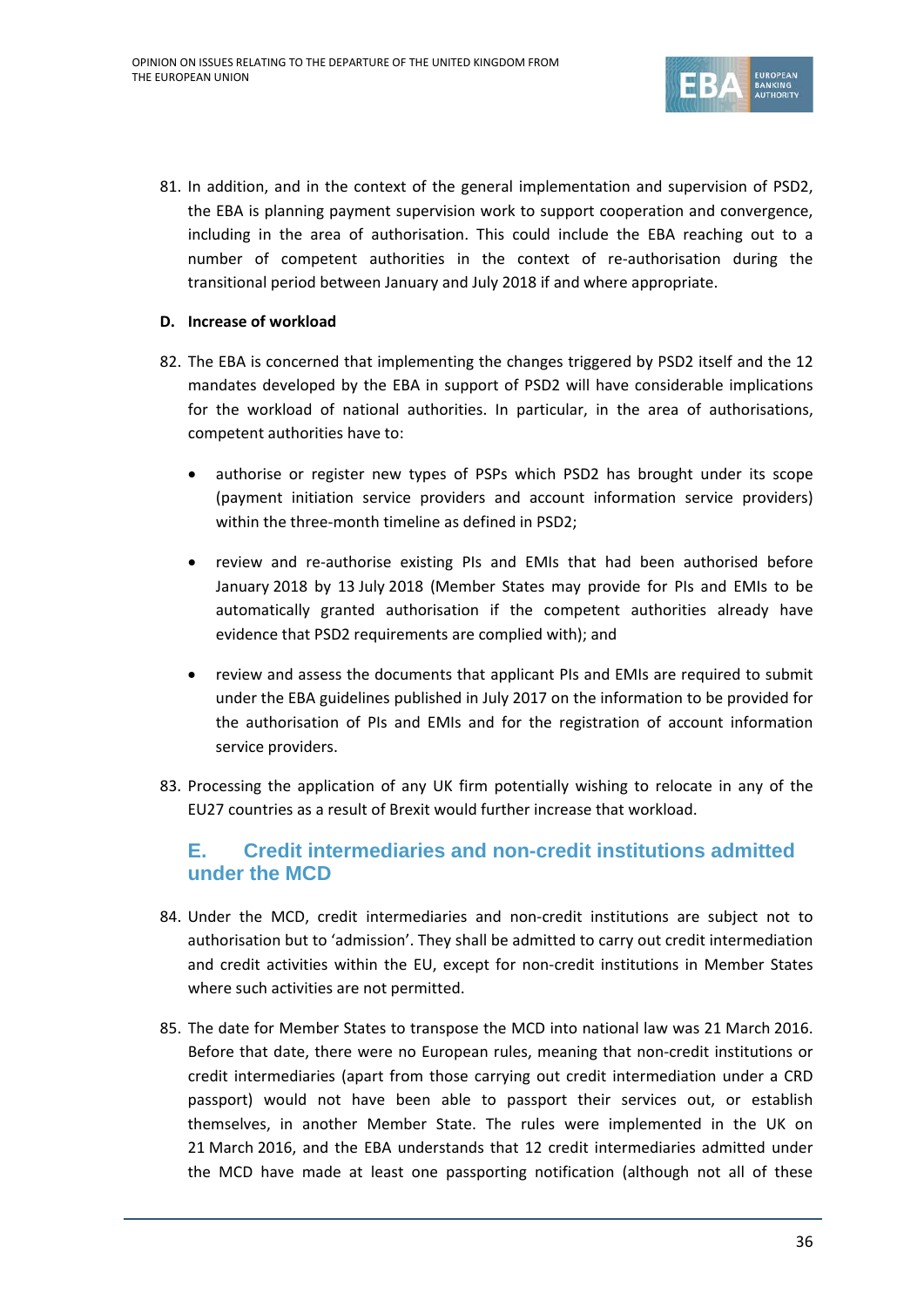

passports may be active). Any potential relocation plan for those 12 credit intermediaries is unlikely to have a significant impact on the EU27.

- 86. The EBA notes that, for both creditors that are not credit institutions and credit intermediaries admitted under the MCD, competent authorities<sup>[67](#page-36-0)</sup> are required to enter their names in a register, including, for credit intermediaries, the obligation to specify the Member States in which the credit intermediary conducts business. The EBA expects that competent authorities should ascertain the number and identity of any UK-based credit intermediaries and non-credit institutions providing services in their territories and to report any issues to the EBA.
- 87. The MCD requires competent authorities to ensure that any credit intermediary applying for admission meets a number of requirements defined under Article 29 of the MCD. Those include the requirement for members of the board to be of good repute, the requirement to hold professional indemnity insurance, and the requirement for their staff and executive members to have the appropriate level of knowledge and competence in relation to credit agreements. The credit intermediary shall have its head office in the country or 'actually carry on its main business' in the Member State.
- 88. For creditors admitted under the MCD, and provided that they are admitted under the law of the Member State where they wish to relocate, the MCD simply stipulates that applicants should be 'subject to an adequate admission process'.
- 89. Rules governing the admission of non-credit institutions and credit intermediaries, and in particular the former, are limited, which suggests that competent authorities have a certain degree of flexibility, and divergences and differences may exist in the way in which they currently treat and process applications, which may result in divergences of view and different applications by competent authorities.
- 90. Article 29(5) MCD also requires a credit intermediary that does not have a registered office to have its 'head office in the Member State in which it actually carries on its main business'. The EBA recommends that credit intermediaries that are located in the UK and may wish to relocate to the EU27 ensure that their application includes a clear explanation of the objective factors supporting the choice of jurisdiction, to enable competent authorities to assess whether or not this requirement is met.

# **F. AML/CFT considerations**

91. In June 2017, the Commission published a report on 'the assessment of the risks of money laundering and terrorist financing affecting the internal market and relating to cross-border activities' (the 'Supranational Risk Assessment' or SNRA). [68](#page-36-1) The SNRA

<span id="page-36-0"></span> $67$  Throughout this section, references to 'competent authorities' should be construed as meaning 'competent authority' within the meaning of Article 5 of the MCD.

<span id="page-36-1"></span><sup>&</sup>lt;sup>68</sup> See: [http://ec.europa.eu/newsroom/just/item-detail.cfm?item\\_id=81272.](http://ec.europa.eu/newsroom/just/item-detail.cfm?item_id=81272)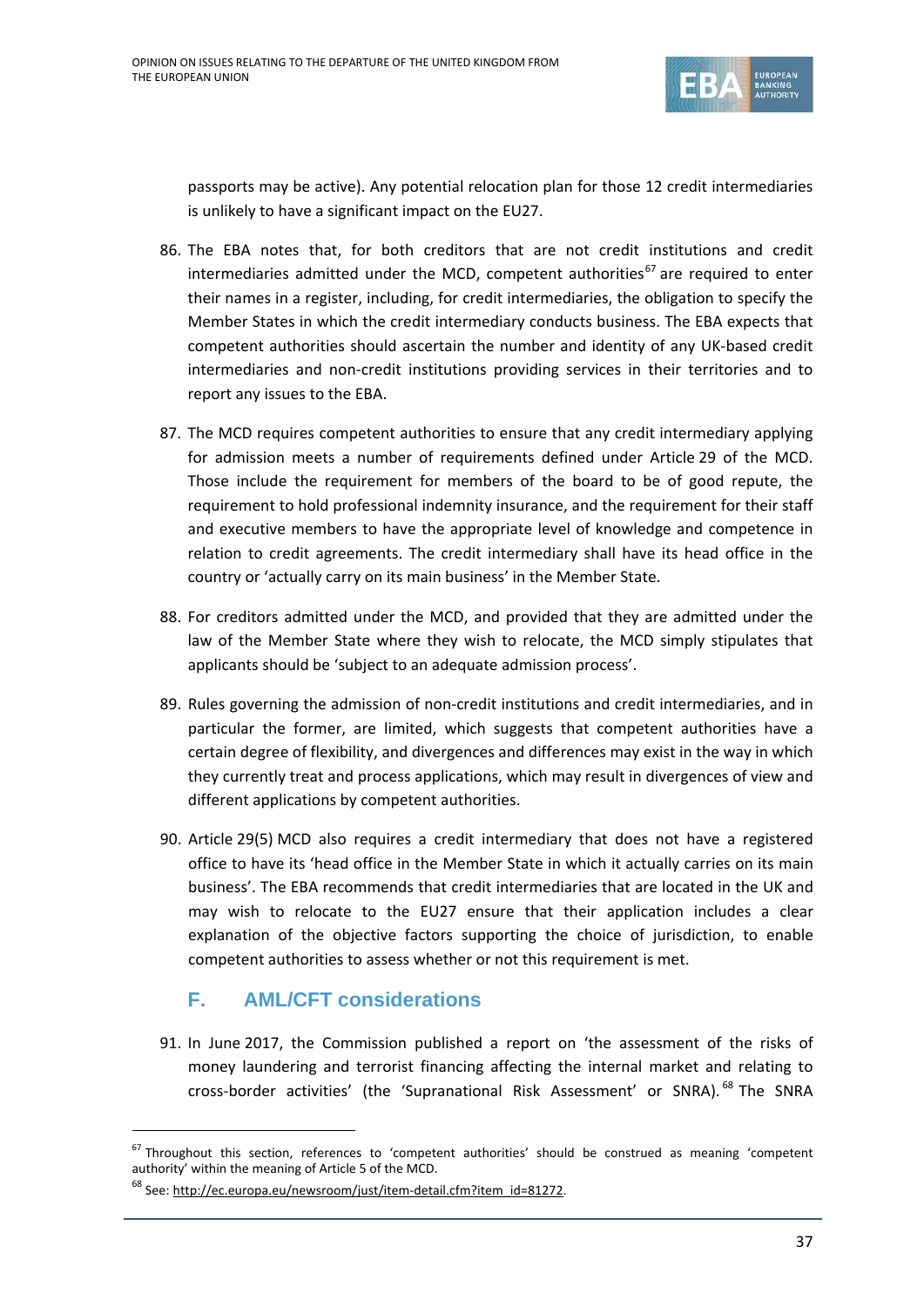

assesses the risk of money laundering (ML) and terrorist financing (TF) in various financial services sectors.

- 92. In the context of Brexit and the expected relocation of UK-based firms into other Member States, the implications of this assessment are twofold:
	- Competent authorities will have to check whether or not firms hitherto authorised in the UK have in place AML/CFT systems and controls to comply with Directive (EU) 2015/849 as transposed into national law by their Member State. This is because Directive (EU) 2015/849 is a minimum harmonisation directive, which is territorial in its application; compliance of formerly UK-based firms with the new home Member State's AML/CFT regime cannot therefore be assumed.
	- Article 48(6)(c) of Directive (EU) 2015/849 requires competent authorities to base the frequency and intensity of their supervisory efforts on the ML/TF risk profile of obliged entities, among others. $^{69}$  $^{69}$  $^{69}$  This means that any relocation of firms whose ML/TF risk exposure is classified as high in the SNRA will require a concomitant increase in specialist supervisory resources to ensure that the AML/CFT supervision of those firms is adequate. Should the relocation of firms in the light of Brexit result in the concentration of a large number of high-risk firms in a small number of Member States, the competent authorities in those Member States have to ensure they are equipped to absorb what could be a considerable strain on AML/CFT supervisory resources.
- 93. Furthermore, although this is not directly linked to the SNRA's findings, where firms relocating from the UK wish to maintain a presence in the UK, NCAs will have to check whether or not the firms' AML/CFT policies and procedures adequately address the risk associated with the group providing financial services in a third country.

# **II. Internal models**

94. The change of status of the UK due to Brexit may result in the relocation of UK-based institutions to the EU27. This change of status will affect existing permissions to use internal models and may result in a number of new applications for new models and/or model changes or extensions within a relatively short period, as a number of cross-border financial institutions that are considering the establishment of new credit institutions in the EU27 currently hold permissions for the use of internal models in line with Articles 143(1), 151(4) and (9), 283, 312(2) and 363 CRR.

<span id="page-37-0"></span> $69$  See also the ESAs' Joint Guidelines on the characteristics of a risk-based approach to AML/CFT supervision and the steps to be taken when conducting supervision on a risk-sensitive basis: [http://www.eba.europa.eu/regulation-and](http://www.eba.europa.eu/regulation-and-policy/anti-money-laundering-and-e-money/guidelines-on-risk-based-supervision)[policy/anti-money-laundering-and-e-money/guidelines-on-risk-based-supervision.](http://www.eba.europa.eu/regulation-and-policy/anti-money-laundering-and-e-money/guidelines-on-risk-based-supervision)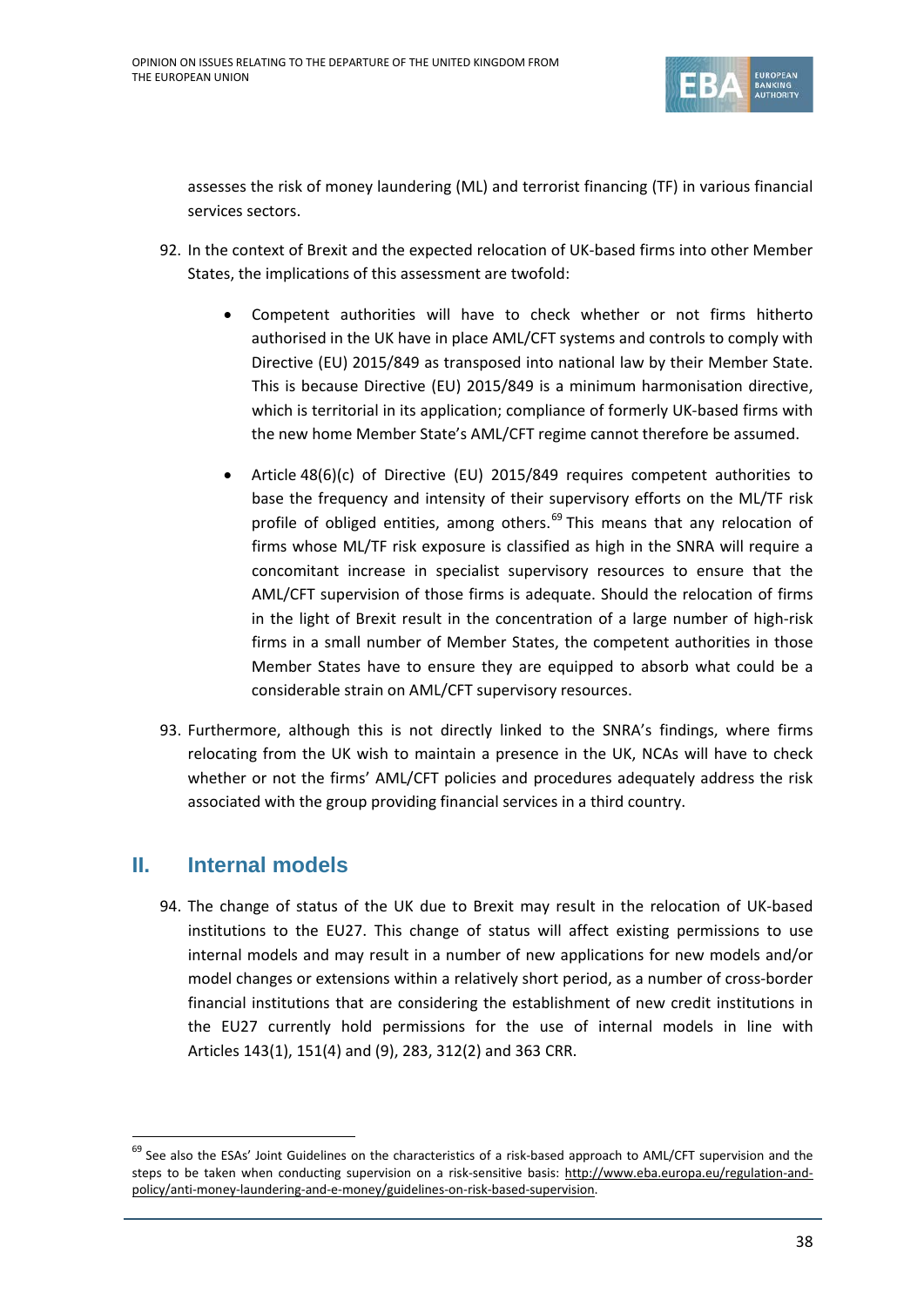

- 95. The calculation of risk-weighted exposure amounts on the basis of internal models requires permission by competent authorities, which is granted under the conditions set out in the CRR. To obtain permission, the institution should submit applications in accordance with Articles 143(1), 151(4) and (9), 283, 312(2) and 363 CRR. Institutions shall obtain permission from competent authorities for material model extensions and changes also on the basis of Commission Delegated Regulation (EU) 529/2014<sup>[70](#page-38-0)</sup> and Commission Delegated Regulation (EU)  $2015/942^{71}$  $2015/942^{71}$  $2015/942^{71}$  (collectively referred to as the 'Regulations on Model Changes and Extensions').
- 96. Where applications for the permissions referred to in Articles 143(1), 151(4) and (9), 283, 312(2) and 363 CRR are submitted by an EU parent institution and its subsidiaries, or jointly by the subsidiaries of an EU parent (mixed) financial holding company, competent authorities should jointly assess these applications and determine if and on what terms and conditions the permissions should be granted in line with Article 20 CRR and Commission Implementing Regulation (EU) 2016/100 (the 'Regulation on Model Joint Decisions').<sup>[72](#page-38-2)</sup> The Regulation also covers joint decisions regarding the approval of material model extensions and changes. The assessment and approval process should be facilitated through the framework of colleges of supervisors.<sup>[73](#page-38-3)</sup>
- 97. To facilitate the approval of permissions to use internal models by competent authorities, the EBA has developed a number of technical standards specifying the assessment methodology to be used when assessing the compliance of the internal models with the requirements of CRR<sup>[74](#page-38-4)</sup> (commonly referred to as 'EBA Model Validation Standards'), whose adoption by the Commission is still pending. The EBA Model Validation RTS should

<span id="page-38-0"></span> <sup>70</sup> Commission Delegated Regulation (EU) No 529/2014 of <sup>12</sup> March <sup>2014</sup> supplementing Regulation (EU) No 575/2013 of the European Parliament and of the Council with regard to regulatory technical standards for assessing the materiality of extensions and changes of the Internal Ratings Based Approach and the Advanced Measurement Approach (OJ L 148/36).

<span id="page-38-1"></span> $^{71}$  Commission Delegated Regulation (EU) 2014/942 of 4 March 2015 amending Delegated Regulation (EU) No 529/2014 supplementing Regulation (EU) No 575/2013 of the European Parliament and of the Council as regards regulatory technical standards for assessing the materiality of extensions and changes of internal approaches when calculating own funds requirements for market risk (OJ L 154/1).

<span id="page-38-2"></span> $72$  Commission Implementing Regulation (EU) 2016/100 of 16 October 2015 laying down implementing technical standards specifying the joint decision process with regard to the application for certain prudential permissions pursuant to Regulation (EU) No 575/2013 of the European Parliament and of the Council (OJ L21/45).

<span id="page-38-3"></span> $^{73}$  As provided for in Commission Delegated Regulation (EU) 2016/98 of 16 October 2015 supplementing Directive 2013/36/EU of the European Parliament and of the Council with regard to regulatory technical standards for specifying the general conditions for the functioning of colleges of supervisors (OJ L21/2) and Commission Implementing Regulation (EU) 2016/99 of 16 October 2015 laying down implementing technical standards with regard to determining the operational functioning of the colleges of supervisors according to Directive 2013/36/EU of the European Parliament and of the Council (OJ L 21/21) (collectively referred to as the 'Regulations on Supervisory Colleges').

<span id="page-38-4"></span> $74$  Draft RTS on the specification of the assessment methodology for competent authorities regarding the compliance of an institutions with the requirements to use the IRB Approach in accordance with Articles 144(2), 173(3) and 180(3)(b) of Regulation (EU) No 575/2013; Draft RTS on the specification of the assessment methodology for competent authorities regarding the compliance of an institutions with the requirements to use the internal models for market risk and assessment of significant share under points (b) and (c) of Article 363(4) of Regulation (EU) No 575/2013; Draft RTS on the specification of the assessment methodology under which competent authorities permit institutions to use the Advanced Measurement Approaches (AMA) for operational risk in accordance with Article 312 of Regulation (EU) 575/2013.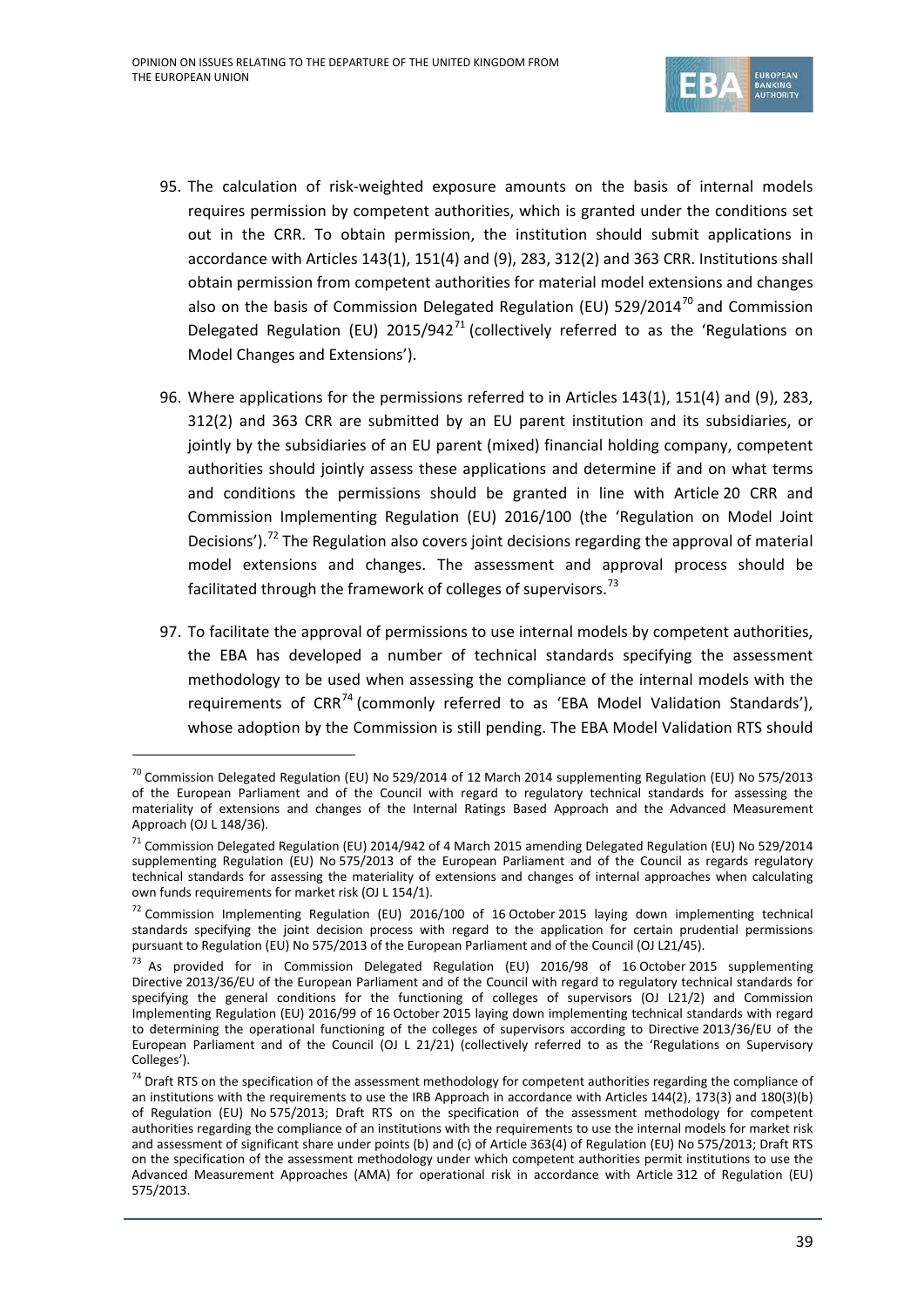

be adopted as soon as possible, given that they provide a mechanism by which the assessments of other competent authorities can be taken into account – in the context of Brexit, this would include the assessment of the UK competent authority.

- 98. On the basis of Article 2 of Commission Delegated Regulation (EU) No 529/2014 and Article 1(2) of Commission Delegated Regulation (EU) No 942/2015, extensions and changes are classified into three categories: (a) material<sup>[75](#page-39-0)</sup> extensions or changes as defined in Articles 143(3), 312(2) and 363(3) of Regulation (EU) No 575/2013; (b) other extensions and changes that require notification before their implementation (and defined in the annexes to the two Delegated Regulations); and (c) other extensions and changes that require notification after their implementation.
- 99. With respect to the different scenarios that could be envisaged in the context of Brexit, from the perspective of EU27 competent authorities, the following should apply:

a. An existing EU27 subsidiary of a UK parent institution holds a permission to use internal models based on a **joint decision** concluded before Brexit between the UK acting as consolidating supervisor and the competent authorities of the EU27 subsidiary, and **no changes** in the models or exposures/portfolios covered by the models are required: under this scenario, the EU27 competent authorities should continue ongoing monitoring of the performance of the models in accordance with Article 101 CRD and also as part of their Supervisory Review and Evaluation Process (SREP).

b. An existing EU27 subsidiary of a UK parent institution holds a permission to use internal models based on a **joint decision** concluded before Brexit between the UK acting as a consolidating supervisor and the competent authorities of the EU27 subsidiaries, but, because of Brexit-related circumstances, **additional model approvals, model changes or extensions of scope affecting the UK parent and the EU subsidiary** are required: under this scenario, an institution should submit before the date of the UK's withdrawal from the EU to the EU27 competent authorities a new application regarding the planned model changes, extensions, or initial approvals to be applied for in relation to the EU27 subsidiary (on a solo and consolidated basis). The EU27 competent authorities should assess the application in accordance with existing legislation, in particular the EBA Model Validation Standards.

c. An existing EU27 subsidiary of a UK parent institution holds a permission to use internal models based on a **joint decision** concluded before Brexit between the UK acting as consolidating supervisors and the competent authorities of EU27

<span id="page-39-0"></span><sup>&</sup>lt;sup>75</sup> The notion of 'materiality' is defined according to Article 4(1) for the IRB approach and Article 6(1) for the AMA of the Delegated Regulation (EU) No 529/2014, while for IMA it is defined according to Article 1(2) of the Delegated Regulation (EU) No 942/2015.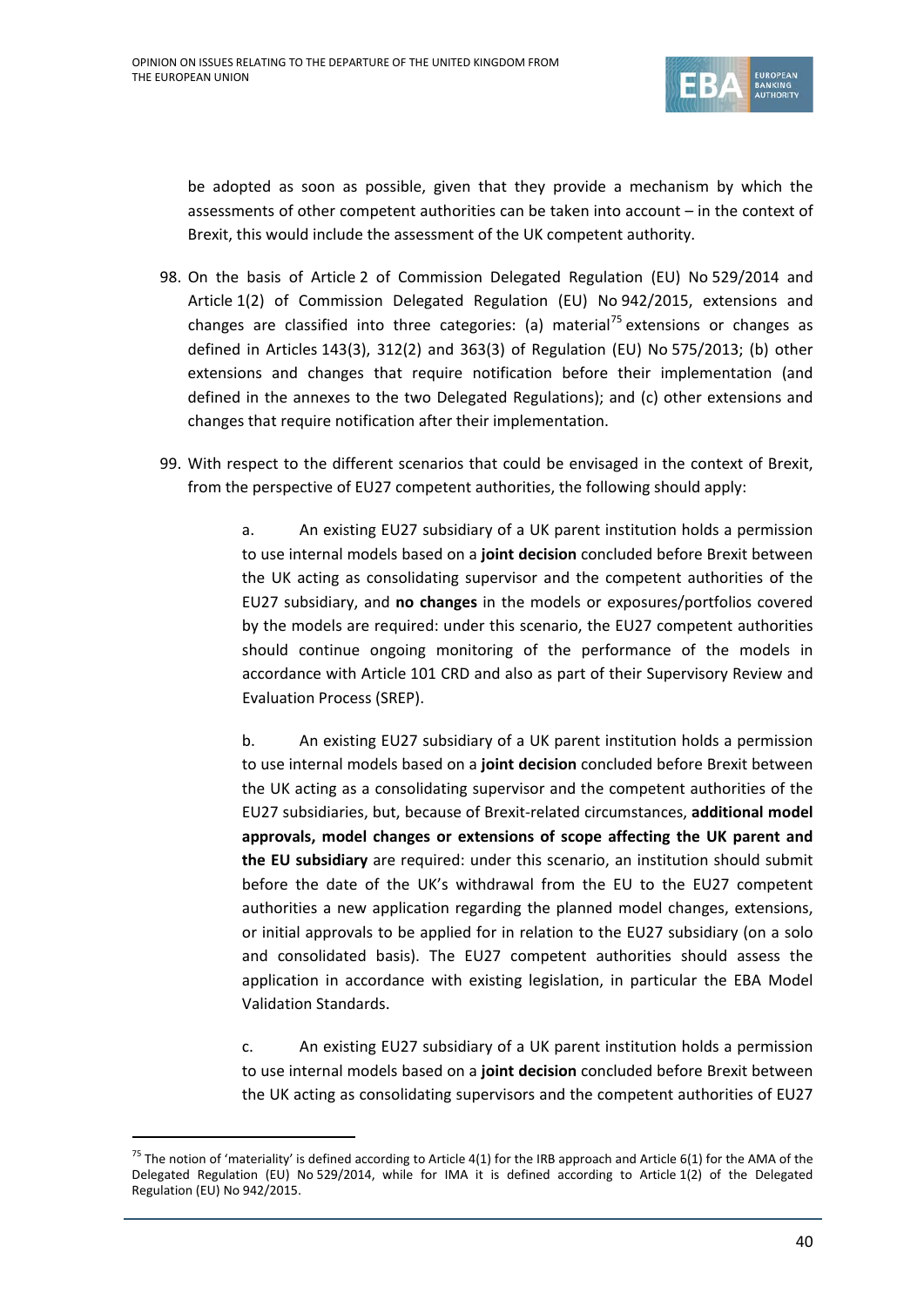

subsidiaries and, because of Brexit-related circumstances, **additional initial model approvals, model changes or extensions of scope affecting only the EU subsidiary** are required: under this scenario, an institution should submit before the date of the UK's withdrawal from the EU a new application regarding the planned model changes, extensions or initial approvals to be applied for in relation to the EU27 subsidiary (on a solo basis). The EU27 competent authorities should assess the application in accordance with the existing legislation, in particular the EBA Model Validation Standards.

d. An existing EU27 subsidiary of a UK parent holds a permission to use internal models based on a **joint decision** concluded before Brexit between the UK acting as consolidating supervisor and the competent authority of the EU27 subsidiary, and, because of Brexit-related circumstances, the EU **subsidiary is turned into an entity consolidating all EU27 entities and exposures** (e.g. Intermediate EU Parent Undertaking): under this scenario, an institution should submit before the date of the withdrawal of the UK from the EU a new application for the internal models to be applied for in relation to the consolidating EU27 entity (**on a consolidated basis**). The EU27 competent authorities should assess the application for model approval in accordance with the existing legislation, in particular the EBA Model Validation Standards.

Where relevant, for other existing EU27 subsidiaries, an institution should notify EU27 competent authorities regarding the planned model changes, new model approvals or extensions (on a solo basis), and the EU27 competent authorities should assess the changes to the existing models in accordance with the existing legislation.

Where an institution would apply to use the internal models at both the new EU27 consolidated level and solo level for individual EU27 subsidiaries, the EU27 competent authorities should follow the process of the joint assessment and joint decision in accordance with the existing legislation, in particular the EBA Model Validation Standards and Commission Implementing Regulation (EU) 2016/100.

e. The UK parent sets up a **new EU27 company** as an entity **consolidating all EU27 entities and exposures** (e.g. Intermediate EU Parent Undertaking): under this scenario, an institution should submit a new application for the internal models to be applied for in relation to the new consolidating EU27 entity (**on a consolidated basis**). The EU27 competent authority should assess the application in accordance with the existing legislation, in particular the EBA Model Validation Standards.

Where relevant, for other existing EU27 subsidiaries, an institution should notify EU27 competent authorities regarding the planned model changes, extensions or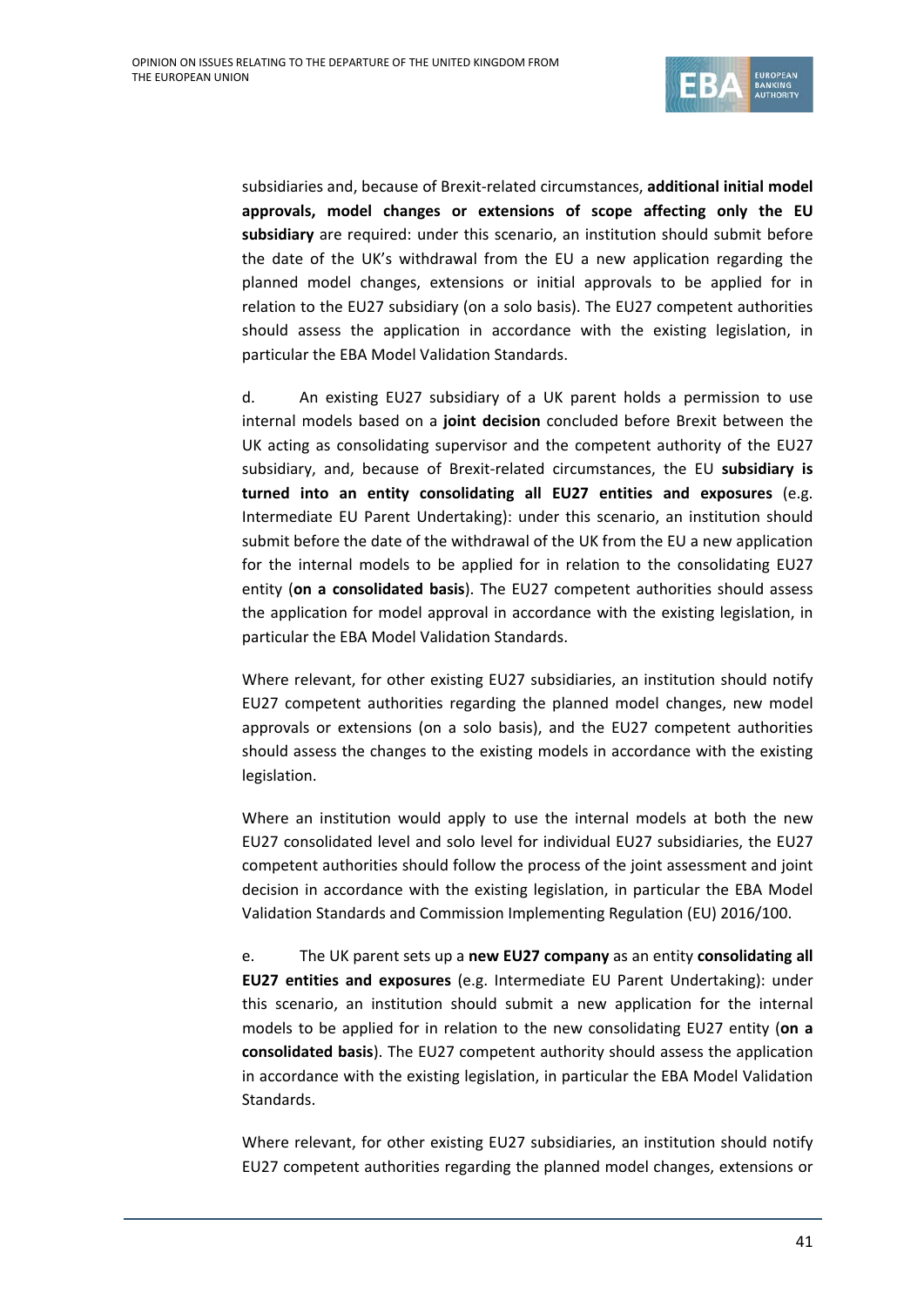

initial model approvals (on a solo basis), and the EU27 competent authorities should assess the applications in accordance with the existing legislation.

Where an institution would apply to use the internal models at both the new EU27 consolidated level and solo level for individual EU27 subsidiaries, the EU27 competent authorities should follow the process of the joint assessment and joint decision in accordance with the existing legislation, in particular the EBA Model Validation Standards and Commission Implementing Regulation (EU) 2016/100.

f. An EU27 branch of a UK parent is 'converted' into an EU27 subsidiary of that UK parent: under this scenario, an institution should submit a new application for the internal models to be applied for in relation to the new EU27 subsidiary (on a solo basis). The EU27 competent authorities should follow the procedure for a new application for model approval in accordance with the existing legislation, in particular the EBA Model Validation Standards.

g. An EU27 branch of a UK parent becomes a third country branch in the EU27: under this scenario, the EU27 competent authorities should follow relevant national legislation regulating supervision of third country branches.

h. An EU27 parent institution has a branch or subsidiary in the UK and Brexit-related circumstances will entail changes in internal models approved before Brexit by means of a joint decision between the EU27 competent authority acting as consolidating supervisor and the UK authority as signatory of the joint decision of the model approval: under this scenario, the EU27 competent authorities should continue ongoing monitoring of the performance of the models in accordance with Article 101 CRD and also as part of SREP, and assess the changes to the existing models from the perspective of the materiality of the changes or extensions and follow the procedure for approving model changes or extensions in accordance with the existing legislation, in particular Commission Delegated Regulation (EU) No 529/2014.

- 100. Where it is clear that these applications are unlikely to be processed before the institution needs a decision, the competent authorities may take account of assessments carried out by other competent authorities, including the UK competent authority provided that existing model approvals have been granted by the UK competent authorities and the scope and content of the approvals match the portfolios that will exist in the new/expanded entity. Where this greater reliance is placed on the assessment of the UK competent authorities, a schedule should be established by EU27 competent authorities to conduct a review having regard to the requirements set out in Article 101 CRD.
- 101. The EBA acknowledges that, in the context of the withdrawal of the UK from the EU, supervisory cooperation and coordination are crucial. This cooperation should be evident amongst EU27 competent authorities dealing with relocation requests and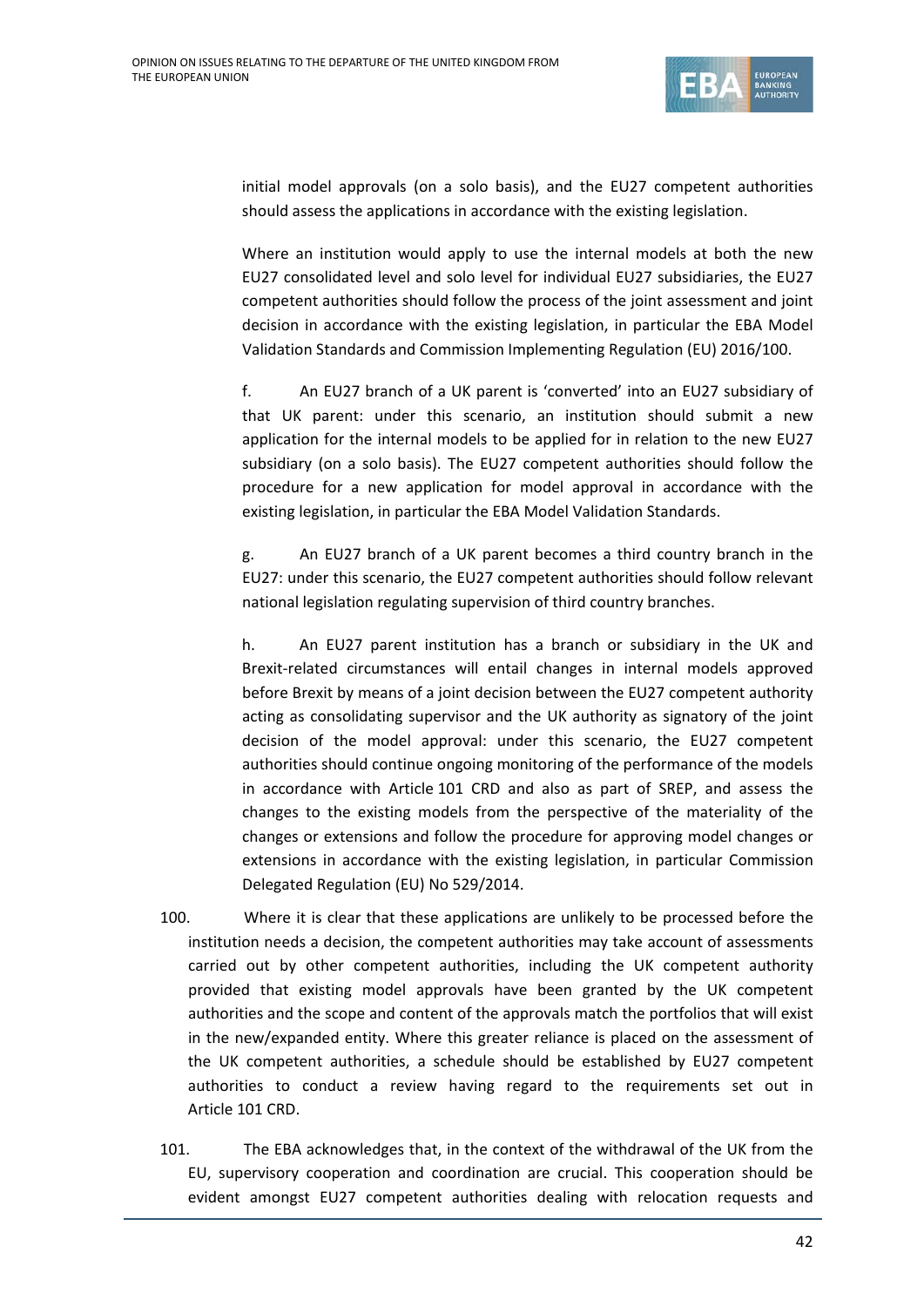

related authorisations and permissions from institutions currently based in the UK. In addition, cooperation and coordination between EU27 competent authorities and UK competent authorities remain vital, both at present and in the future in the light of the interlinkages between the respective financial sectors. The EBA aims to foster regulatory and supervisory cooperation and coordination both at present and with respect to the future relationship with UK competent authorities.

# **III. Internal governance, outsourcing, risk transfers and 'empty shell' companies**

# **A. Internal governance and outsourcing**

102. EU authorised institutions should have robust governance arrangements<sup>[76](#page-42-0)</sup> including an outsourcing policy that considers the impact of the outsourcing on the institution's business and the risks it faces. The EBA has published guidelines on internal governance to ensure a harmonised application of the CRD requirements. In response to Brexit, institutions active in the UK may decide to move parts of their activities into the EU. Competent authorities should ensure that these institutions have sound governance arrangements within the authorising Member State to ensure the sound operation of their activities within the chosen jurisdiction; so-called 'letter-box' or 'empty shell' entities do not meet those regulatory requirements.

# **A. Competent authorities should require and assess the soundness and effectiveness of institutions' governance arrangements**

- 103. In line with Article 13(2) CRD, institutions should have at least two suitable persons who effectively direct the business and should have a registered office and its head office in the Member State which granted it authorisation and in which it actually carries out its business. The EBA has issued guidelines on the suitability of members of the management body and key function holders.<sup>[77](#page-42-1)</sup> With regard
- 104. to authorisations and the ongoing supervision of newly set up institutions, competent authorities should ensure that the management body and key function holders effectively perform their function in the Member State of establishment and, together with the key function holders, they are suitable at all times to perform their function effectively. It is not sufficient that management and steer is provided by the parent undertaking. Members of the management body of the newly established

<span id="page-42-0"></span> $76$  Article 74 CRD. In addition, the EBA has issued guidelines on internal governance that specify the requirements encoded within the CRD.

<span id="page-42-1"></span><sup>&</sup>lt;u>77 See:</u> [https://www.eba.europa.eu/documents/10180/1972984/Joint+ESMA+and+EBA+Guidelines+on+the+assessment+of+su](https://www.eba.europa.eu/documents/10180/1972984/Joint+ESMA+and+EBA+Guidelines+on+the+assessment+of+suitability+of+members+of+the+management+body+and+key+function+holders+%28EBA-GL-2017-12%29.pdf/43592777-a543-4a42-8d39-530dd4401832) [itability+of+members+of+the+management+body+and+key+function+holders+%28EBA-GL-2017-12%29.pdf/43592777](https://www.eba.europa.eu/documents/10180/1972984/Joint+ESMA+and+EBA+Guidelines+on+the+assessment+of+suitability+of+members+of+the+management+body+and+key+function+holders+%28EBA-GL-2017-12%29.pdf/43592777-a543-4a42-8d39-530dd4401832) [a543-4a42-8d39-530dd4401832.](https://www.eba.europa.eu/documents/10180/1972984/Joint+ESMA+and+EBA+Guidelines+on+the+assessment+of+suitability+of+members+of+the+management+body+and+key+function+holders+%28EBA-GL-2017-12%29.pdf/43592777-a543-4a42-8d39-530dd4401832)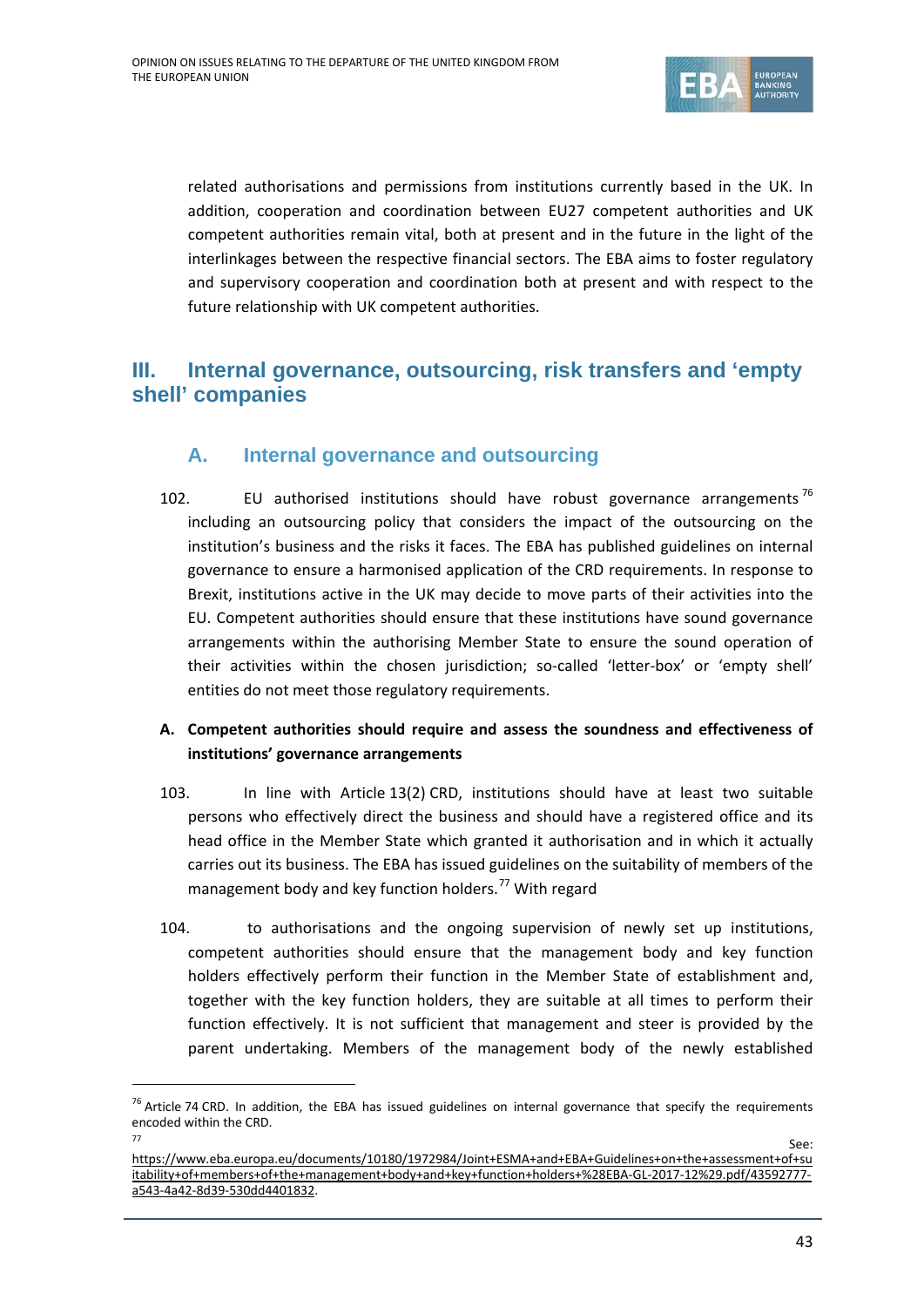

institution need to have, individually and collectively, sufficient knowledge, skills and experience to fulfil their role and must be independent of mind. The members of the management body must commit sufficient time to perform their function in order to cover all the necessary subjects in depth, in particular the establishment of business and risk strategies and the management of the main risks.

- 105. The management body of the newly established institution is responsible for the definition and implementation of institutions' governance arrangements.<sup>[78](#page-43-0)</sup> Given this, it should ensure a suitable and transparent organisational and operational structure for that institution and should have a written description of it. The structure should promote and demonstrate the effective and prudent management of an institution at individual, subconsolidated and consolidated levels. In particular, institutions must implement a robust internal control framework and a risk strategy. The management body should be responsible for establishing and monitoring the adequacy and effectiveness of the internal control framework, processes and mechanisms, and for overseeing all business lines and internal units, including internal control functions (e.g. risk management, compliance and internal audit functions). Institutions should establish, maintain and regularly update adequate written internal control policies, mechanisms and procedures, which should be approved by the management body. To this end, the internal risk management function and internal control functions must be effective and have sufficient resources and standing.
- 106. The management body of the newly established institution should ensure that the internal control functions are independent of the business lines they control, including that there is an adequate segregation of duties, and that they have the appropriate financial and human resources as well as powers to effectively perform their role. They should have an adequate number of qualified staff. Staff should remain qualified on an ongoing basis and should receive training as necessary.

## **B. Substance of institutions and outsourcing**

- 107. Outsourcing may be used to reduce costs, to achieve strategic aims and to increase business resilience. Its potential scope and impact can be seen across many business activities, including information technology (e.g. cloud computing) and specific operations (e.g. some aspects of finance and accounting, internal control tasks, backoffice activities). Increased reliance on the service provider regarding the outsourced activities, in particular with regard to critical or important operational activities, may have an impact on the ability of institutions to manage their risks and monitor their compliance with CRD/CRR requirements.
- 108. When relocating activities after Brexit, UK institutions may decide to set up structures in the EU that rely to a large part on outsourced services, provided by the UK

<span id="page-43-0"></span><sup>&</sup>lt;sup>78</sup> Article 88 CRD.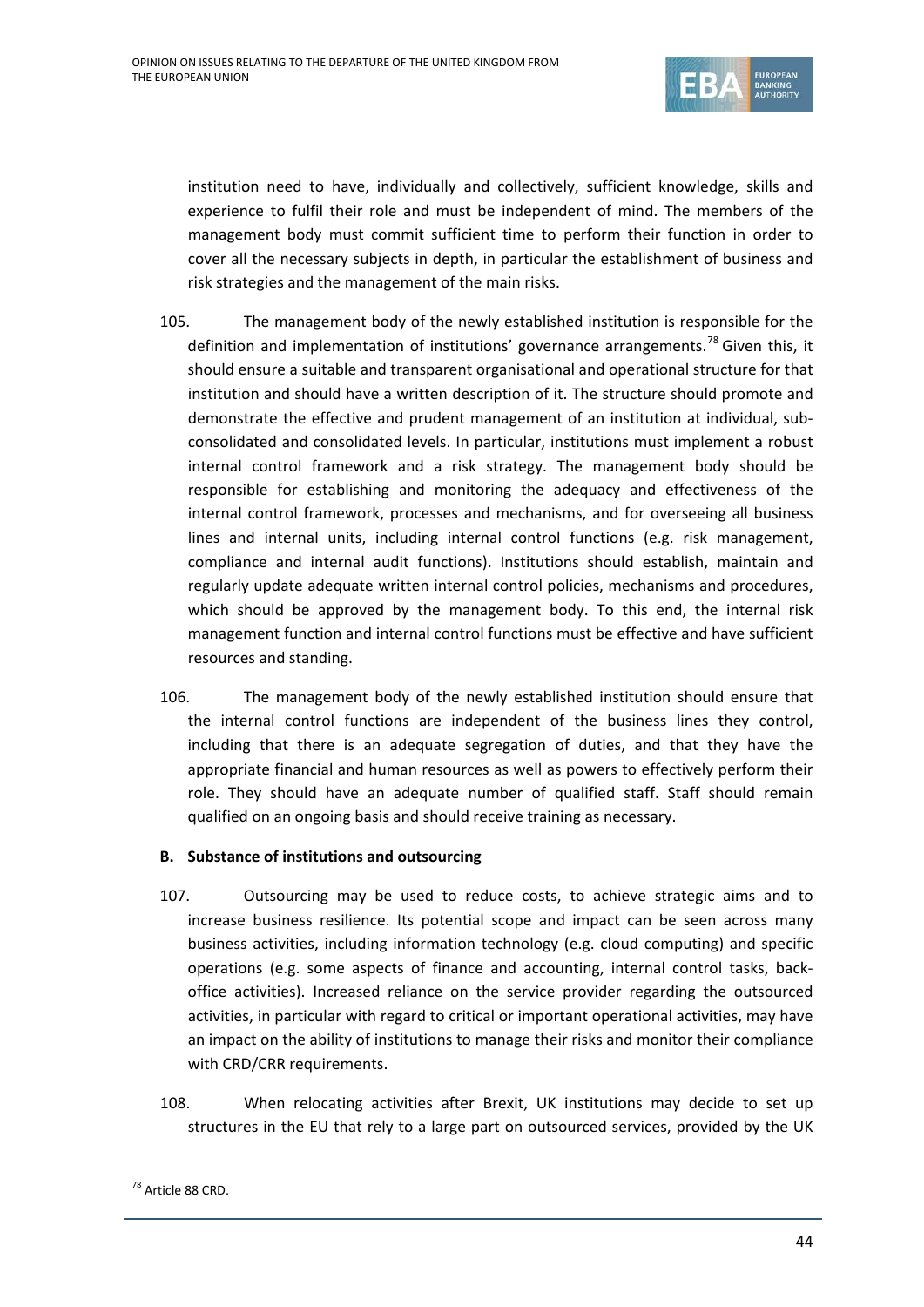

parent institution or other group entities, and try to relocate only a very limited number of staff to EU subsidiaries or branches. To this end, competent authorities should ensure that outsourcing is not used with the intention of stripping the institution's corporate substance and of setting up only a legal vehicle with the sole purpose of benefiting from an EU passport.

- 109. The general principle encoded in Article 74 CRD, that institutions must have robust governance arrangements, also includes outsourcing. The Committee of European Banking Supervisors (CEBS) has issued guidelines on outsourcing that are due to be revised.<sup>[79](#page-44-0)</sup> Institutions must monitor and manage any outsourced activity, and competent authorities should ensure that outsourced activities are part of their overall supervisory review and that outsourcing arrangements do not pose any obstacle to their effective supervision. To this end, and in accordance with the CEBS Guidelines on Outsourcing, the institution may outsource any activity as long as it does not impair:
	- the orderliness of the conduct of the outsourcing institution's business or of the financial services provided;
	- the senior management's ability to manage and monitor the authorised entity's business and its authorised activities; or
	- the ability of other internal governance bodies, such as the management body, to fulfil their oversight tasks in relation to the senior management.
- 110. In order to ensure the appropriate management of outsourced activities, institutions must retain an appropriate organisation to oversee and manage the relationship with the service provider (third party or internal service provider) and in particular have control functions in place that manage the risks related to the outsourcing contracts and outsourced activities. Institutions must be able to insource any outsourced activities within an appropriate timeframe.
- 111. Institutions must apply due diligence when outsourcing activities. This includes that the institution assesses the risks of outsourcing contracts and establishes a framework that ensure that all risks are managed. It must be ensured that the activities of the institution are appropriately executed. To this end, service level agreements are defined as part of the outsourcing contract. Such service level agreements are to be monitored and the institution needs to have an appropriate number of qualified staff to ensure this.

## **C. Remuneration**

112. The CRD comprises specific requirements on institutions' remuneration frameworks, and competent authorities should also pay particular attention to

<span id="page-44-0"></span><sup>&</sup>lt;sup>79</sup> CEBS has issued Guidelines on Outsourcing which are still in force, but which will be updated and replaced by EBA Guidelines by the end of 2018. The Guidelines differentiate between material outsourcing, for which stricter requirements apply, and non-material outsourcing.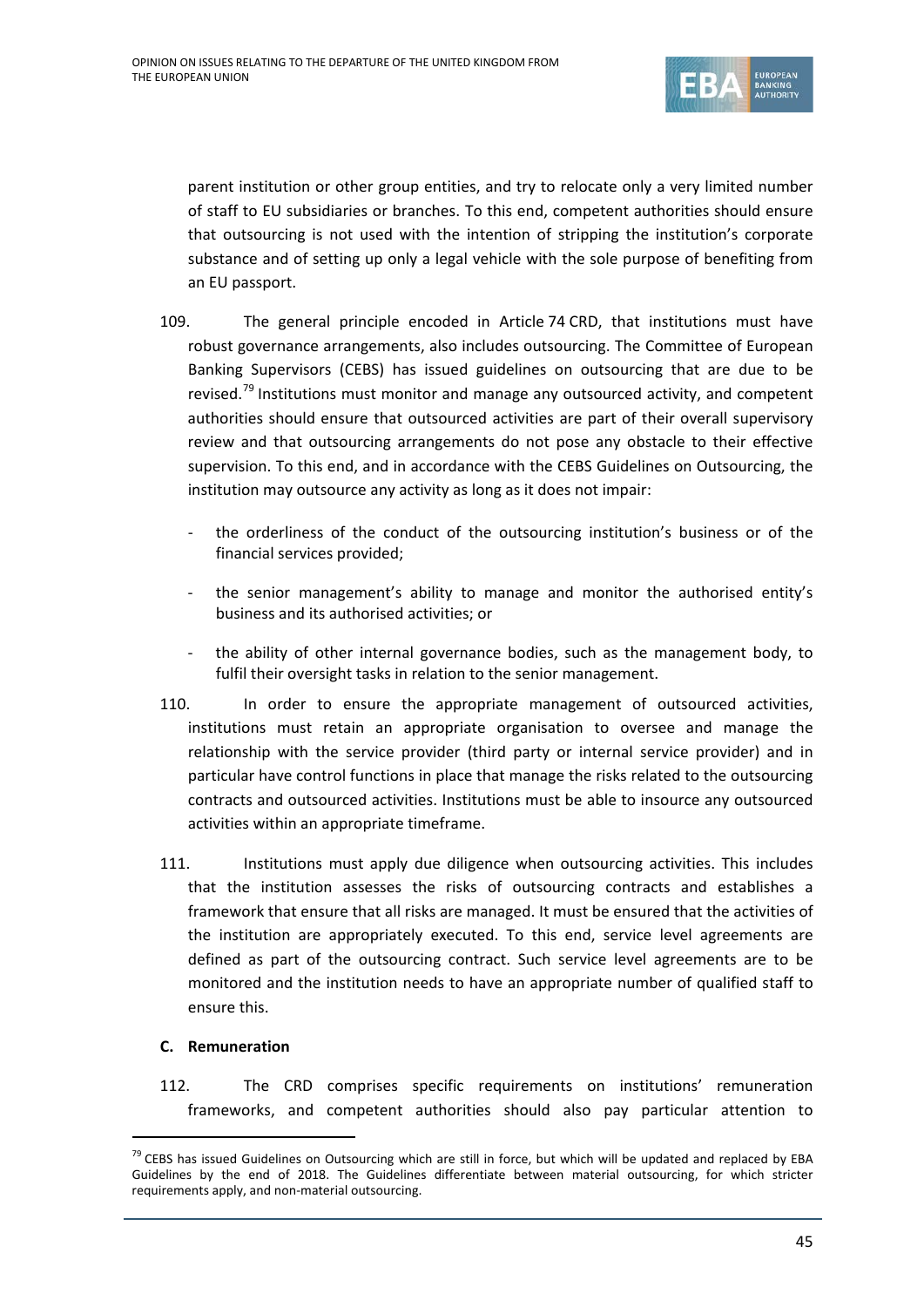

remuneration practices. The EBA has already published guidelines on sound remuneration policies, its opinion on proportionality and several benchmarking reports on remuneration practices within the EU. As identified within the EBA's opinion on proportionality, <sup>[80](#page-45-0)</sup> the national implementation of the remuneration framework, in particular with regard to the application of proportionality, has led to some extent to an un-level playing field in this area. Such differences may have an impact on decisions of institutions when relocating staff to entities within the EU, as the conditions of the remuneration framework may, in some Member States, be more suited to attract staff or to provide a higher level of cost flexibility (for example the limitation of the ratio between the variable and the fixed remuneration to 100% for staff whose professional activities have a material impact on the institution's risk profile).

113. A few Member States allow the limitation on the ratio between the variable and fixed components of remuneration to be waived, or exclude whole institutions or certain subsidiaries of institutions (e.g. asset management companies) from the application of all the remuneration provisions regarding the variable remuneration of identified staff in Article 94 of Directive 2013/36/EU.<sup>[81](#page-45-1)</sup> The harmonisation of applicable waivers has already been suggested to the EU Commission.

# **B. 'Empty shell' companies, back-to-back and intragroup operations**

- 114. It is possible that a UK-based institution will establish an entity in the EU27 solely in order to get access to the Single Market, with no intention to transfer or set up a local management unit. Under this structure, the subsidiary, instead of identifying and managing the risk stemming from selling financial instruments, derivatives or credit products to EU clients, could simply transfer all risks via back-to-back or intragroup transactions to the non-EU27 parent undertaking.
- 115. The main concerns with such transactions are linked to the business model and governance arrangement of the newly established EU27 entity. In this regard, institutions might be tempted to keep them as 'empty shells', as the risks would be passed to other group entities or the parent undertaking located outside the EU27.
- 116. The CRR does not establish any specific requirement regarding back-to-back trading or intragroup credits and the possibility of establishing an 'empty shell' company (setting aside general governance and risk management requirements, which also apply in any case). Institutions must fulfil at all times all requirements that they had to meet to receive authorisation, including a programme of operations setting out the types of business envisaged and the structural organisation of the credit institution including

<span id="page-45-0"></span> <sup>80</sup> See: [http://www.eba.europa.eu/documents/10180/983359/EBA-Op-2015-](http://www.eba.europa.eu/documents/10180/983359/EBA-Op-2015-25+Opinion+on+the+Application+of+Proportionality.pdf) [25+Opinion+on+the+Application+of+Proportionality.pdf.](http://www.eba.europa.eu/documents/10180/983359/EBA-Op-2015-25+Opinion+on+the+Application+of+Proportionality.pdf)

<span id="page-45-1"></span> $81$  For further details please refer to the opinion of the European Banking Authority on the application of the principle of proportionality to the remuneration provisions in Directive 2013/36/EU.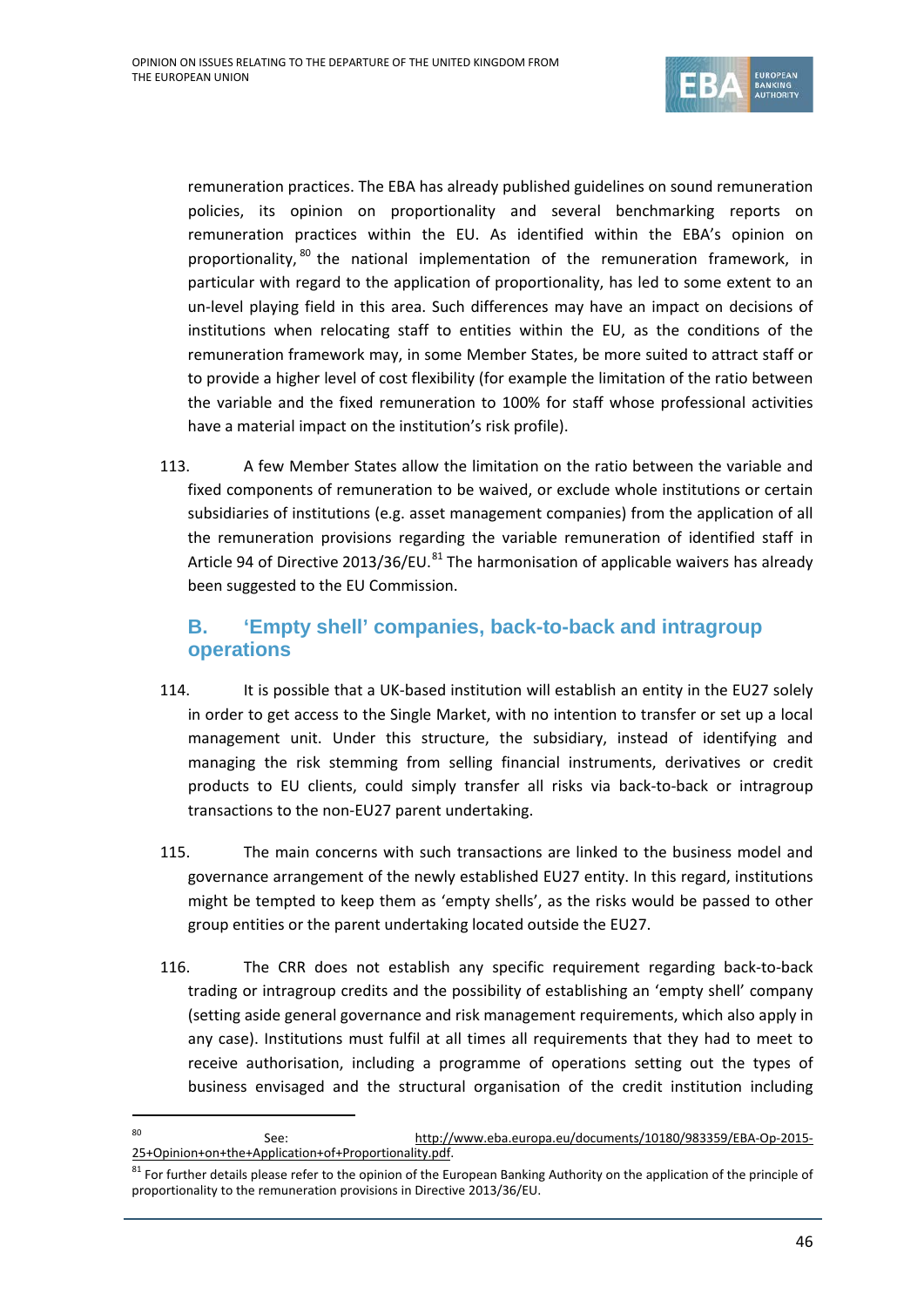

governance arrangements as well as an outsourcing policy and strategy that considers the impact of the outsourcing on the institution's business and the risks it faces.

- 117. In line with Articles 13, 47, 74, 76, 88, 109 and 123 CRD, as well as with existing EBA Guidelines on internal governance, <sup>[82](#page-46-0)</sup> published on 27 September 2011, competent authorities should, in line with Article 123(2) CRD, assess whether or not the institutions have an appropriate and transparent corporate structure that is 'fit for purpose', and have implemented appropriate governance arrangements to ensure that the outsourced activities do not affect their substance.
- 118. As has been mentioned, these requirements apply in any case; however, they are particularly relevant for banks applying an internal model for capital purposes. In this regard, the governance requirements for these institutions are far more stringent, both in the CRR (Articles 368 and 369 for market models, Articles 144 and 185-191 for credit models) and in the assessment methodology regulatory technical standards for internal models approaches in market and credit risk.
- 119. The risk of facing so-called 'empty shell' companies, whereby exposures are initiated locally, booked locally and extended to local counterparties but would see their related risks matched and taken for management by a parent or sister financial company located in a third country, is potentially a source of concern for supervisors. This risk is not new in any manner but probably more serious in the event of hastily organised relocations or restructuring of a banking group/investment firm.

# **A. Back-to-back and intragroup transactions**

- 120. Back-to-back trading allows an institution to offer its clients complex trading instruments, potentially without having all the necessary infrastructure and risk capabilities to manage them, since all the underlying risks of these market transactions are effectively transferred to another institution of the group, which manages these transactions as part of its own trading portfolio.
- 121. Intragroup transactions may be used by institutions to transfer credit risk from one subsidiary or group entity to another. They may, however, be used for other purposes as well, such as the transfer of liquidity or re-financing, both of which reinforce the concentration in and/or dependence upon the parent institution. Unlike market risk, these transactions are generally not directly related to client activities or necessities except for financing midcaps, large corporates and other institutions where such structures are established for the purpose of credit risk mitigation and re-financing.
- 122. Transactions will be booked by the legal entity that performed them and any mirroring/back-to-back or intragroup transactions with another entity of the same group

<span id="page-46-0"></span> <sup>82</sup> See: [https://www.eba.europa.eu/documents/10180/103861/EBA-BS-2011-116-final-EBA-Guidelines-on-Internal-](https://www.eba.europa.eu/documents/10180/103861/EBA-BS-2011-116-final-EBA-Guidelines-on-Internal-Governance-%282%29_1.pdf)[Governance-%282%29\\_1.pdf.](https://www.eba.europa.eu/documents/10180/103861/EBA-BS-2011-116-final-EBA-Guidelines-on-Internal-Governance-%282%29_1.pdf)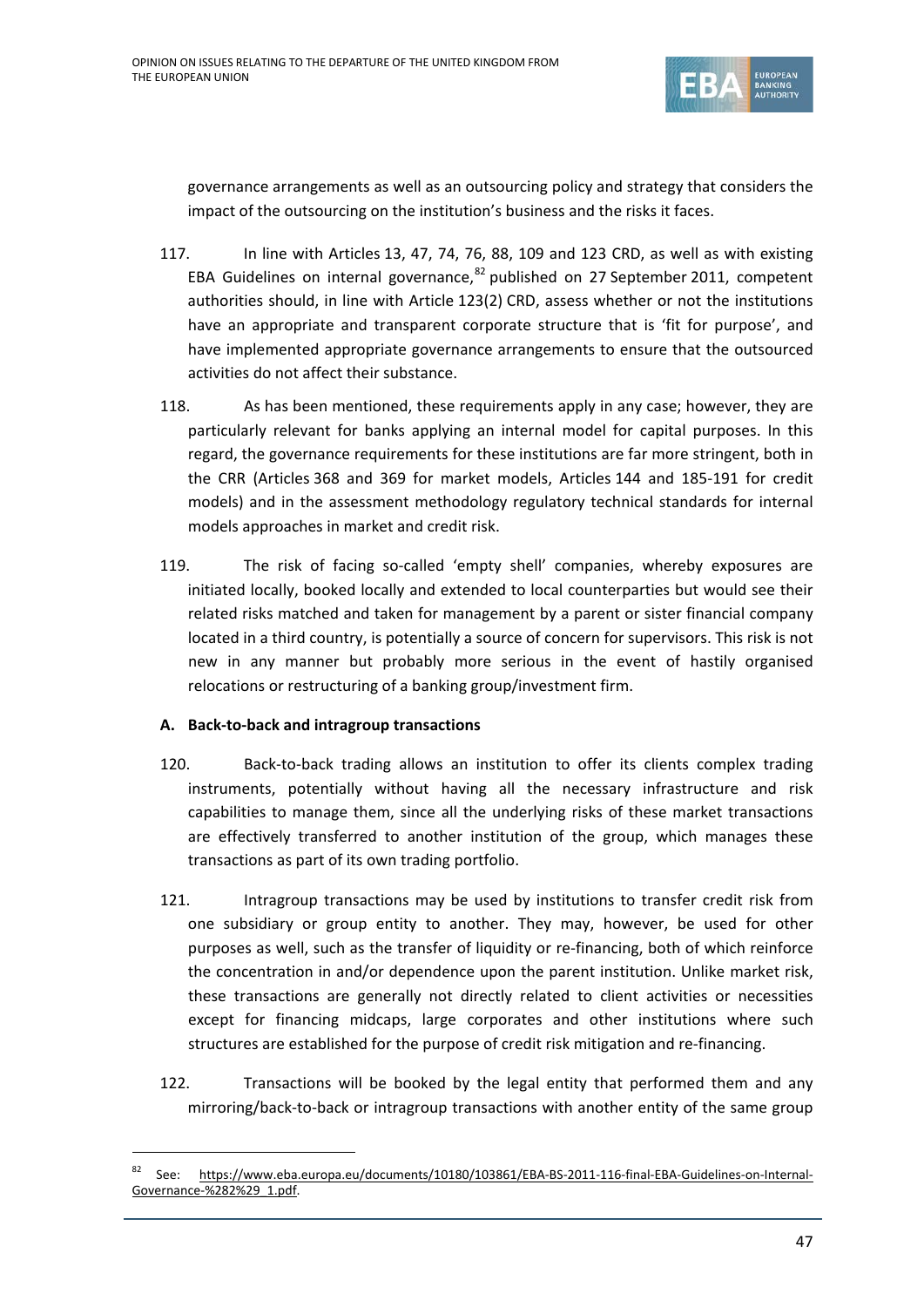

will also be recognised by this legal entity. Under accounting rules, all transactions would be recognised by a legal entity at the individual level, regardless of whether a transaction is intragroup or with third parties (i.e. they cannot be offset against each other). At consolidated group level, intragroup transactions would be eliminated against each other so that only transactions with external parties appear. The risks to the legal entity may be minimal, but at the group level the risks will still exist. Importantly, while market risks can effectively be minimised for the institution engaging in back-to-back trading, and credit risks can effectively be minimised via intragroup credit transactions, this type of activity can pose significant counterparty risk.

- 123. It is clear that, in the event of the default of the institution to which the market or credit risks have been transferred, in addition to any losses stemming from the materialisation of counterparty risk, the portfolio of perfectly hedged market transactions, or perfectly re-financed and secured credit exposures, would become completely open, because of the disappearance of the transactions maintained with the defaulted counterparty. This event can pose significant challenges for the EU27 institution, at least from the following four perspectives:
	- i. potential losses: stemming from the credit and/or market exposures with the institution to which risks had been transferred;
	- ii. capital requirements: because of the sudden jump in capital requirements as a result of the unhedged or unsecured portfolios or missing re-financing structures;
	- iii. operational issues: because of the need to manage the open book actively; and
	- iv. risk management issues: since the institution would have to be able to identify, measure, manage and control the risk of the open book, and may not have the capability, resources and expertise to do so.
- 124. In this regard, the EU27 entity must have enough capital above the Pillar 1 minimum requirement (i.e. stemming from Pillar 2 requirements that arise as part of SREP), as well as in-house risk management and operational capabilities, to 'absorb' any material unhedged or unsecured portfolio that would appear in the event of the default of the institution to which the risks have been transferred, manage it actively and, if needed, unwind the positions in an orderly way.
- 125. Institutions should ensure that back-to-back and intragroup transactions are appropriately reflected in their market and credit risk strategies, as well as in their management of large exposures.

# **IV. Resolution and deposit guarantee schemes**

126. Resolution is one of the pillars of the post-crisis regulatory reforms, and the changes it entails are still being implemented by authorities and institutions. The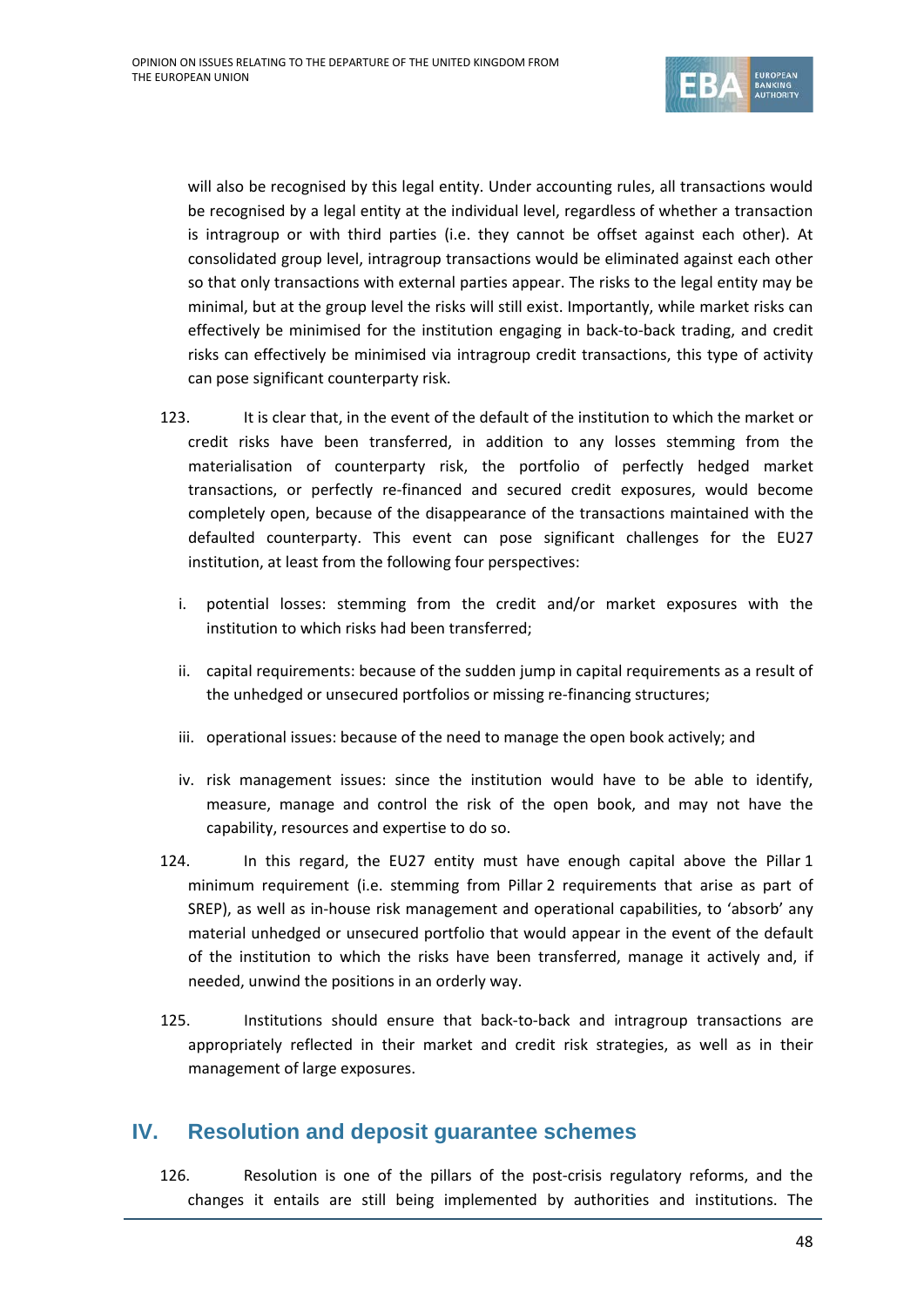

departure of the UK from the EU requires appropriate adjustments to be made to the actions taken or planned by authorities and institutions. In particular, authorities should take into account (i) any restructuring undertaken by institutions to respond to Brexit; (ii) the possibility that the use of their administrative powers may not be automatically recognised by UK courts: $83$  and (iii) the need to ensure that they are satisfied with their ability to write down or convert liabilities issued under English law when determining MREL and planning for the use of the bail-in tool.

- 127. The legal architecture<sup>[84](#page-48-1)</sup> underpinning resolution planning and the setting of MREL in the European Union provides sufficient tools and powers for authorities and institutions to respond to the challenges posed by Brexit. This opinion aims to highlight aspects of that legal framework that are particularly relevant for authorities and to outline practical steps that should be taken in applying the framework in the context of the changes resulting from Brexit. Authorities and institutions should also have regard to the fact that the European Commission has issued proposals $^{85}$  $^{85}$  $^{85}$  for targeted amendments to the relevant legal framework.
- 128. As far as possible, disruption to resolution planning and to the removal of impediments to resolvability should be minimised. In this regard, continued cooperation with the UK authorities in the area of resolution would be welcome. Guaranteed statutory recognition by the UK of resolution actions taken by EU27 resolution authorities would further minimise the impact, for instance in the area of MREL. In the absence of this, however, EU27 resolution authorities and institutions need to be prepared to take action now to adapt to the changes entailed by Brexit.
- 129. The Union law on resolution ensures<sup>[86](#page-48-3)</sup> that, when applying the resolution tools and exercising the resolution powers, resolution authorities are not subject to approval, consent or procedural requirements that would otherwise apply by virtue of law or contract. It also ensures that resolution authorities can exercise resolution powers irrespective of any restriction on, or requirement for consent for, transfer of the financial instruments, rights, assets or liabilities in question that might otherwise apply*.*
- 130. Of particular importance, Union law also ensures<sup>[87](#page-48-4)</sup> the following:
	- a. where a transfer of shares, other instruments of ownership, or assets, rights or liabilities includes assets that are located in a Member State other than the State of the resolution authority or rights or liabilities under the law of a Member State

<span id="page-48-0"></span><sup>83</sup> Similarly, UK resolution actions would not automatically be recognised in the EU27, but instead EU27 resolution authorities would have to consider if they would recognise and enforce those resolution actions under Articles 94 and 95 BRRD.

<span id="page-48-1"></span><sup>&</sup>lt;sup>84</sup> Primarily the BRRD and the Single Resolution Mechanism Regulation (SRMR), Regulation (EU) 806/2014.

<span id="page-48-2"></span><sup>85</sup> See: [http://europa.eu/rapid/press-release\\_IP-16-3731\\_en.htm.](http://europa.eu/rapid/press-release_IP-16-3731_en.htm)

<span id="page-48-3"></span><sup>86</sup> Article 63(2) BRRD.

<span id="page-48-4"></span><sup>&</sup>lt;sup>87</sup> Article 66 BRRD.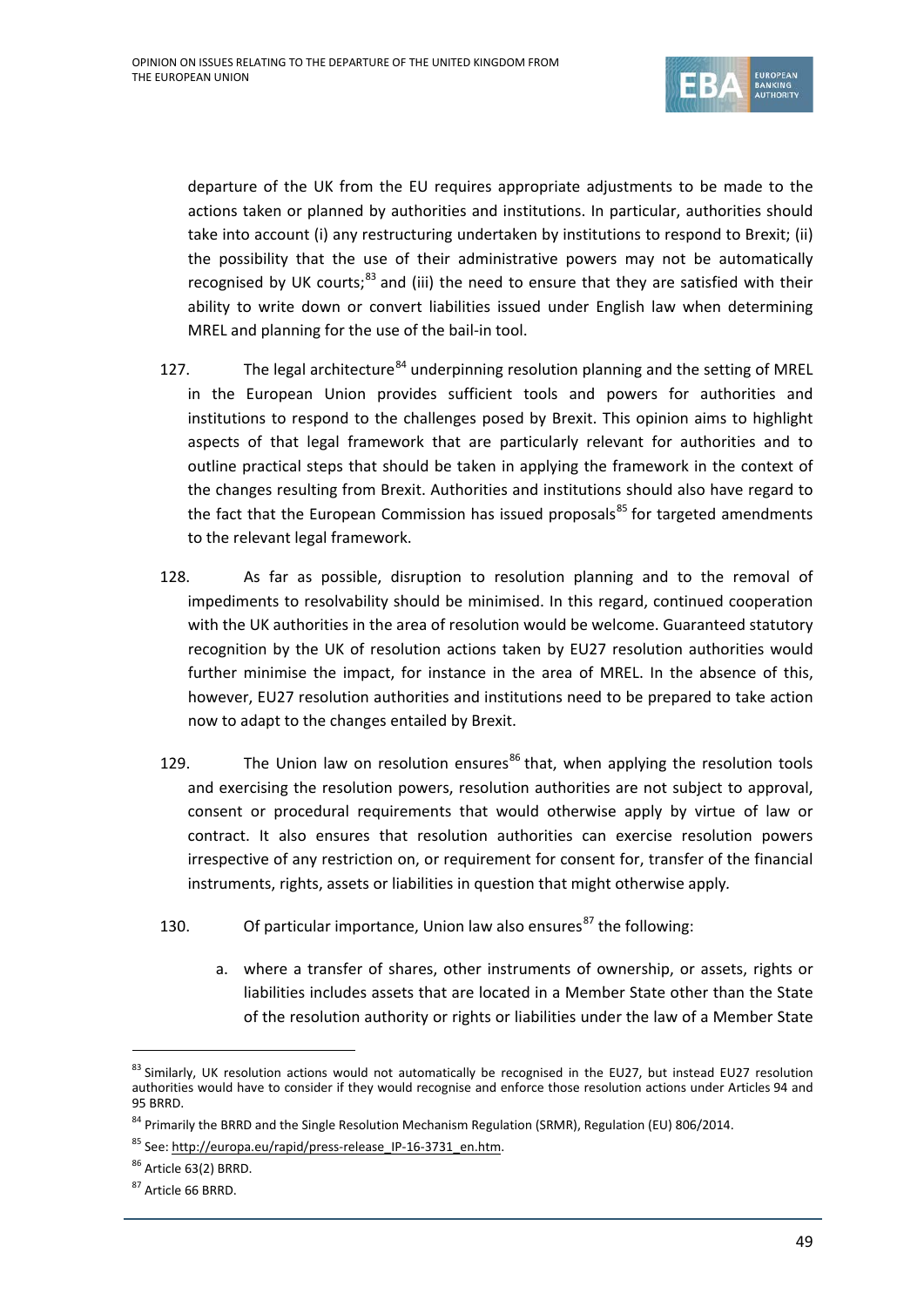

other than the State of the resolution authority, that all national laws of the Member State provide that the transfer has effect in or under the law of that other Member State;

- b. that the resolution authority that has made or intends to make the transfer will be provided by all Member States with all reasonable assistance to ensure that the shares or other instruments of ownership or assets, rights or liabilities are transferred to the recipient in accordance with any applicable requirements of national law;
- c. that shareholders, creditors and third parties that are affected by the transfer of shares, other instruments of ownership, assets, rights or liabilities are prevented from challenging or setting aside the transfer under any provision of law of the Member State where the assets are located or of the law governing the shares, other instruments of ownership, rights or liabilities;
- d. that where a resolution authority of a Member State (Member State A) exercises the write-down or conversion powers, including in relation to capital instruments, and the eligible liabilities or relevant capital instruments of the institution under resolution including instruments or liabilities that are governed by the law of a Member State other than the State of the resolution authority that exercised the write down or conversion powers (Member State B) or liabilities owed to creditors located in Member State B, Member State B shall ensure that the principal amount of those liabilities or instruments is reduced, or liabilities or instruments are converted, in accordance with the exercise of the write-down or conversion powers by the resolution authority of Member State A;
- e. that creditors that are affected by the exercise of write-down or conversion powers are not entitled to challenge the reduction of the principal amount of the instrument or liability or its conversion, as the case may be, under any provision of law of Member State B; and
- f. that the following are determined in accordance with the law of the Member State of the resolution authority: (a) the right for shareholders, creditors and third parties to challenge a transfer of shares, other instruments of ownership, assets, rights or liabilities; (b) the right for creditors to challenge the reduction of the principal amount, or the conversion, of an instrument or liability; and (c) the safeguards for partial transfers, as referred to in Chapter VII BRRD in relation to assets, rights or liabilities.
- 131. Union law also ensures<sup>[88](#page-49-0)</sup> that a crisis prevention measure or a crisis management measure, including the occurrence of any event directly linked to the application of such a

<span id="page-49-0"></span><sup>88</sup> Article 68 BRRD.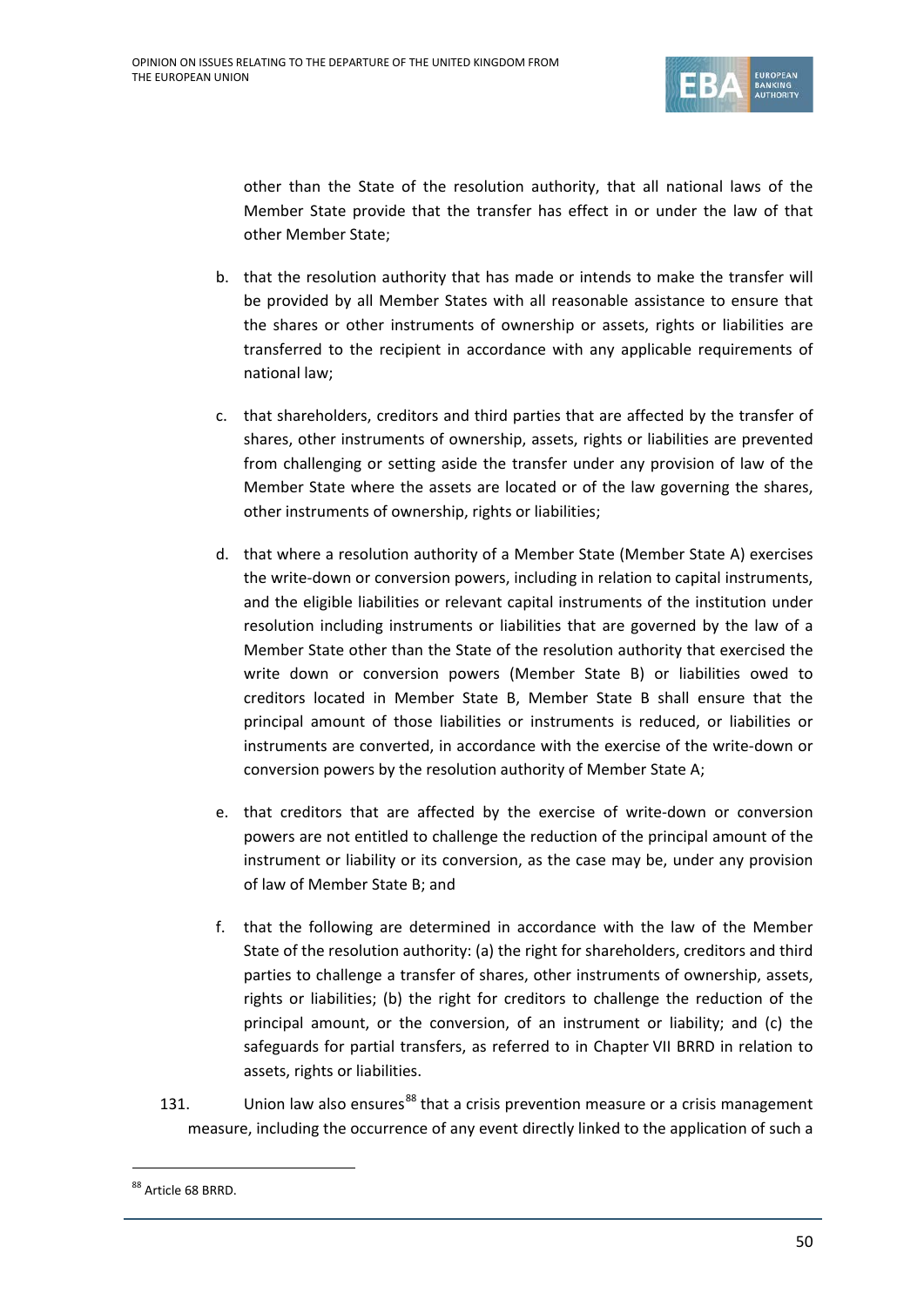

measure, shall not, per se, under a contract entered into by the entity, be deemed to be an enforcement event or insolvency proceedings, nor shall in principle make it possible for anyone (a) to exercise any termination, suspension, modification, netting or set-off rights, including in relation to a contract entered into by a subsidiary, the obligations under which are guaranteed or otherwise supported by a group entity or by any group entity which includes cross-default provisions; (b) to obtain possession, exercise control or enforce any security over any property of the institution or of any group entity in relation to a contract which includes cross-default provisions; or (c) to affect any contractual rights of the institution or any group entity in relation to a contract which includes cross-default provisions.

- 132. On the assumption that UK becomes a third country, the above provisions will, in principle, not bind the UK legislature or UK courts, while crisis prevention and resolution action undertaken by EU27 authorities will not be automatically recognised by the UK courts.
- 133. The EBA is, therefore, of the opinion that in at least two areas, resolution planning and the removal of impediments on the one hand and the determination of MREL on the other hand, EU27 authorities should, both on an individual basis and when working collectively in the context of joint decision making within resolution colleges, carefully consider the inherent legal uncertainty caused by Brexit. Resolution authorities should therefore endeavour to implement the recommendations set out in this opinion.
- 134. Additionally, the BRRD aims to ensure that there are sufficient resources available in resolution financing arrangements so that they can be used to support resolution actions taken by resolution authorities. In order to achieve this aim, institutions which might be subject to such resolution action are required to pay ex ante contributions to resolution financing arrangements. Contributions are required from authorised credit institutions and investment firms (which are within the scope of the BRRD), as well as from third country branches. After the UK ceases to be a member of the EU, branches of UK institutions operating in the EU27 will become third country branches, and may be subject to resolution action by EU27 resolution authorities under Article 96 BRRD. The resolution authorities of EU27 jurisdictions should be prepared to ensure that such branches contribute to the relevant resolution financing arrangement so that the financing of the possible resolution of any such third country branch can be assured.
- 135. Without an agreement to the contrary, the UK will become a third country for the purposes of EU law after Brexit. The BRRD already contains provisions setting out how cooperation with third country authorities should be structured, as well as how resolution planning and actions should be carried out in respect of institutions which are headquartered in a third country, as well as for third country branches. In this regard, EU27 authorities should be prepared to engage with the UK authorities under the relevant legislation, and to put in place appropriate decision-making structures for UKparented institutions, for instance to establish European resolution colleges under Article 89 BRRD. The EBA stands ready to assist in this regard. Similarly, EU27 resolution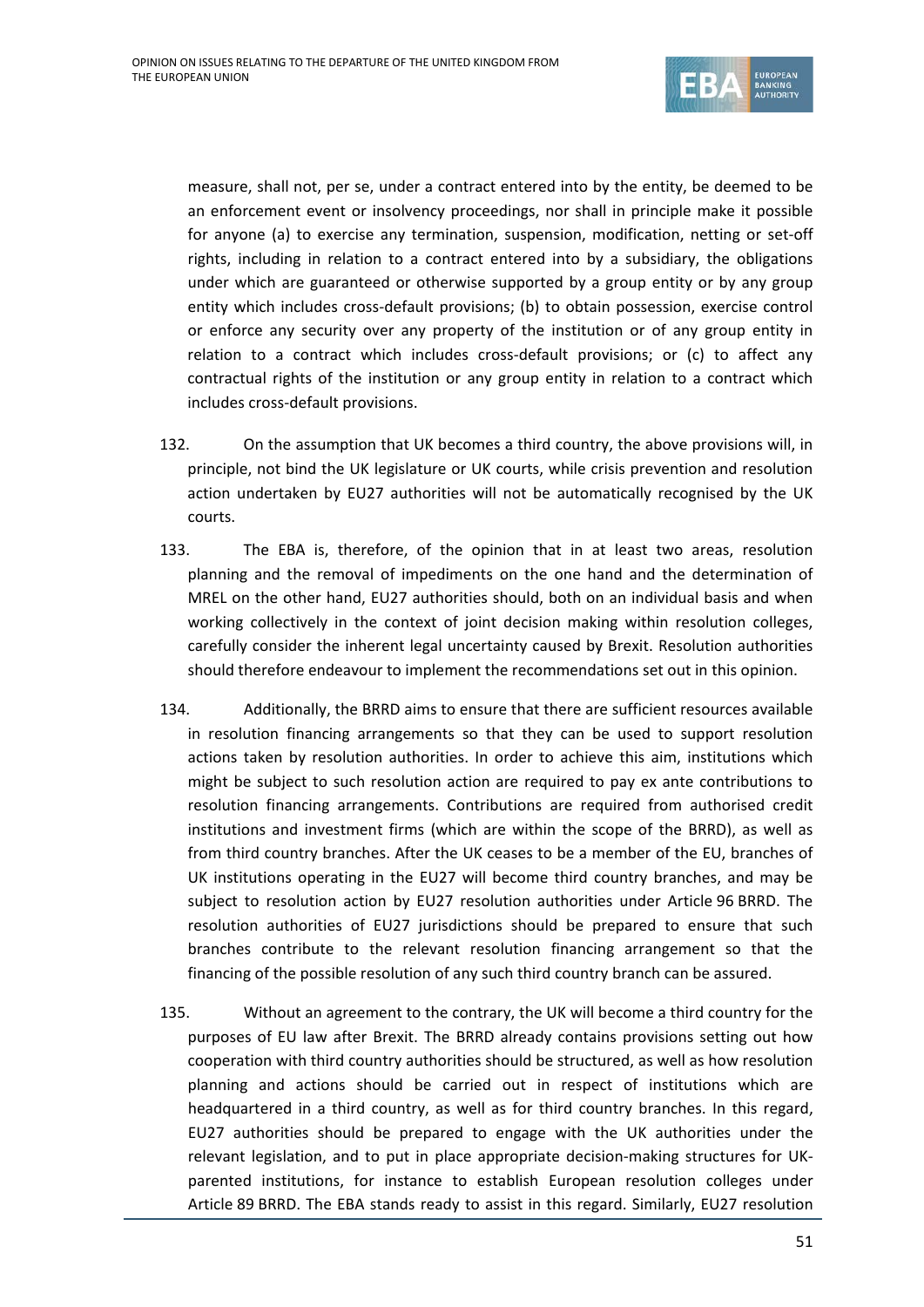

authorities should have regard to the relevant provisions in the BRRD relating to the exchange of information with third country authorities, namely Articles 90(3) and 98 BRRD; the exchange of information between the UK and EU27 authorities should be continued to the extent possible under the provisions of BRRD.

- 136. Given the systemic role of CCPs, there has been increasing activity around CCP resolution planning globally, and actions in that space could have an impact on banks that are either clearing members or clients of CCPs. There is both FSB Guidance on CCP Resolution,<sup>[89](#page-51-0)</sup> as well as a Commission proposal for a Regulation on CCP Recovery and Resolution,<sup>[90](#page-51-1)</sup> currently under discussion by the Council and European Parliament. Around the world, and in particular in the UK and other EU Member States, CCP 'home' resolution authorities (i.e. authorities responsible for CCPs established in their jurisdiction) are already making the first steps to resolution planning for CCPs. In general, some 'host' competent and resolution authorities (i.e. authorities responsible for banks in jurisdictions other than that of the CCP) are involved in such resolution planning, as they are invited to the relevant Crisis Management Groups, on the basis of the FSB Guidance. However, other competent and resolution authorities are absent from these discussions. Such absent authorities have at least the comfort that, for EU CCPs, any resolution planning or resolution action would eventually be governed by an EU Regulation, with the establishment of resolution colleges and other relevant arrangements. However, third country CCPs will naturally not be covered by the provisions of the Regulation. Given the reliance of EU banks on UK CCPs for the clearing of derivatives, securities and repo products, EU competent and resolution authorities may have an interest in engaging with UK authorities on CCP resolution planning.
- 137. Therefore, resolution authorities should actively explore the options for engagement with UK CCP resolution authorities on the basis of the FSB Guidance, and in particular the provisions for Crisis Management Group (CMG) and non-CMG engagement (Section 9).

## **A. Deposit guarantee schemes**

138. Deposit protection is one of the key pillars of crisis management. At present, the EU legal framework $91$  sets out in detail how the cross-border protection of depositors should be dealt with within the EU, as well as how to engage with third country branches. This framework is adequate to deal with the changes brought about by Brexit. Nevertheless, this opinion sets out a number of recommendations to authorities

<sup>&</sup>lt;sup>89</sup> See: [http://www.fsb.org/2017/07/guidance-on-central-counterparty-resolution-and-resolution-planning-2/.](http://www.fsb.org/2017/07/guidance-on-central-counterparty-resolution-and-resolution-planning-2/)

<span id="page-51-1"></span><span id="page-51-0"></span><sup>90</sup> See: [https://ec.europa.eu/info/business-economy-euro/banking-and-finance/financial-markets/post-trade](https://ec.europa.eu/info/business-economy-euro/banking-and-finance/financial-markets/post-trade-services/recovery-and-resolution-central-counterparties-ccps_en)[services/recovery-and-resolution-central-counterparties-ccps\\_en.](https://ec.europa.eu/info/business-economy-euro/banking-and-finance/financial-markets/post-trade-services/recovery-and-resolution-central-counterparties-ccps_en)

<span id="page-51-2"></span> $91$  Primarily the Deposit Guarantee Scheme Directive (DGSD), Directive 2014/49/EU.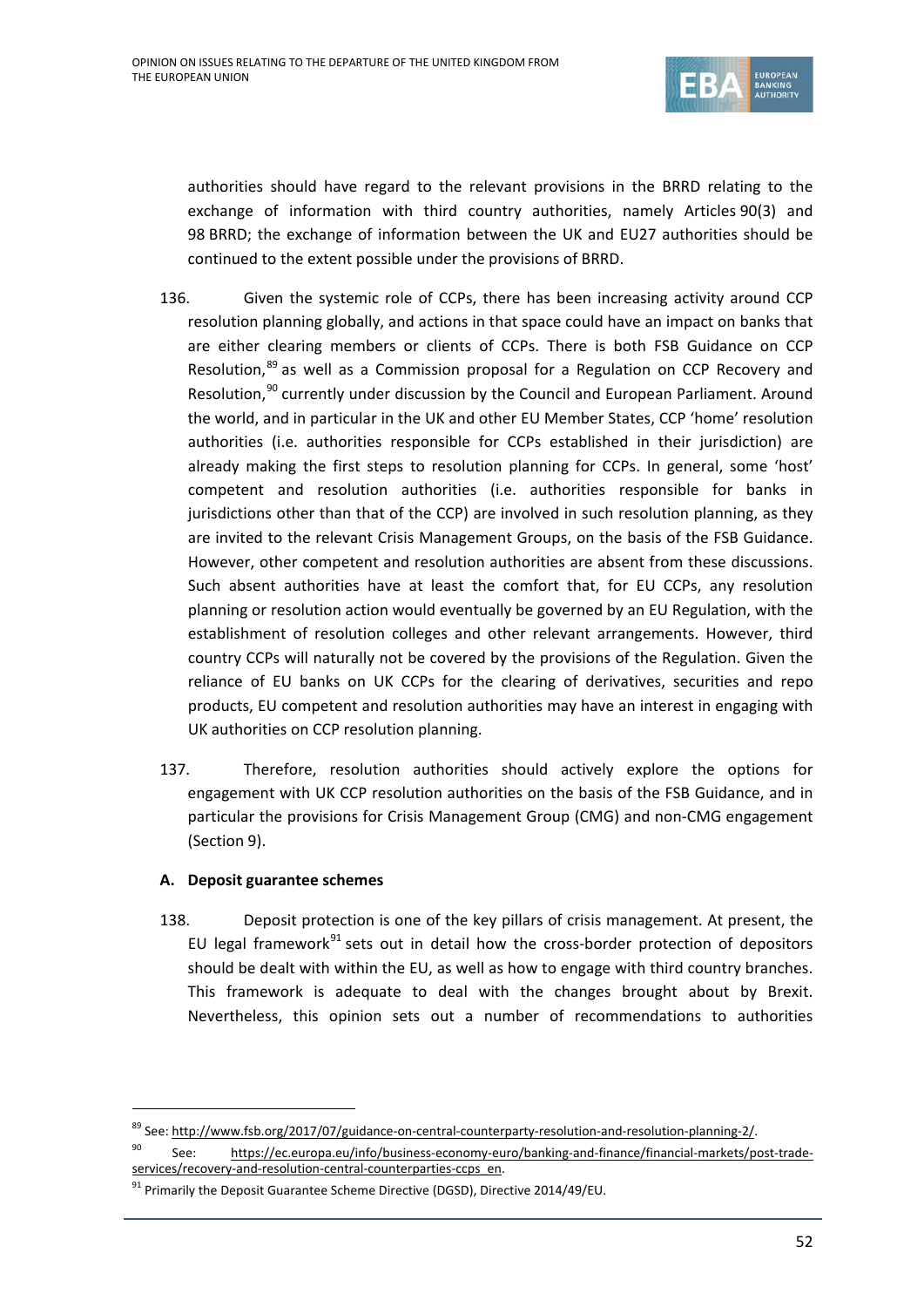

responsible for DGSs in the EU ('designated authorities')<sup>[92](#page-52-0)</sup> on how they can prepare for Brexit.

- 139. The DGSD establishes the manner in which designated authorities should consider whether or not third country branches operating in their jurisdiction should be required to join the local DGS. An equivalence assessment of the protection provided by the home third country's deposit protection is required. This will be relevant once the UK becomes a third country, in the absence of an agreement to the contrary.
- 140. In addition, the protection of depositors of EU institutions operating through branches in the UK is also an important consideration. Clarity on the DGS responsible for the protection of such depositors should be achieved as soon as possible on a bilateral basis between the relevant authorities.
- 141. On this basis, EU designated authorities should engage with the UK designated authority to clarify which DGS will be responsible for protection of depositors at branches of EU institutions based in the UK. Appropriate measures should be put in place to protect such depositors depending on the agreement between the UK designated authority and EU designated authorities in this regard. The EBA stands ready to assist EU27 designated authorities as a central contact point in terms of future engagement with the UK designated authority.
- 142. It is also crucial that depositors are at all times kept informed of the deposit guarantee scheme to which they are affiliated, and otherwise are provided with relevant information. This is particularly important in circumstances where institutions make organisational and structural changes in response to Brexit that entail changes to the deposit guarantee scheme to which they are affiliated.
- 143. In that regard, designated authorities should ensure that institutions provide depositors with all relevant information<sup>[93](#page-52-1)</sup> for them to be able to be able to identify the deposit guarantee scheme of which those institutions are members.

<span id="page-52-0"></span> $92$  Within the meaning of Article 2(1)(18) DGSD.

<span id="page-52-1"></span><sup>&</sup>lt;sup>93</sup> Having regard to the requirements of Article 16 DGSD.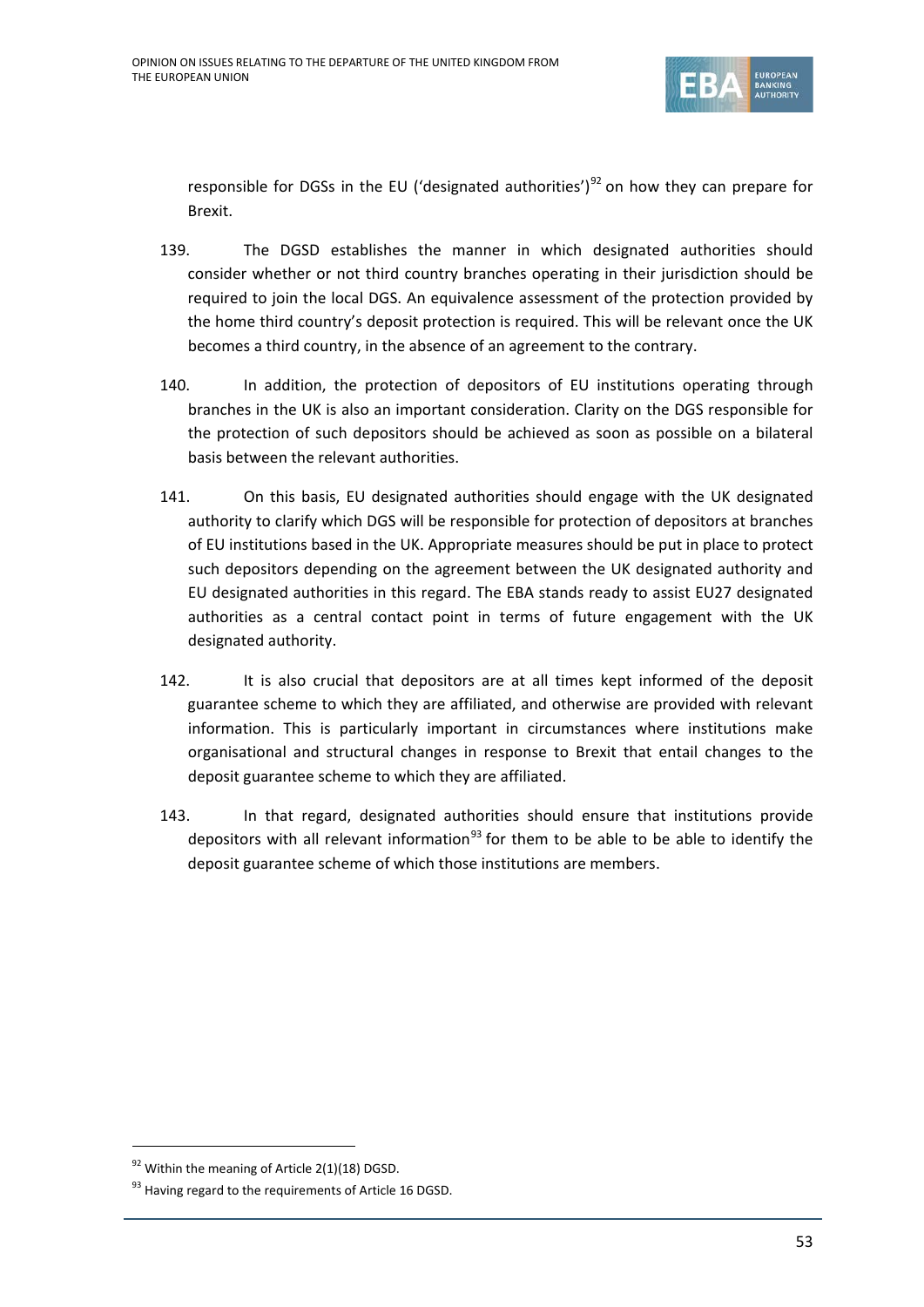

# Annex to the report

# **Key questions to which competent authorities should have regard when assessing applications for authorisation as a credit institution**

# **Overview**

- 1. An applicant may be authorised only where the competent authority is satisfied that the requirements for authorisation specified in Articles 10-14 CRD and, in accordance with Article 8(1) CRD, national law are met with a view to ensuring the sound and prudent management of credit institutions.
- 2. In assessing applications for authorisation as credit institutions, competent authorities should have regard to the key questions referred to in paragraphs 3-43. Explanatory notes are provided to reflect the content of the opinion and to assist the authorities but do not form part of the questions.

# Application status

3. Is the application complete, i.e. does it include all information, including supporting material, demonstrating that the applicant will be ready, willing and able to comply with all applicable regulatory requirements and commence the activities of a credit institution?

# **Explanatory notes**

*It is important that the information presented in the application is accurate and complete otherwise the consideration of the application will be slowed down and the applicant's suitability to be authorised may be called into question.*

*The determination of completeness is also relevant to the timeframe for the consideration of the application: Article 15 CRD requires competent authorities to notify applicants of their decision within six months of receipt of a complete application or, where the application is incomplete, within six months of receipt of the complete application (and in any event within 12 months of the receipt of the application).*

*In assessing completeness, pending adoption by the European Commission, the competent authorities should use as a reference point the EBA's draft RTS and ITS on the [information](https://www.eba.europa.eu/regulation-and-policy/other-topics/rts-and-its-on-the-authorisation-of-credit-institutions) to be included in an application for [authorisation](https://www.eba.europa.eu/regulation-and-policy/other-topics/rts-and-its-on-the-authorisation-of-credit-institutions) (pursuant to the mandate prescribed in Article 8(2) CRD). The RTS and ITS are intended to standardise the information to be presented in an application for authorisation as a credit institution and the format in which the information should be presented. In so doing, the RTS and ITS are intended to mitigate the risk of divergent practices by listing and gathering the required information to enable the competent authorities to make decisions on applications for authorisation.*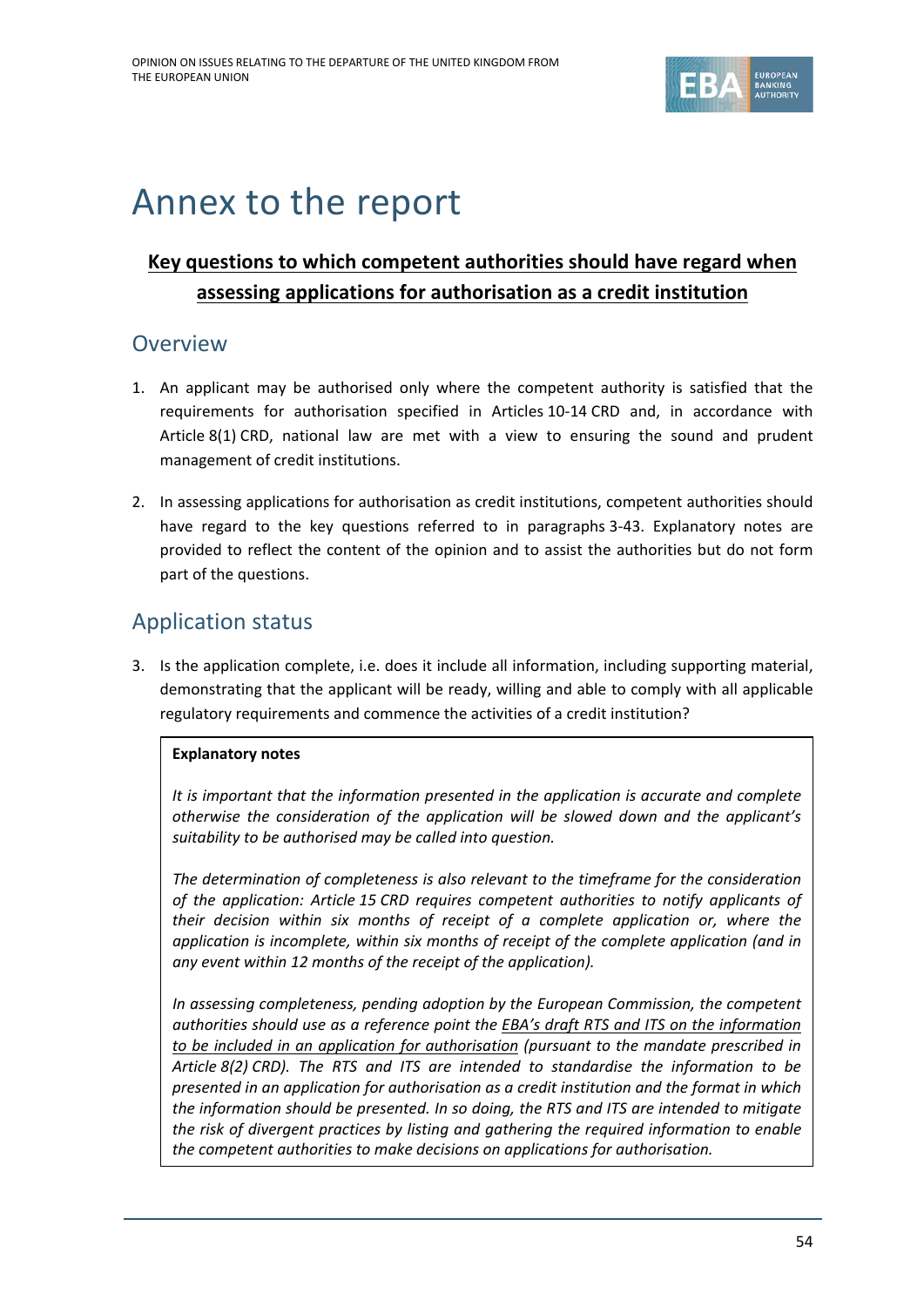

# The applicant credit institution

## Name, LEI and website

- 4. What is the name of the applicant? Does the applicant propose to change its name after the date of the application or from an already used commercial names to which previous activities extended via a branch/passporting were linked?
- 5. Does the applicant use or propose to use a different trading name? Is any credit institution using that name already?
- 6. Does the applicant have an LEI number?
- 7. Does the applicant (plan to) have a website?

## Legal form

- 8. What is the applicant's legal form (e.g. incorporated company, partnership, natural person)?
- 9. In relation to legal persons:
	- a. when and where was the applicant incorporated or formed;
	- b. have the articles of association, or equivalent constitutional documents, and evidence of registration with the register designated by the law of the relevant Member State in accordance with Article 3 of Directive 68/151/EEC been provided; and
	- c. do the details provided in the application match those available in any relevant central register, commercial register, companies register or similar public register?

## **Explanatory notes**

*It is important for the competent authority to have full information on the identity of the applicant, in particular in the context of understanding, where the entity has already a presence in the Member State concerned, how it will be structured and operate should it receive a new licence to operate as a credit institution.*

*For instance, a group with a credit institution authorised in the UK may have a branch in another Member State (A). In the context of Brexit, the group may decide to establish a newly incorporated entity in A for which it seeks a licence as a credit institution. The competent authority receiving the application will need to understand what legal form the* applicant will take, what its LEI will be (as the entity will not be able to rely on the LEI *assigned to the credit institution located in the UK), how any existing customer website will be updated to make it clear that customers would be transacting with a new credit institution and no longer the credit institution 'passporting' into the Member State via the branch, etc.*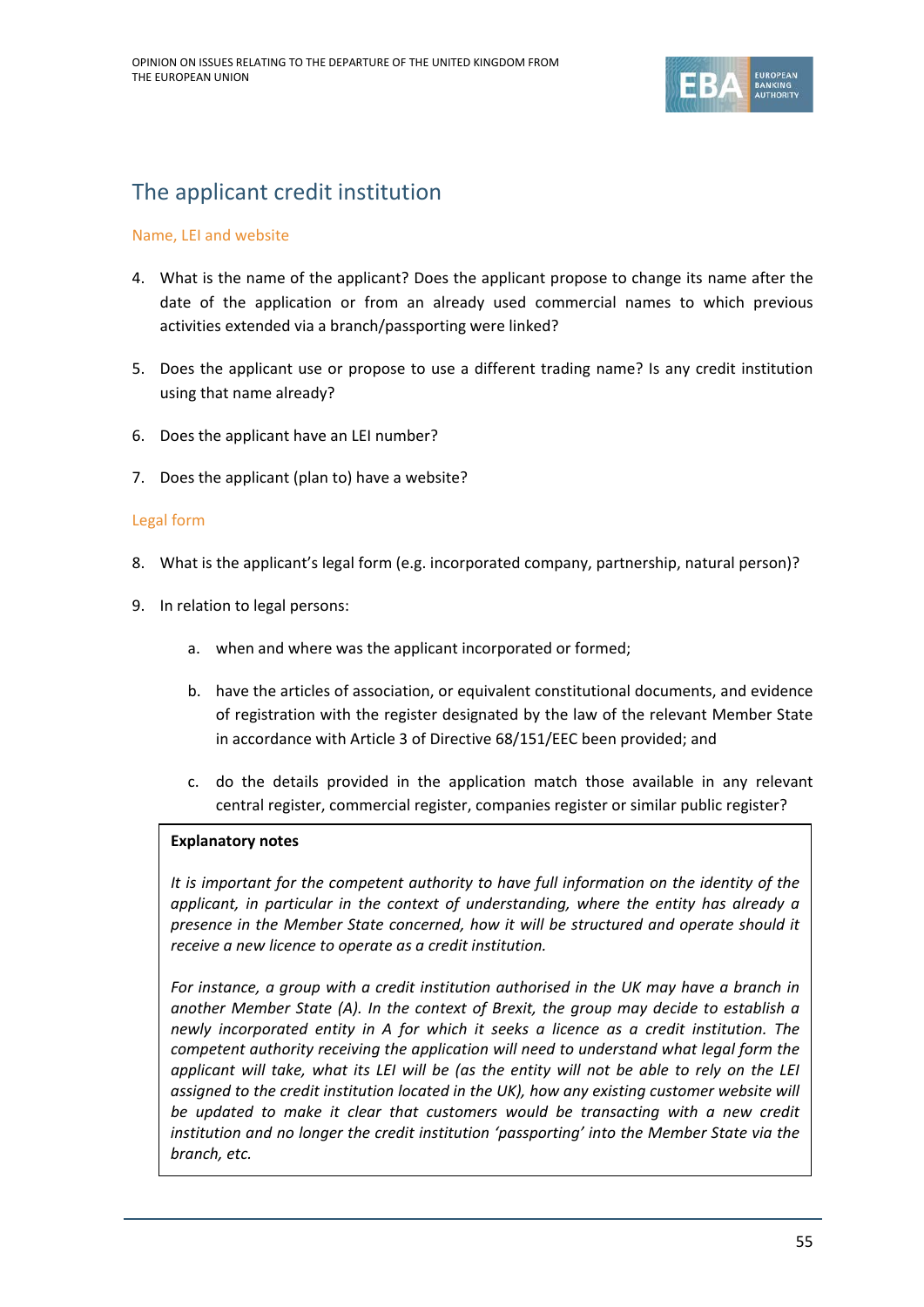

## Accounting year end

10. What is the date of the applicant's accounting year end?

## Location of offices

- 11. If the applicant is a legal person, does it have a registered office in the Member State? Is the applicant's head office in the same Member State as the registered office? If not, where is it?
- 12. If the applicant is not a legal person, does the applicant have its head office in the Member State in which it proposes to carry out its business?
- 13. Has the applicant provided sufficient explanation for its choice of jurisdiction, including how this is related to its business structure, programme of activities and geographical distribution of activities?

## **Explanatory notes**

*Where the applicant is a legal person, the head office must be in the same Member State as the registered office; where the applicant is a natural person, the head office must be in the Member State in which it actually carries out its business (Article 13(2) CRD).*

*As is clear from recital (16) CRD, competent authorities should refuse authorisation where factors such as the geographical distribution of activities indicate clearly that an applicant has opted for the legal system of one Member State for the purpose of evading the stricter standards in force in another Member State within whose territory it carries out or intends to carry out the greater part of its activities.*

*See further the explanatory notes in relation to the 'programme of operations'.*

# History of the applicant

## Regulatory status

- 14. Has the applicant previously carried out commercial or other activities? If so, in relation to the applicant and any of its subsidiaries:
	- a. are any licences, authorisations, registrations or other permissions to carry out activities in the financial services sector granted by a competent authority or other public sector entity in any Member State or third country:
		- i. currently held or
		- ii. pending approval;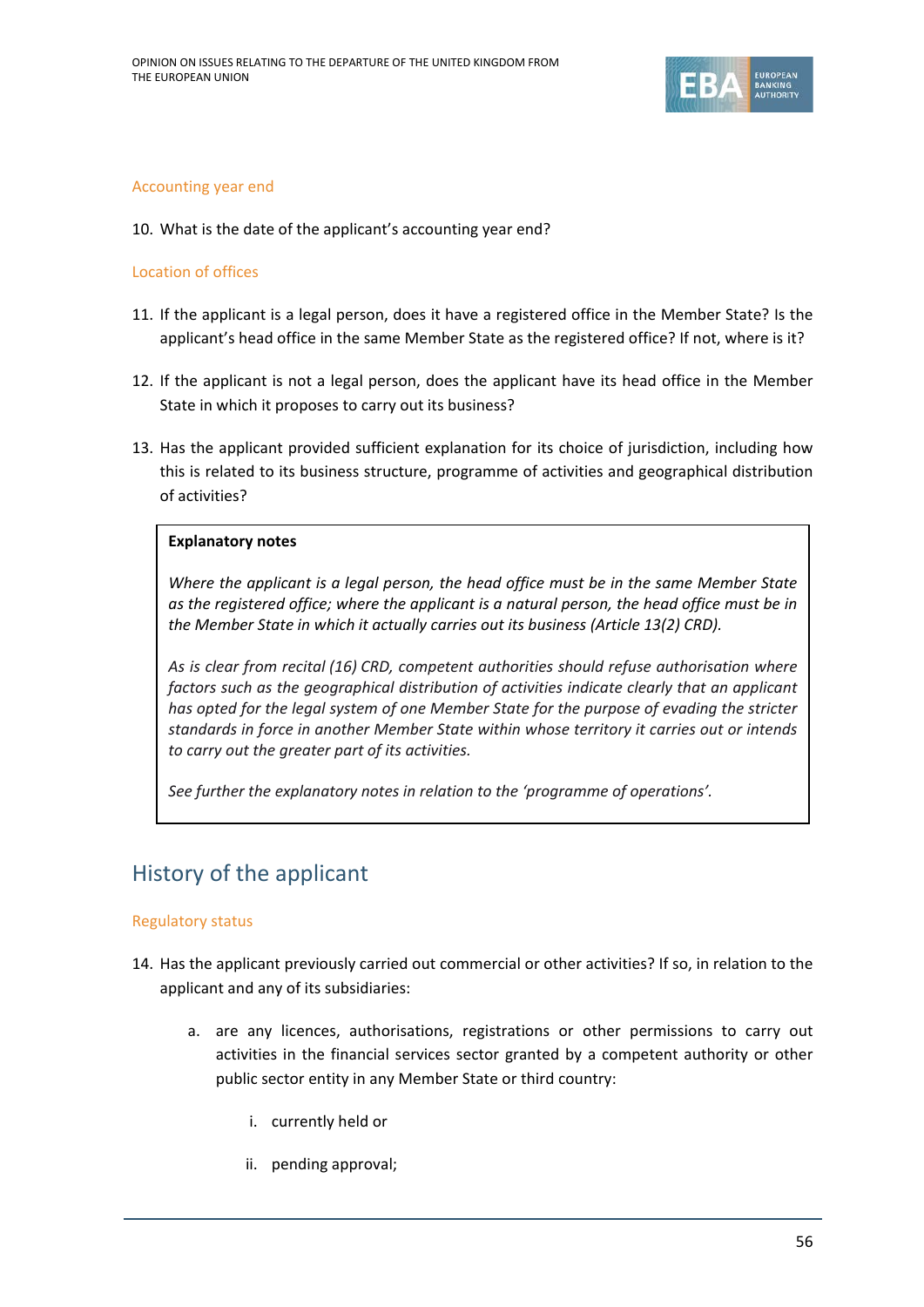

- b. have any licences, authorisations, registrations or other permissions to carry out activities in the financial services sector granted by a competent authority or other public sector entity in any Member State or third country been revoked;
- c. has a decision been taken not to proceed with any licences, authorisations, registrations or other permissions to carry out activities in the financial services sector granted by a competent authority or other public sector entity in any Member State or third country?

## Significant events

- 15. Has a significant event relating to the applicant or any of its subsidiaries taken place?
- 16. Is a significant event taking place in relation to the credit institution or any of its subsidiaries?

## **Explanatory notes**

*It is important that the competent authority assess the history of the applicant in order to determine if, having regard to the regulatory history and any significant events in relation to the applicant or any of its subsidiaries, the applicant is suitable to carry out the activities of a credit institution and can be supervised effectively.*

*'Significant event' is to be interpreted in accordance with the definition set out below.*

*In relation to the 'conversion' of branches to subsidiary applicant credit institutions, the competent authority may have regard to the activities undertaken in its jurisdiction by the branch and the management of those activities.*

# Programme of activities

## Nature of activities

- 17. What regulated activities does the applicant intend to carry out (e.g. pursuant to Annex I CRD, other EU sectoral measures and any applicable national legislation regulating the carrying out of certain activities)? Do the regulated activities align with the proposed business model?
- 18. Which SREP business model category would the applicant fall into (section 2.1.1 of the EBA's Guidelines on common procedures and methodologies for the supervisory review and evaluation process<sup>[94](#page-56-0)</sup>)?

<span id="page-56-0"></span> <sup>94</sup> See: [https://www.eba.europa.eu/documents/10180/935249/EBA-GL-2014-](https://www.eba.europa.eu/documents/10180/935249/EBA-GL-2014-13+%28Guidelines+on+SREP+methodologies+and+processes%29.pdf/4b842c7e-3294-4947-94cd-ad7f94405d66) [13+%28Guidelines+on+SREP+methodologies+and+processes%29.pdf/4b842c7e-3294-4947-94cd-ad7f94405d66.](https://www.eba.europa.eu/documents/10180/935249/EBA-GL-2014-13+%28Guidelines+on+SREP+methodologies+and+processes%29.pdf/4b842c7e-3294-4947-94cd-ad7f94405d66)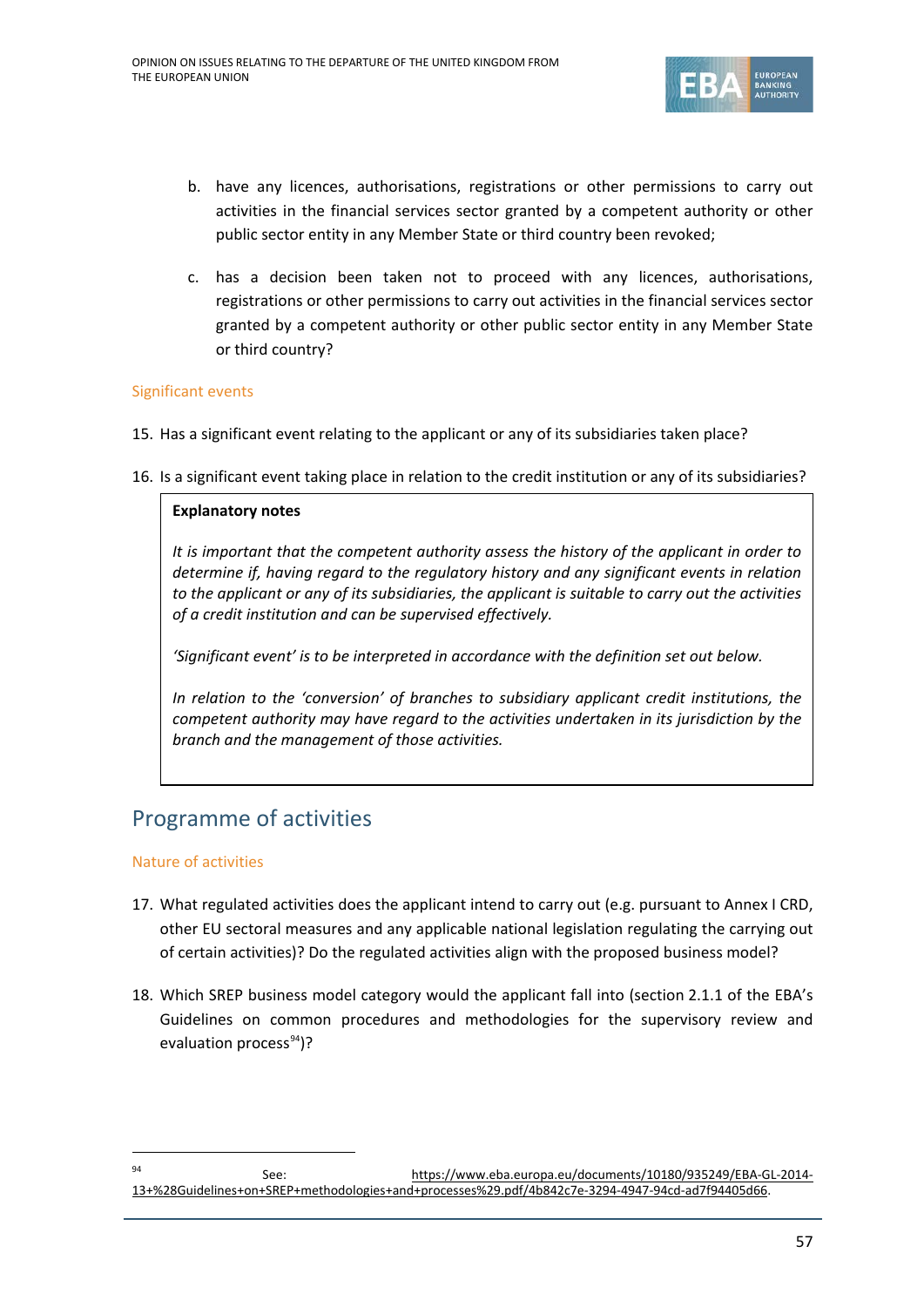

*It is essential that the scope of the requested permission correspond with the description of the proposed business and regulated activities of the applicant. The carrying out of a regulated activity without appropriate permission could result in the imposition of a criminal or civil sanction in accordance with the regulations and controls in force in the relevant Member State.*

*In addition, anticipating the SREP business model category of the applicant would help in determining if special requirements have to be formulated alongside the granting of the licence.*

## Deposit guarantee scheme

19. Has the applicant confirmed that, before or upon authorisation, it will become a member of a deposit guarantee scheme officially recognised in the Member State in accordance with Article 4(3) of Directive 2014/49/EU?

## **Explanatory notes**

*It is a requirement pursuant to Directive 2014/49/EU (the DGSD) for all credit institutions to participate in a deposit guarantee scheme.*

#### Institutional protection scheme

20. Has the applicant entered into, or does the applicant propose to enter into, an institutional protection scheme within the meaning of Article 113(7) CRR?

# Financial information

- 21. What is the financial situation of the applicant, taking account, in particular, of:
	- a. the forecast information on the applicant at an individual level and, where applicable, at consolidated group and sub-consolidated levels, at least on a base case and stress case scenario basis for three years;
	- b. the statutory financial statements of the applicant at the individual level and, where applicable, at the consolidated group and sub-consolidated levels for at least the last three financial years where the applicant has been in operation;
	- c. where relevant, the outline of any indebtedness incurred or expected to be incurred by the applicant credit institution;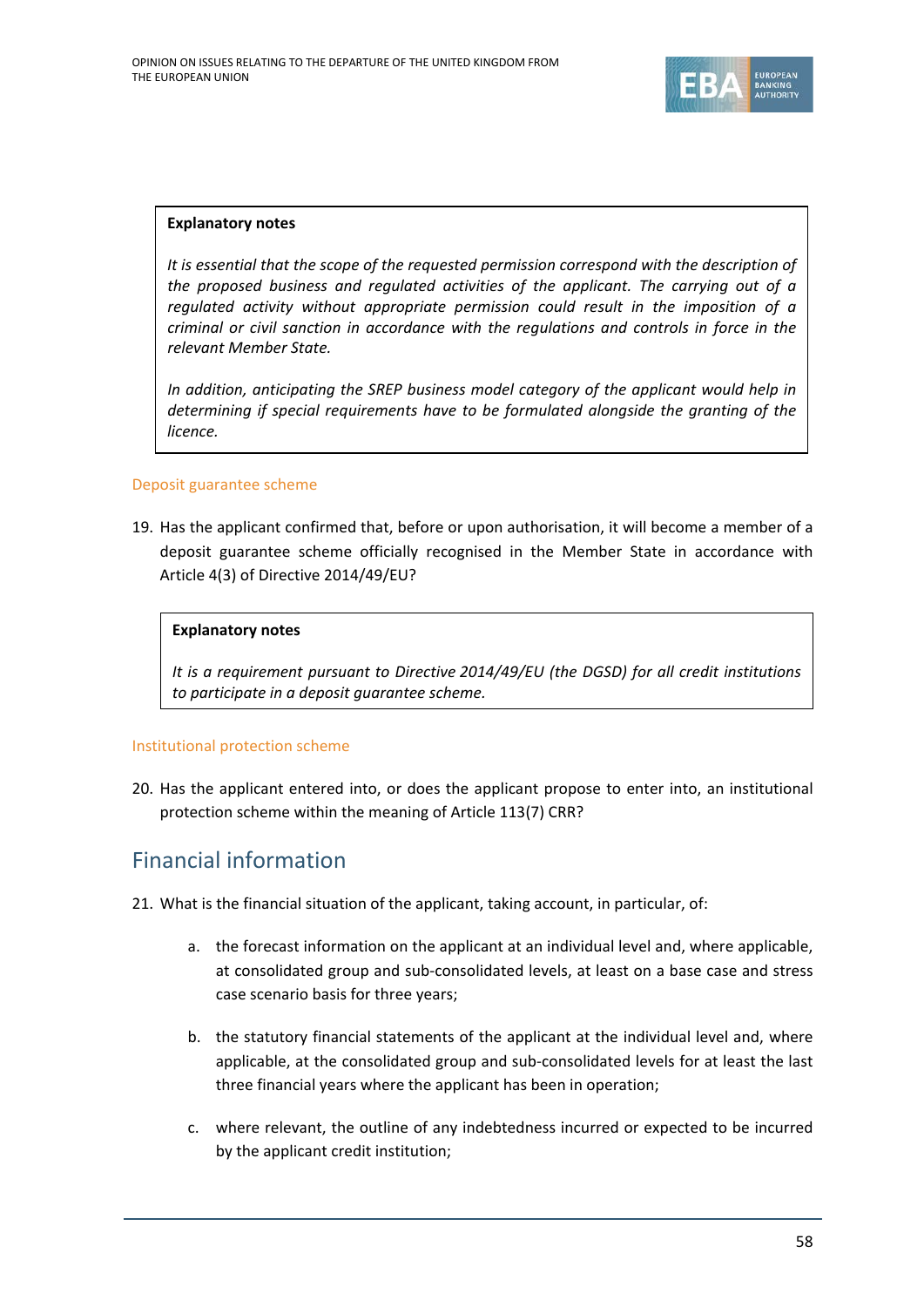

- d. where relevant, the outline of any security interest, guarantees or indemnities granted or expected to be granted by the applicant prior to the commencement of its activities as a credit institution;
- e. where available, information about the credit rating of the applicant credit institution and the overall rating of its group; and
- f. where relevant, an analysis of the scope of consolidated supervision?

*It is vital for the applicant to demonstrate that it has appropriate financial resources, including under stressed scenarios, in order to show its financial viability. Where the applicant is in a group, information about the financial position of the group is also relevant to this assessment.*

*For considerations relating to applicants in a group, see further the sections on the 'programme of operations', 'structural organisation', 'internal control mechanism', 'audit' and 'shareholders or members with qualifying holdings, 20 largest shareholders or members'.*

Frameworks and policies

- 22. Has the applicant provided outlines of the following frameworks and policies:
	- a. risk management framework;
	- b. liquidity risk management policy;
	- c. funding concentration and diversification policy;
	- d. collateral management policy;
	- e. deposit policy;
	- f. credit and lending policy;
	- g. concentration risk policy;
	- h. provisioning policy;
	- i. dividend distribution policy; and
	- j. trading book policy?
- 23. Does the applicant propose to engage in back-to-back or intragroup operations to transfer risk to another group entity? If so: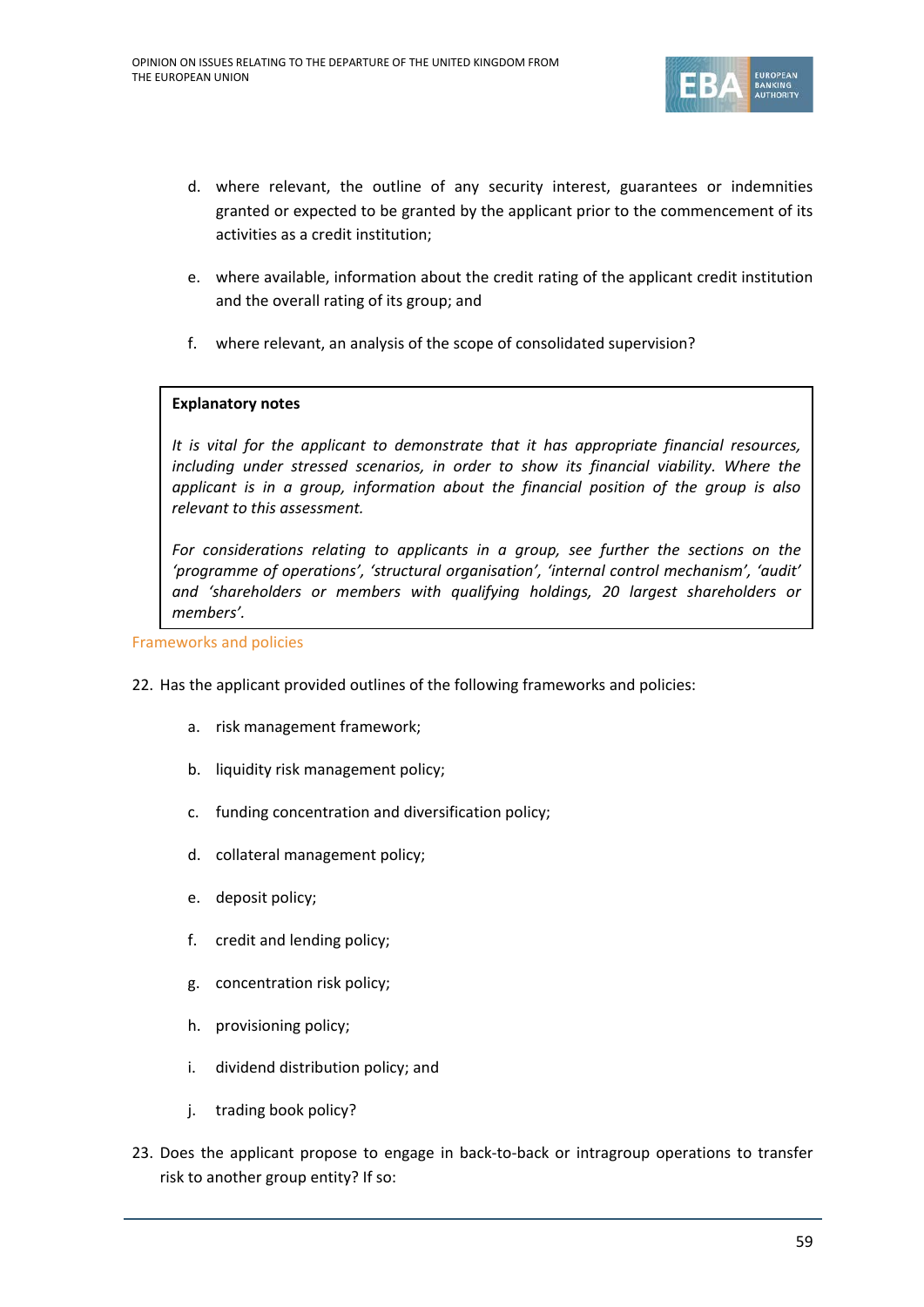

- a. what is the rationale for this approach;
- b. has the applicant demonstrated sufficient resources to fully manage counterparty credit risk and any material risks that are to be transferred in the event of the failure of that counterparty; and
- c. what are the residual risks?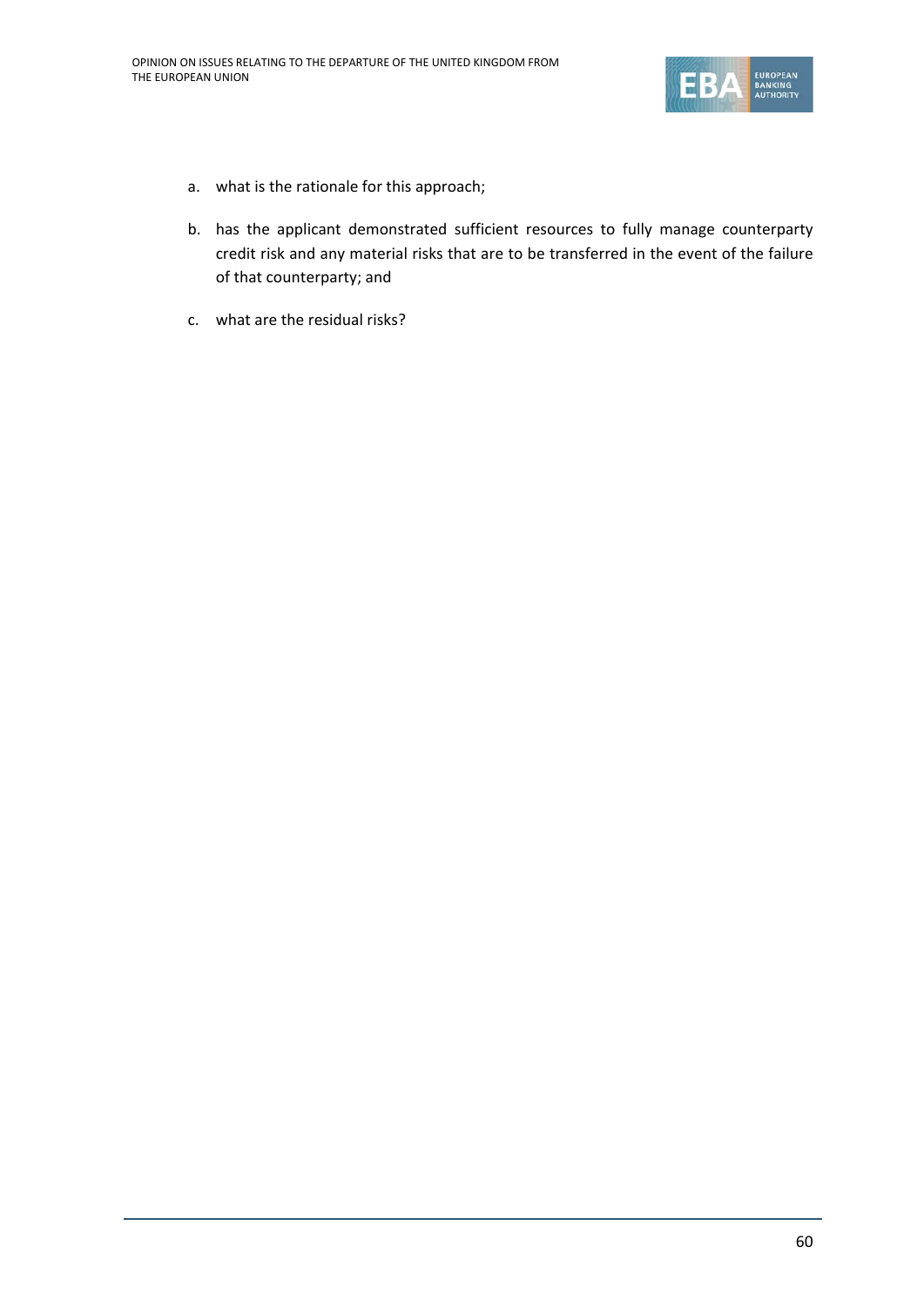

*It is important that the applicant has prepared outlines of frameworks and policies that demonstrate that it is sufficiently prepared to carry out the activities referred to in its programme of activities and to manage relevant risks and to show that its business will be conducted in a prudent manner.*

*It is not necessary for the applicant to have in place at the date of submission of the application full frameworks and policies but it is important that the competent authority be satisfied that the applicant has the capacity to put in place the necessary measures in relation to the carrying out of its activities, which can be checked after authorisation as a matter of ongoing supervision.*

*If the application results from a former branch conversion or the setting up a subsidiary from a group already licensed, the history of supervisory decisions and regulatory ratios should be exchanged; in particular, all (joint) decisions should be exchanged, by virtue of CRD provisions on information exchange for EU licensed entities or cooperative agreement as established for non-EU licensed parent entities, respectively.*

*Taking on board a forward-looking perspective, the competent authority will check that prudential reporting capacities will be available at once. Both the competent authority and the applicant would benefit from considering a set of simulated prudential ratios to make sure the credit institution's business is started on the right footing.*

*Where it is proposed that the applicant engage in back-to-back or intragroup operations to transfer risk to another group entity, the competent authority should verify that the applicant has adequate resources to fully manage counterparty credit risk and any material risks that are to be transferred in the event of the failure of that counterparty.*

*Competent authorities should assess likely concentration risk and the proposals for management and controls, paying special attention to large exposures or concentration risks that may result from proposals to use systemic back-to-back operations.*

*In relation to proposals to use internal models, where the applicant's business (including its portfolio of exposures) is similar to that of another credit institution in the group entity which has already a permission to use internal models, a competent authority will consider whether or not the 'use test' and the 'experience test' (assessed according to the provisions of Chapter 4 of the draft RTS on the specification of the assessment methodology for competent authorities regarding the compliance of an institutions with the requirements to use the IRB Approach in accordance with Articles 144(2), 173(3) and 180(3)(b) of Regulation (EU) No 575/2013) are satisfied in relation to the applicant, and, subject to the application of the existing EU framework for models approval, may accept the use of internal models for the applicant.*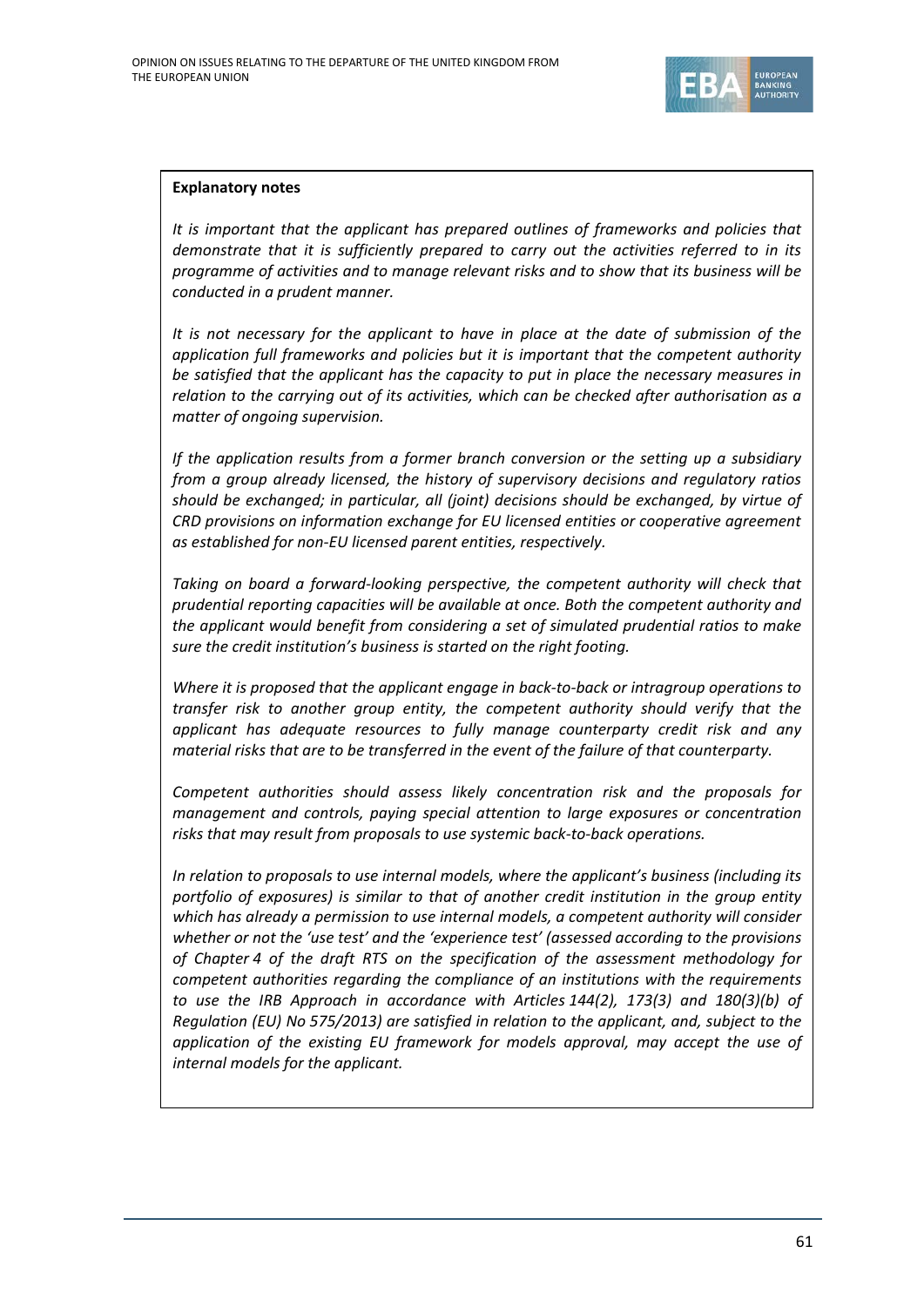

## Recovery plan

24. Where applicable, has the applicant provided a description of its process for the development of a recovery plan within the meaning of point (32) of Article 2(1) of Directive 2014/59/EU?

## **Explanatory notes**

*It is important that the applicant show, where a recovery plan would be required in accordance with Articles 6 and 7 of Directive 2014/59/EU (the BRRD), sufficient preparedness to prepare a recovery plan within the meaning of point (32) of Article 2(1) of the BRRD, as this complements other financial information in demonstrating its preparedness to respond to financial stresses.* 

# Programme of operations, structural organisation, internal control systems and auditors

## Programme of operations

- 25. Does the applicant have a programme of operations, including information on planned business and structural organisation (e.g. geographical distribution of activities, initial and ongoing viability, target market, customer segmentation, products, services and delivery channels, likely business and regulatory risk factors, and overall strategy)?
- 26. Does the applicant propose, following authorisation, to submit an application to carry out business in another Member State through the establishment of a branch or through the cross-border provision of services?

## **Explanatory notes**

*It is vital for the applicant to establish the credibility of its programme of operations and demonstrate the viability of its business model, including under stress scenarios, and to show the effect of key assumptions underpinning the business model not being met. In assessing the credibility and viability of the programme of operations, the competent authority will also take account of the financial information provided as well as simulated for the next [3] years (e.g. balance sheet, profits and loss, cash flow, etc.).*

*It is also important to ensure that the geographic location of its business activities is well understood, particularly in relation to any activities in the UK, having regard to the fact that the UK will, on its withdrawal from the EU, become a third country in the absence of any alternative agreement between the UK and the EU.*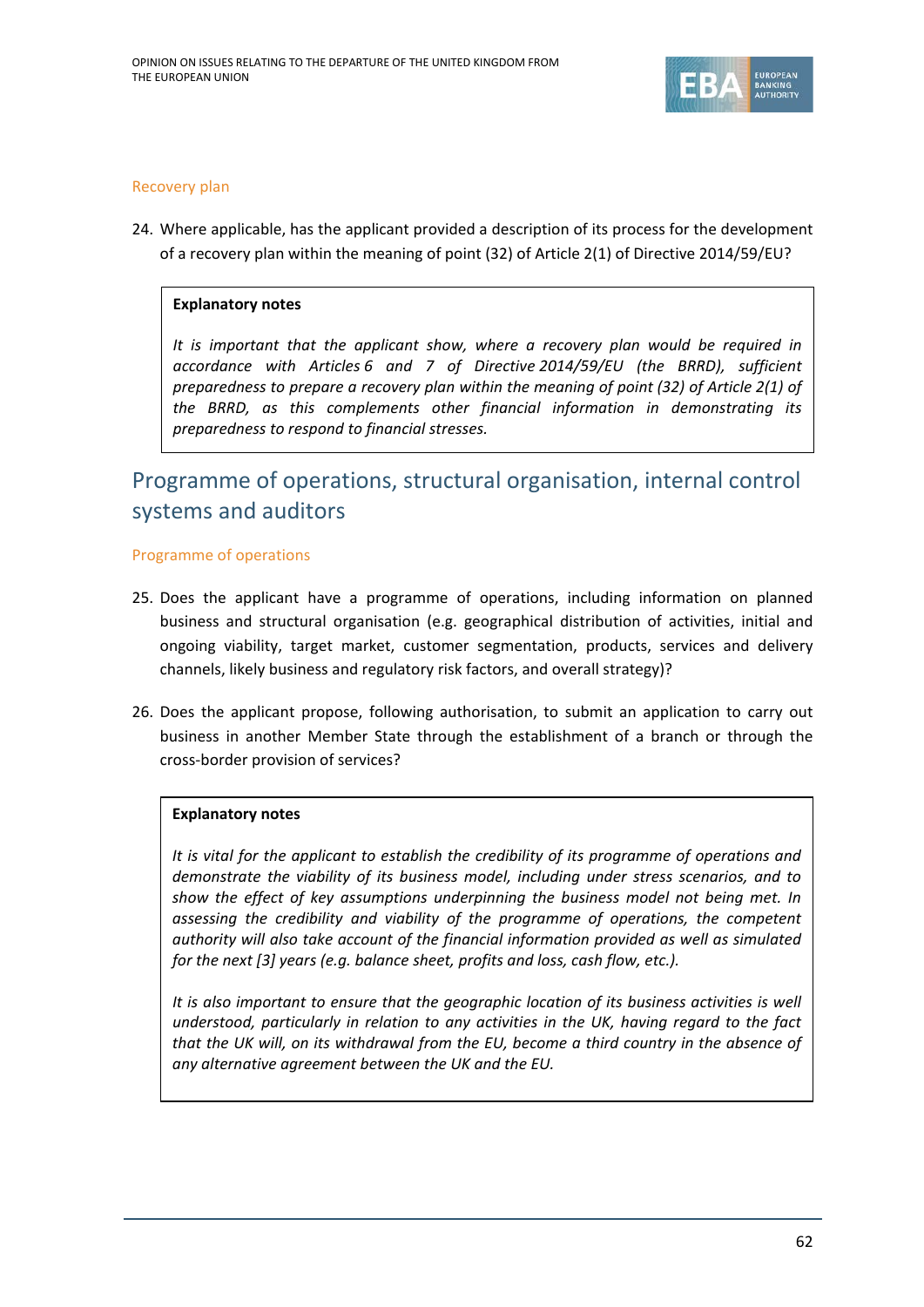

## Structural organistion, including outsourcing

- 27. Has the applicant in place an appropriate organisational structure, taking account of:
	- a. the terms of reference of the management body;
	- b. the description of the human, technical and legal resources allocated to the various planned activities (e.g. ITS, commercial, legal, internal control and compliance functions);
	- c. the description of the interplay between the applicant's various functions;
	- d. the names of each payment, clearing or settlement system of which the applicant intends to be, directly or indirectly, a member during the first year of operations; and
	- e. the description of the applicant's IT infrastructure, including the systems in use or to be used, hosting arrangements, organisation of the IT function, IT strategy and governance?

#### **Explanatory notes**

*It is important that the applicant demonstrate that its organisational structure is suitable to its business model and will ensure that its business is conducted in a prudent manner and enable the proper management of risk.*

*Particular regard should be had to the extent to which the applicant may choose to rely on services provided by entities (e.g. service companies in the group) or payment, clearing and settlement systems established outside the jurisdiction (e.g. in the UK), having regard to the fact that the UK will, on its withdrawal from the EU, become a third country in the absence of any alternative agreement between the UK and the remaining Member States.*

28. Where relevant, are the arrangements for outsourcing in line with the principles set out in the CEBS Guidelines on outsourcing,<sup>[95](#page-62-0)</sup> taking account of the outline of external and intragroup outsourcing to support the applicant's operations, the outline of oversight responsibilities and arrangements, systems and controls for each material outsourced function, and the outline of the service level agreements and arrangements?

<span id="page-62-0"></span><sup>95</sup> See: [http://www.eba.europa.eu/documents/10180/104404/GL02OutsourcingGuidelines.pdf.pdf.](http://www.eba.europa.eu/documents/10180/104404/GL02OutsourcingGuidelines.pdf.pdf)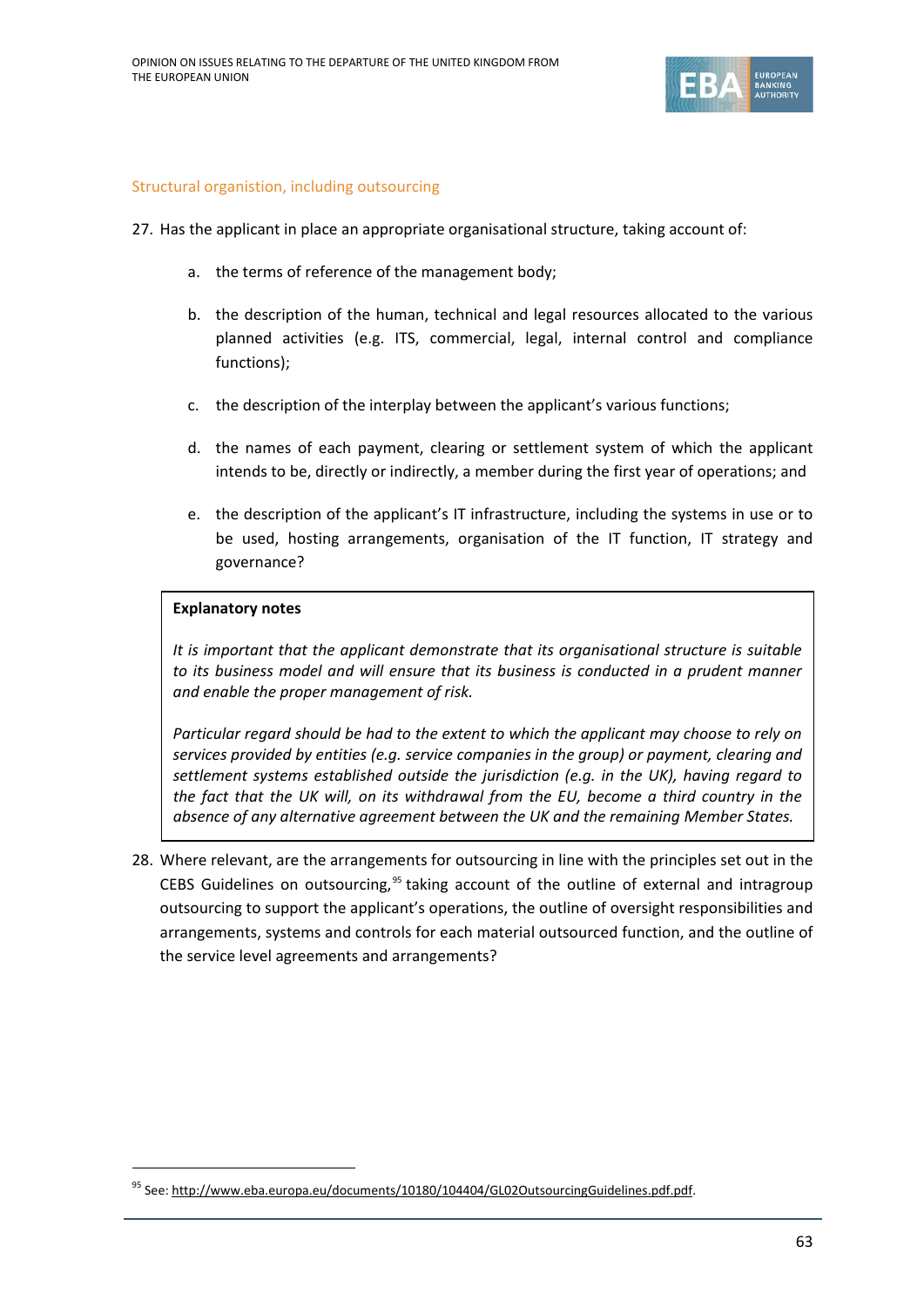

*Competent authorities should not allow outsourcing to such an extent that credit institutions would be operating as 'empty shell' companies.*

*Concretely, outsourcing arrangements should not impair the effective direction of business, or the ability of the competent authority to carry out supervision. Given this, the competent authority must be satisfied that responsibility for outsourced functions is retained by the applicant and does not involve a delegation of senior management responsibility where core competence at senior operational level in house should be able to resume direct control in extremis (the CEBS Guidelines on Outsourcing from 2006). The arrangements should also ensure that the competent authority would have full access to all information needed to fulfil its supervisory functions. Again, in relation to activities proposed to be outsourced to entities in the UK, competent authorities should have regard to the fact that the UK will, on its withdrawal from the EU, become a third country in the absence of any alternative agreement between the UK and the EU.*

Internal control mechanism

- 29. Has the applicant provided an appropriate explanation of its internal control framework taking account of:
	- a. the overview of the internal organisation of the compliance function;
	- b. the outline of the following policies and procedures relevant to activities identified in the programme of activities:
		- i. whistleblowing policy,
		- ii. conflicts of interest policy,
		- iii. complaints handling policy,
		- iv. market abuse policy,
		- v. policy promoting diversity of the management body,
		- vi. remuneration policy,
		- vii. product governance policy,
		- viii. business continuity plan and policy and
	- c. the outline of the systems and policies for assessing and managing the risks of money laundering and terrorist financing?

#### **Explanatory notes**

*The applicant must demonstrate that the internal control framework is sufficient to ensure the appropriate management of risks.*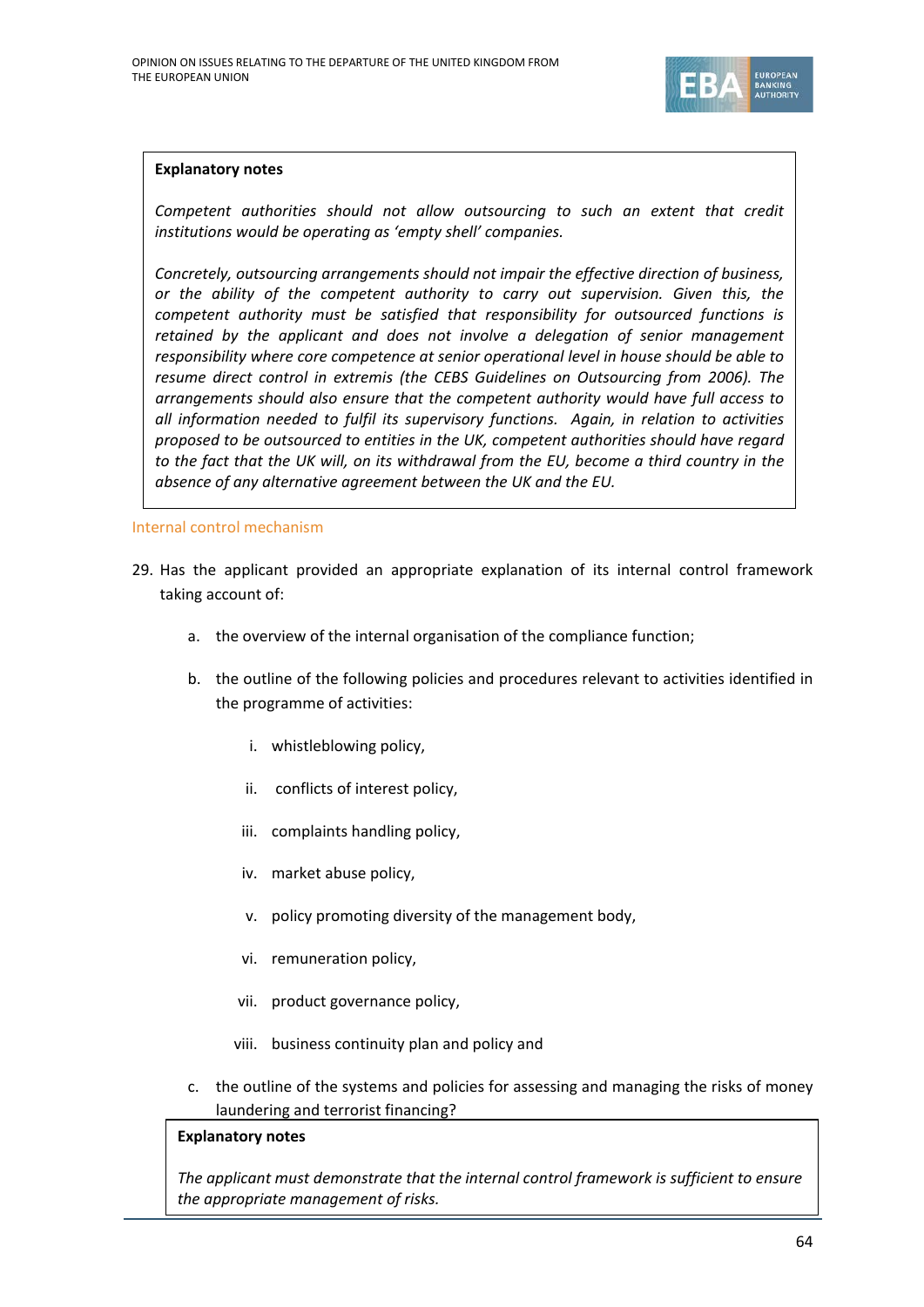

## Audit

30. Does the applicant have in place appropriate auditing arrangements, taking account of the description of the internal audit resources, the outline of the methodology and internal audit plan for the next three years, the outline of the internal audit policy, and the identity of the applicant's statutory auditors or audit firm?

## Prudential reporting

31. Has the applicant demonstrated sufficient preparedness for the regulatory reporting obligations that would be applicable to it should it be authorised as a credit institution?

## **Explanatory notes**

*The applicant must demonstrate that it is sufficiently prepared to fulfil the regulatory reporting obligations that would be applicable to it as an authorised credit institution as a matter of ongoing supervision.*

# Initial capital

- 32. Does the applicant hold separate own funds or have initial capital of at least EUR 5 million (or such lesser amount as permitted under the law of the Member State in accordance with Article 12(4) CRD)? If not, is the envisaged plan and implementation deadline appropriate to ensure that the initial capital is paid up in full before the commencing the activity of a credit institution?
- 33. Does the initial capital comprise only one or more of the items referred to in Article 26(1)(a)- (e) of the CRR (Common Equity Tier 1 items), namely:
	- a. capital instruments, provided that the conditions laid down in Article 28 CRR (Common Equity Tier 1 instruments) or, where applicable, Article 29 CRR (capital instruments issued by mutual, cooperative societies, saving institutions and similar institutions) are met;
	- b. share premium accounts related to the instruments referred to in point (a);
	- c. retained earnings;
	- d. accumulated other comprehensive income;
	- e. other reserves?
- 34. Are the applicant's capital resources sufficient to meet the capital resources requirements, taking account of the nature and level of risks to which the applicant will be exposed both at authorisation and through a severe but plausible stress?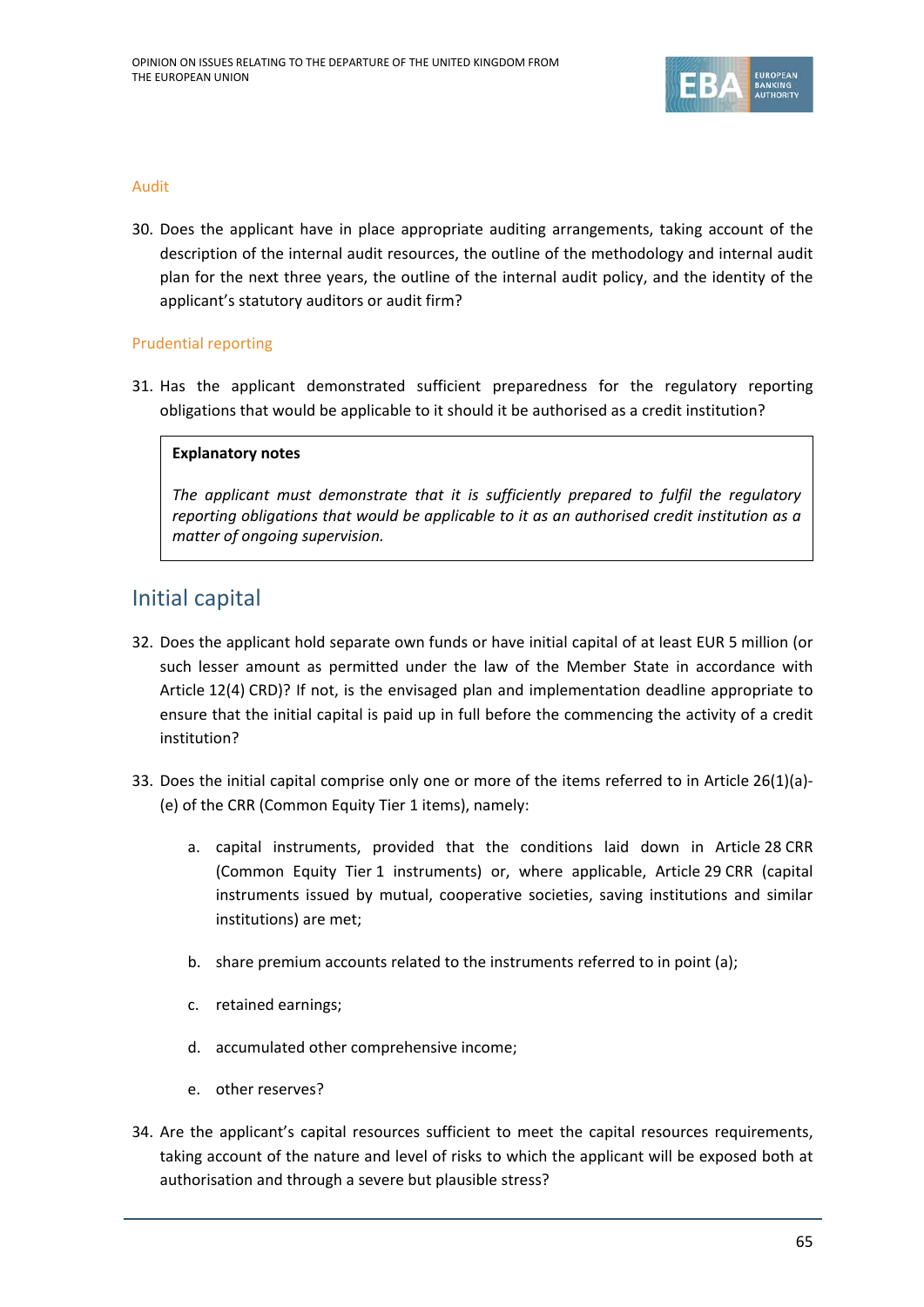

*Competent authorities are required to refuse authorisation to commence the activity of a credit institution where the initial capital is less than EUR 5 million (or such lower amount as may be specified under national law) and where the capital is not of a sufficiently high quality (Article 12 CRD).*

# Effective direction

35. Are there at least two persons effectively directing the business of the applicant credit institution?

## **Explanatory notes**

*Competent authorities are required to refuse authorisation to commence the activity of a credit institution where fewer than two persons effectively direct the business of the applicant (Article 13(1) CRD).*

- 36. Do the proposed members of the management body meet the requirements referred to in Article 91(1) CRD (i.e. be of sufficiently good repute and possess sufficient knowledge, skills and experience to perform their duties) taking account of [*the GL on the assessment of the suitability of members of the management body once approved*]?*[96](#page-65-0)*
- 37. Has the applicant in place a suitable board membership and structure? In particular, has the applicant demonstrated the skills, experience, propriety and suitability required individually and collectively by the board for the business model proposed?

# Shareholders or members with qualifying holdings, 20 largest shareholders or members

- 38. Has the applicant provided sufficient information in order to enable the assessment of the shareholders or members with qualifying holdings or, where no person or other entity has, or will in the case of authorisation have, a qualifying holding, the 20 largest shareholders or members in accordance with the Joint Guidelines on the prudential assessment of acquisitions and increases of qualifying holdings in the financial sector? $97$
- 39. Where the applicant is in a group, does its dependence on/independence from group entities mean it can be effectively supervised?

See: [https://esas-joint-](https://esas-joint-committee.europa.eu/Publications/Guidelines/JC%20GL%202016%2001%20(Joint%20Guidelines%20on%20prudential%20assessment%20of%20acquisitions%20and%20increases%20of%20qualifying%20holdings%20-%20Final).pdf)

<span id="page-65-0"></span> <sup>96</sup> See: [https://www.eba.europa.eu/regulation-and-policy/internal-governance/joint-esma-and-eba-guidelines-on-the](https://www.eba.europa.eu/regulation-and-policy/internal-governance/joint-esma-and-eba-guidelines-on-the-assessment-of-the-suitability-of-members-of-the-management-body)[assessment-of-the-suitability-of-members-of-the-management-body.](https://www.eba.europa.eu/regulation-and-policy/internal-governance/joint-esma-and-eba-guidelines-on-the-assessment-of-the-suitability-of-members-of-the-management-body)

<span id="page-65-1"></span>[committee.europa.eu/Publications/Guidelines/JC%20GL%202016%2001%20\(Joint%20Guidelines%20on%20prudential](https://esas-joint-committee.europa.eu/Publications/Guidelines/JC%20GL%202016%2001%20(Joint%20Guidelines%20on%20prudential%20assessment%20of%20acquisitions%20and%20increases%20of%20qualifying%20holdings%20-%20Final).pdf) [%20assessment%20of%20acquisitions%20and%20increases%20of%20qualifying%20holdings%20-%20Final\).pdf.](https://esas-joint-committee.europa.eu/Publications/Guidelines/JC%20GL%202016%2001%20(Joint%20Guidelines%20on%20prudential%20assessment%20of%20acquisitions%20and%20increases%20of%20qualifying%20holdings%20-%20Final).pdf)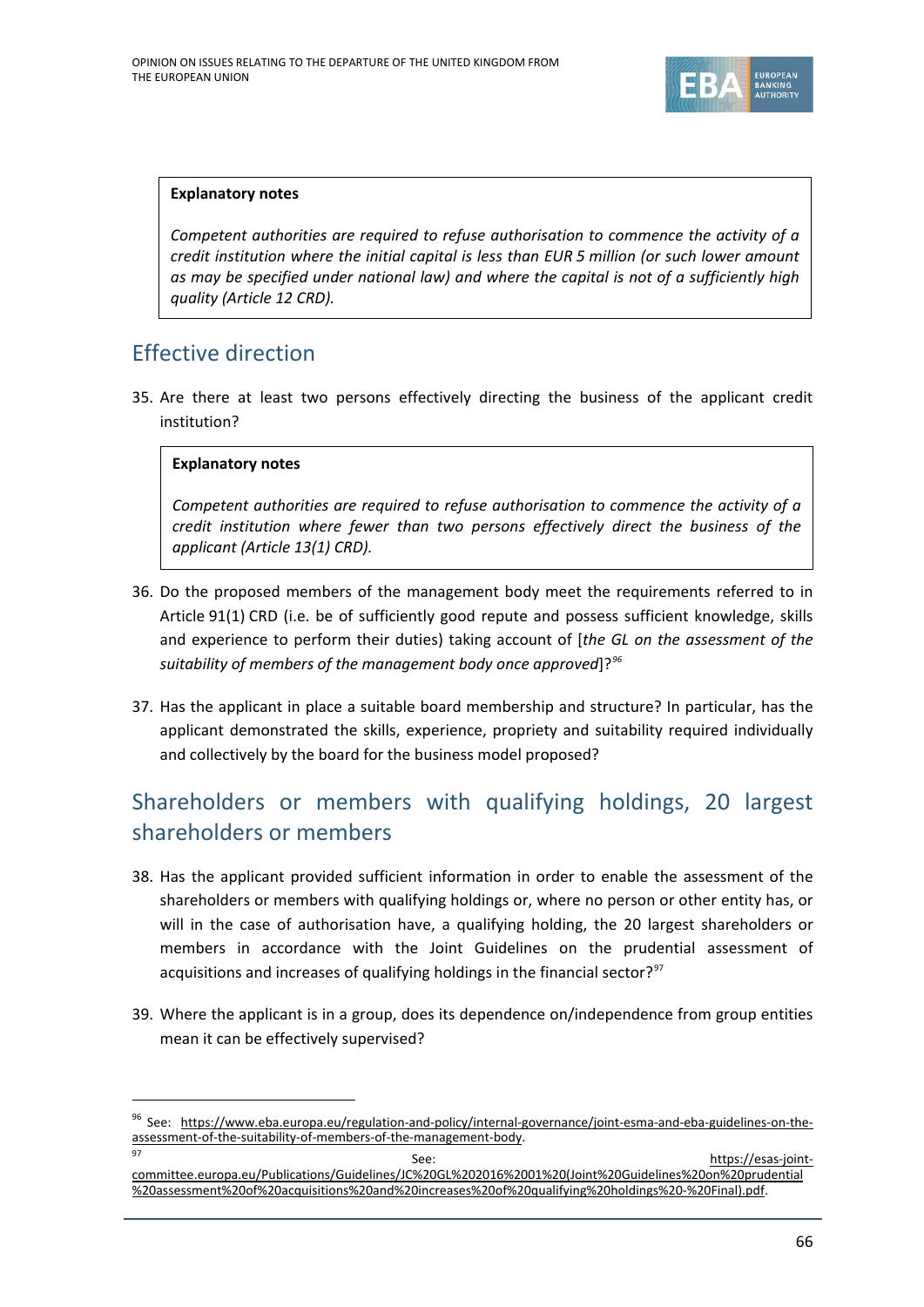

*Competent authorities should have particular regard to the group structure, in order to ensure that shareholders or members falling within the previously described categories are suitable having regard to their integrity, professional competence, reputation, experience and financial soundness, taking account of the need to ensure the sound and prudent management of the credit institution (see further Article 14(2) CRD).*

*See further the next section in relation to the consideration of obstacles which may prevent the effective exercise of supervisory functions.*

# Obstacles which may prevent the effective exercise of the supervisory functions of the competent authorities

40. Are there any circumstances or situations, including those of a legal, geographical, financial or technical nature, that could prevent the effective exercise of supervisory functions, including where relevant supervision on a consolidated basis?

## **Explanatory notes**

*Such circumstances or situations might involve the nature of the close links that exist, the interactions of laws, regulations or administrative provisions of a third country, the possibility of exchanging information, the complexity and transparency of the structure of the group, the geographical location, and the activities performed or to be performed by members of the group or applicant credit institution or by the person or persons having such close links (see further Article 14(3) CRD).*

# Requirements for authorisation specified in national law pursuant to Article 8(1) CRD

41. Have any requirements for authorisation specified under national law been satisfied?

## **Explanatory notes**

*Pursuant to Article 8(1) CRD Member States may specify requirements for authorisation in addition to those specified under EU law. Any such requirements must be notified to the EBA.* 

# Consultation with competent authorities

42. Have the requirements for the competent authority to consult with other competent authorities been fulfilled (see Article 16 CRD)?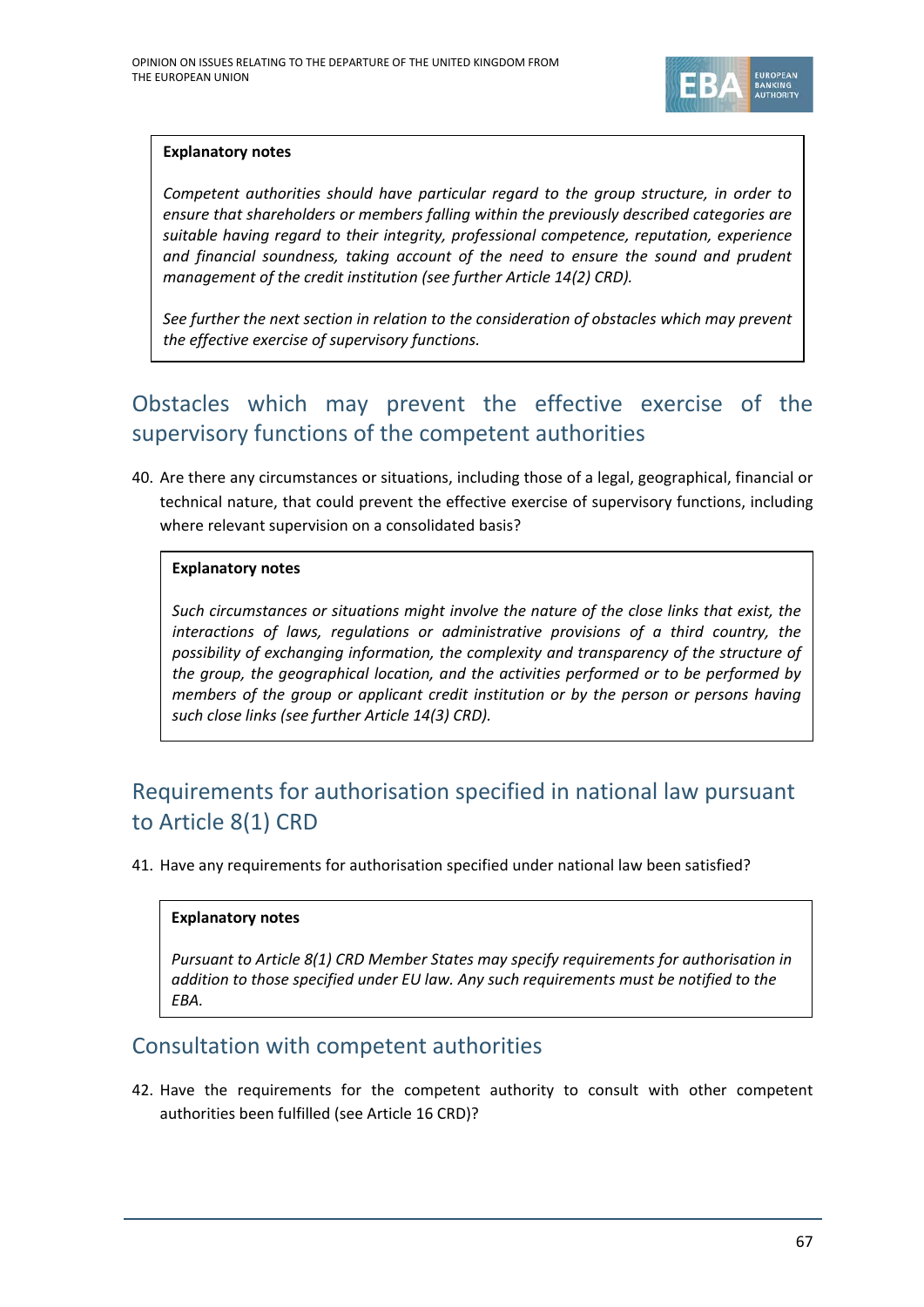

*Before granting authorisation, competent authorities are required to consult with the competent authorities of another Member State in specified cases (see Article 16 CRD).*

*In relation to applications relating to the UK's withdrawal from the EU, the competent authorities should seek information as appropriate from the UK authorities in order to facilitate the efficient progress of the consideration of the applications.* 

*To this end, competent authorities are expected to share information with one another on a timely basis in the course of the consideration of the application.*

# Grounds for refusal of authorisation

43. Taking into the outcome of the assessment of the application, are there any grounds to refuse authorisation?